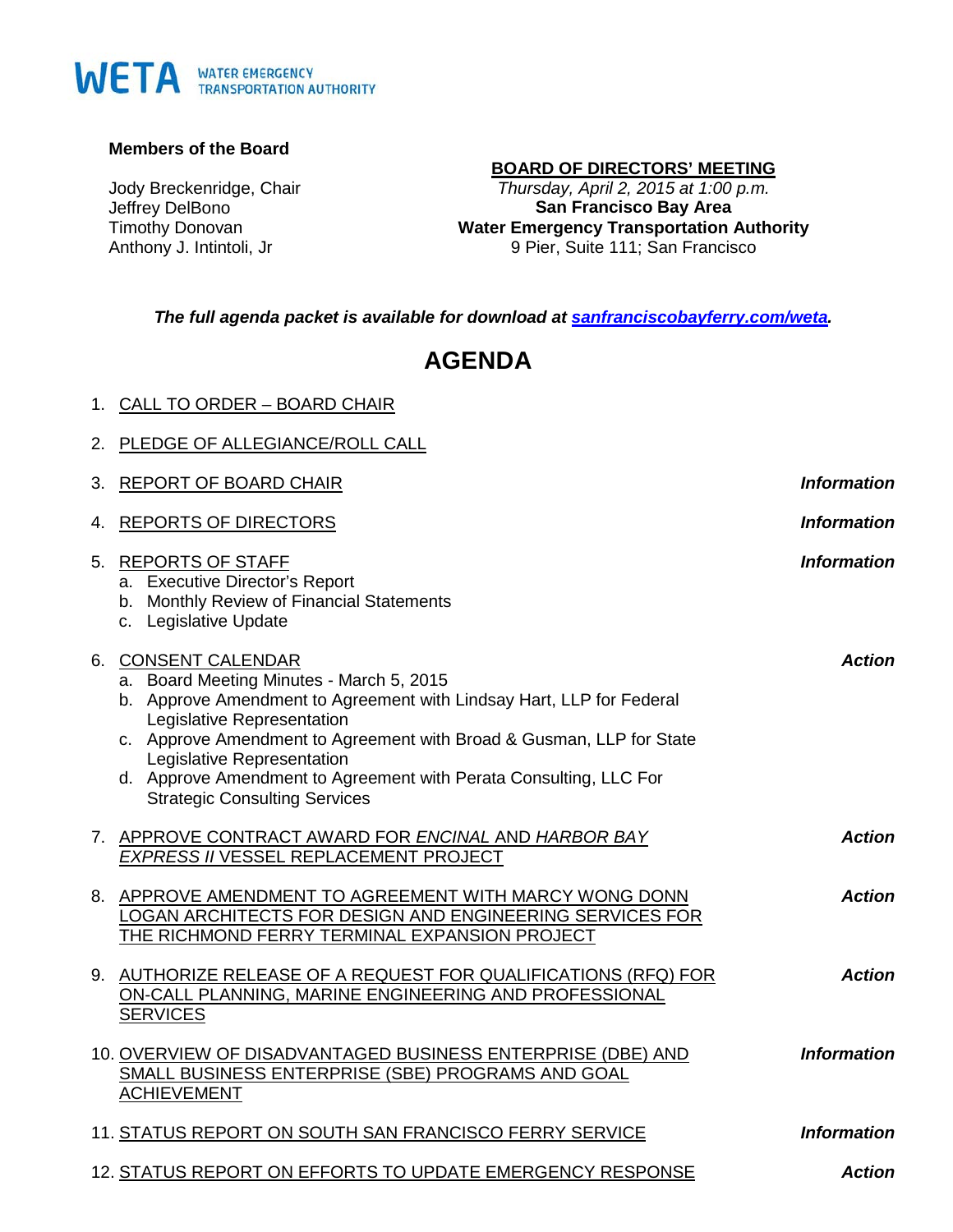# PLANS

13. RECESS INTO CLOSED SESSION

a. CONFERENCE WITH LEGAL COUNSEL – ANTICIPATED LITIGATION Significant exposure to litigation pursuant to paragraph (2) of subdivision (d) of Section 54956.9: (One case.)

# 14. REPORT OF ACTIVITY IN CLOSED SESSION Chair will report any action taken in closed session that is subject to reporting at this time. Action may be taken on matters discussed in closed session.

#### 15. OPEN TIME FOR PUBLIC COMMENTS FOR NON-AGENDA ITEMS

# ADJOURNMENT

This information will be made available in alternative formats upon request. To request an agenda in an alternative format, please contact the Board Secretary at least five (5) working days prior to the meeting to ensure availability.

**PUBLIC COMMENTS** The Water Emergency Transportation Authority welcomes comments from the public. Speakers' cards and a sign-up sheet are available. Please forward completed speaker cards and any reports/handouts to the Board Secretary.

Non-Agenda Items: A 15 minute period of public comment for non-agenda items will be held at the end of the meeting. Please indicate on your speaker card that you wish to speak on a non-agenda item. No action can be taken on any matter raised during the public comment period. Speakers will be allotted no more than three (3) minutes to speak and will be heard in the order of sign-up.

Agenda Items: Speakers on individual agenda items will be called in order of sign-up after the discussion of each agenda item and will be allotted no more than three (3) minutes to speak. You are encouraged to submit public comments in writing to be distributed to all Directors.

Water Emergency Transportation Authority (WETA) meetings are wheelchair accessible. Upon request WETA will provide written agenda materials in appropriate alternative formats to individuals with disabilities. Please send a written request to contactus@watertransit.org or call (415) 291-3377 at least five (5) days before the meeting.

**Participation in a meeting may be available at one or more locations remote from the primary location of the meeting. See the header of this Agenda for possible teleconference locations. In such event, the teleconference location or locations will be fully accessible to members of the public. Members of the public who attend the meeting at a teleconference location will be able to hear the meeting and testify in accordance with applicable law and WETA policies**.

Under Cal. Gov't. Code sec. 84308, Directors are reminded that they must disclose on the record of the proceeding any contributions received from any party or participant in the proceeding in the amount of more than \$250 within the preceding 12 months. Further, no Director shall make, participate in making, or in any way attempt to influence the decision in the proceeding if the Director has willfully or knowingly received a contribution in an amount of more than \$250 within the preceding 12 months from a party or such party's agent, or from any participant or his or her agent, provided, however, that the Director knows or has reason to know that the participant has a financial interest in the decision. For further information, Directors are referred to Government Code section 84308 and to applicable regulations.

*Action To Be Determined*

*Action To Be Determined*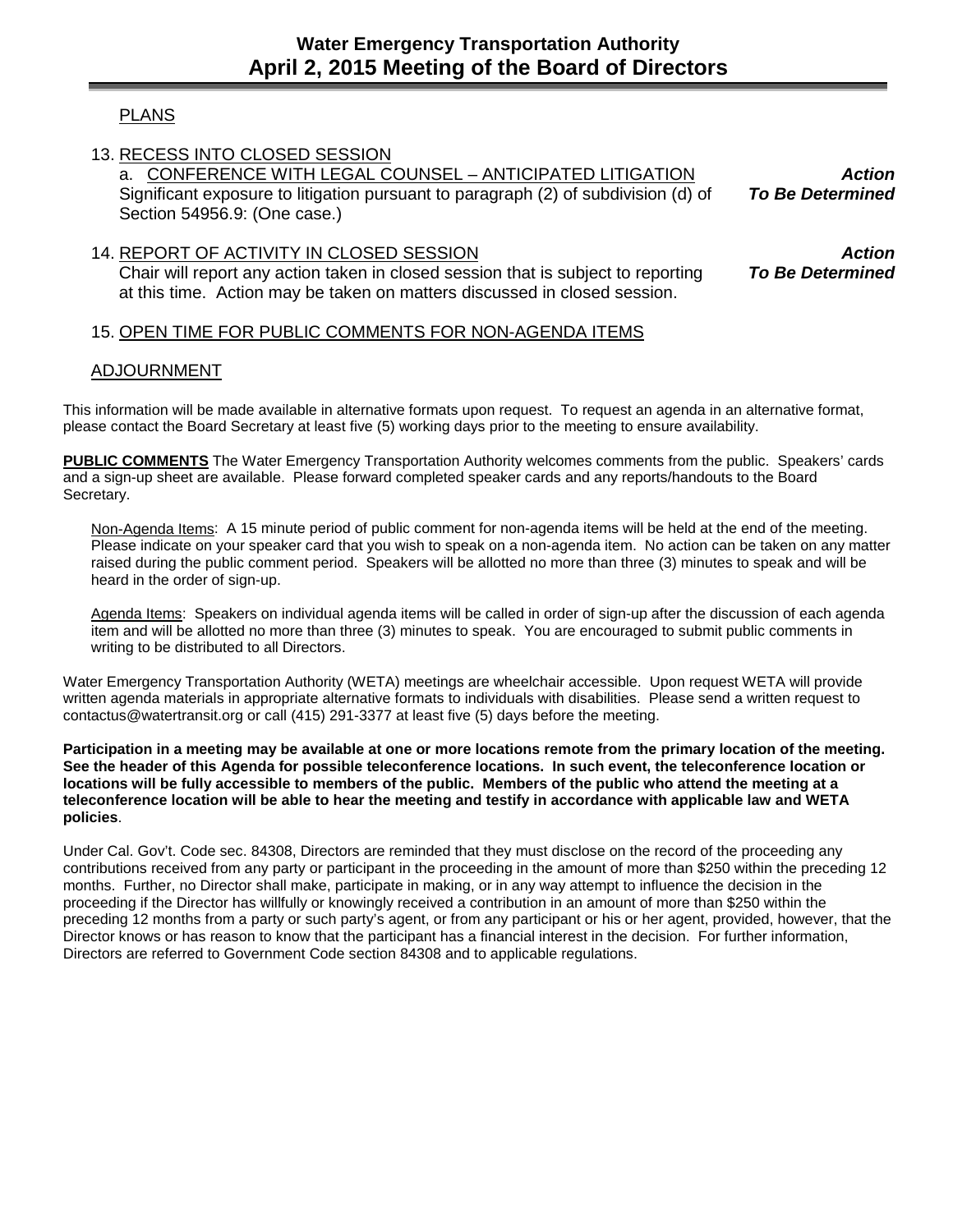

#### **M E M O R A N D U M**

TO: WETA Board Members

FROM: Nina Rannells, Executive Director

DATE: April 2, 2015

RE: Executive Director's Report

#### **CAPITAL PROJECT IMPLEMENTATION UPDATE**

**Vessel Replacement** –The *Encinal* and *Harbor Bay Express II* are included in the FY 2013/14 Capital Budget for replacement as they have reached the end of their useful lives (generally 25 years) and staff has secured funding commitments for replacement vessels. In December 2013, the Board of Directors approved the contract award to Aurora Marine Design (AMD) for vessel construction management services. The Request for Proposal to construct two new passenger-only vessels was released on September 26, 2014. A Pre-Proposal bidder's conference was held on October 13, 2014. Step 1 Technical Proposals were due in November and interviews were held in December. Bidders that were found to be in the competitive range were invited to submit Step 2 Complete Technical and Price Proposals, which were due in January 2015. A recommendation for contract award is included as an item on the April 2 Board of Director's Board meeting agenda.

**Peralta Mid-Life Refurbishment -** The ferry vessel *Peralta* was acquired by WETA from the City of Alameda in April 2011 through the transition of the Alameda Oakland Ferry Service to WETA. Built in 2001 by Nichols Brothers Boat Builders, the *Peralta* has been in service for 13 years and has reached its economic mid-life. This refurbishment project consists of replacing or overhauling the main engines, refurbishment of the passenger cabin, hull work, major system renovation, and replacement of control systems and navigation electronics and will extend the useful life of the vessel to the expected full 25 years.

The refurbishment project is separated into two phases with Phase 1 scheduled for completion by May 1, 2015, in order to make the vessel available for summer season operations. The Phase 1 scope of work includes refurbishment of main engines, generators and gear boxes, installation of new steering hydraulic pumps and rams, passenger cabin renewal including refurbishment of the restrooms, new carpets, and passenger seats, vessel drydock and exterior vessel paint and branding and provision of spare gearbox, propellers and shafts. The Board approved a contract with Bay Ship and Yacht for Phase 1 work in February 2015.

Staff will issue an RFP for Phase 2 of the project in Fall 2015. Phase 2 will include replacement of all control systems and navigation electronics, snackbar renewal, and interior cabin paint.

**Ferry Terminal Refurbishment Projects** – This effort includes gangway rehabilitation and minor terminal facility improvement projects that support the continued safe operation of East Bay ferry terminals (Alameda Main Street, Harbor Bay, and Oakland Clay Street Jack London Square) and includes a variety of work ranging from pier piling replacement to repairing and replacing walkways and awnings.

The Board awarded a contract to Ben C. Gerwick, Inc. on May 23, 2013 to assist staff with technical specifications, regulatory permitting and construction management services. The Board awarded a contract to Manson Construction Co. on March 31, 2014 to undertake the majority of the project work, including construction improvements at Harbor Bay and Clay Street. The Clay Street Project was completed the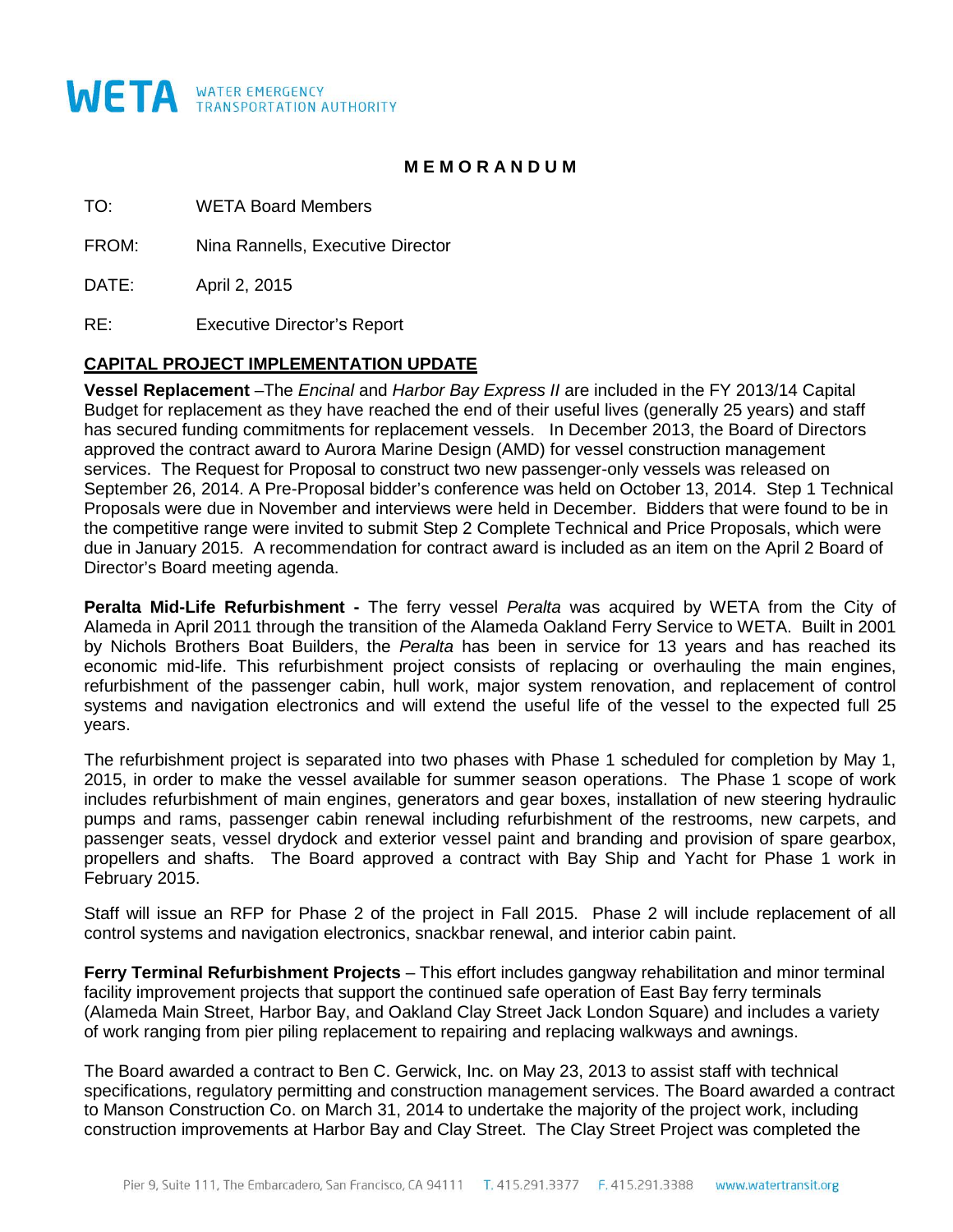weekend of November 15 and 16, 2014. A final walk-through with our Engineers was completed December 17, 2014. A final walk-through for The Harbor Bay Project was completed on March 2, 2015.

The Board awarded contracts to CS Marine Constructors, Inc. and Topper Industries, Inc. on August 20, 2014 and approved an agreement with Bay Ship & Yacht to relocate the passenger float 100 feet west of the current location. The Main Street project took place December 13 and 14, 2014. The project went very smoothly and normal operations resumed on schedule for the Monday morning commute. A final walkthrough with our Engineers was completed on December 17, 2014.

**North Bay Operations and Maintenance Facility** – This project will construct a new ferry maintenance facility located at Building 165 on Mare Island in Vallejo in two phases. The landside phase includes site preparation and construction of a new fuel storage and delivery system along with warehouse and maintenance space. The Board of Directors awarded a design-build contract for the landside phase to West Bay Builders in August 2013 and work is anticipated to be complete in Spring 2015. The waterside phase will construct a system of modular floats and piers, gangways, and over-the-water utilities. The Board of Directors awarded a design-build contract for the waterside construction phase to Dutra Construction in July 2014. The existing ferry maintenance facility (Building 477) will be cleaned up as required prior to surrender to Lennar Mare Island, the property owner of the land portion of the project site. Landside construction is anticipated to be complete in May 2015.

The Navy NEPA environmental review work for the waterside portion of the project is complete. Completion of this documentation by the Navy was required prior to entering into a submerged lands lease with WETA. Staff has received a draft lease from the Navy. Staff has reviewed the draft and is coordinating with the Navy to finish the lease document. The lease is anticipated to be finalized in Spring 2015. All required permits for the waterside construction phase of the project have been received.

**Regional Passenger Float Construction** – This project will construct a new regional spare float that can be utilized as a backup for the Vallejo terminal float as well as other terminal sites such as downtown San Francisco when the permanent terminal floats must undergo periodic dry-dock, inspection, and repair. This spare would support ongoing daily services and would be a valuable asset to have available for use in unplanned or emergency conditions. Ghirardelli Associates Inc. was selected as the project construction manager. Procurement of the passenger float construction contract was combined with the North Bay Operations and Maintenance Facility Project construction contract. The Request for Proposals for the project was released on February 28 and the construction contract was awarded to Dutra Construction on July 10, 2014. The contract was executed in July 2014. Float design is 85% designed. Final design was completed in December 2014 and float construction is anticipated to commence in Spring 2015.

**Central Bay Operations and Maintenance Facility** – This project will develop an operations and maintenance facility at Alameda Point to serve as the base for WETA's existing and future central bay ferry fleet. The proposed project would provide running maintenance services such as fueling, engine oil changes, concession supply, and light repair work for WETA vessels. The new facility will also serve as WETA's Operations Control Center for day-to-day management and oversight of service, crew, and facilities. In the event of a regional emergency, the facility would function as an Emergency Operations Center, serving passengers and sustaining water transit service for emergency response and recovery.

At its February meeting, the Board authorized staff to execute a lease agreement and right of entry permit with the City of Alameda and take other related actions, including entering into an agreement with the City of Alameda for a seal-haul-out project, to support the project. On March 17, the Alameda City Council approved final passage of an ordinance authorizing the City to execute a 60-year lease agreement and temporary right of entry permit with WETA for the project. Additionally, the City Council also voted to authorize the execution of a Memorandum of Understanding with WETA regarding construction of a replacement seal haul at Alameda Point. On March 18<sup>th</sup>, staff initiated work with the City and interested stakeholders to identify a location and preferred design for a replacement seal haul out. On March 23, the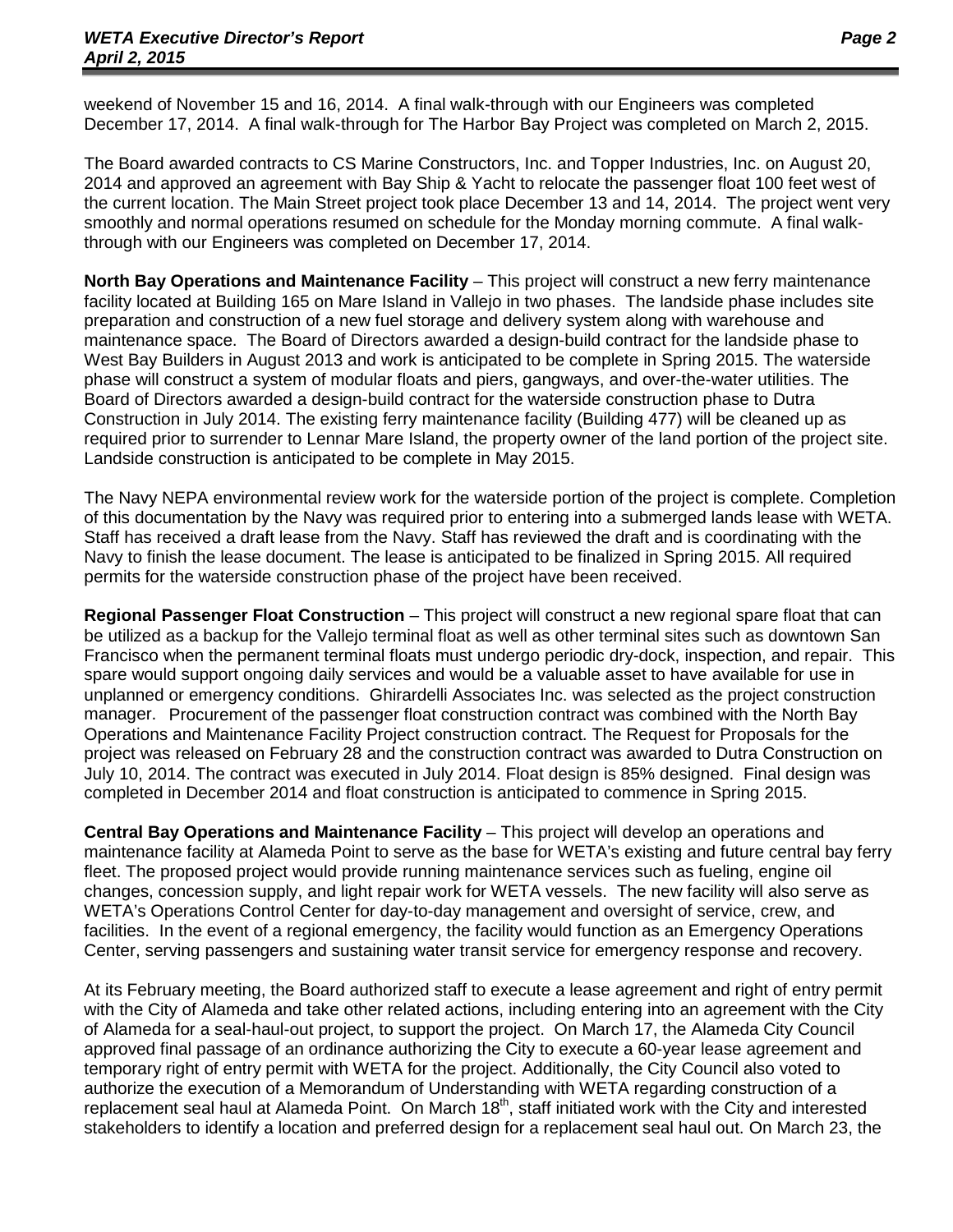Alameda Planning Board reviewed design of the proposed maintenance and operations facility project and approved a Use Permit for the future facility and fuel storage area. Staff will proceed with securing the remaining permits required for the project from the Bay Conservation and Development Commission (BCDC) and the U.S. Army Corp of Engineers (USACOE) in May prior to requesting authorization from the WETA Board to release construction bid documents for the project this summer. Additionally, staff has reached out to the Building Trades Council of Alameda County to initiate discussions regarding developing a Project Labor Agreement for this project utilizing the Model Agreement adopted by the Board in December 2013.

**Downtown San Francisco Ferry Terminal Expansion Project** – This project will expand berthing capacity at the Downtown San Francisco Ferry Terminal in order to support new and existing ferry services to San Francisco as set forth in WETA's Implementation and Operations Plan. The proposed project would also include landside improvements needed to accommodate expected increases in ridership and to support emergency response capabilities.

A Notice of Availability for the Final EIS/EIR and FTA's Record of Decision were published in the Federal Register in September 2014. The WETA Board certified the Final EIR in October 2014. Staff is continuing discussions with the Port of San Francisco concerning a Memorandum of Understanding (MOU) to implement the South Basin improvement phase of this project. The finalization and execution of an MOU with the Port of San Francisco would be subject to future consideration by the WETA Board. Staff has held permitting kick-off meetings with BCDC and the USACOE, and is working with other stakeholders to advance development of the project.

# **SERVICE DEVELOPMENT UPDATE**

**Richmond Ferry Service** – This service will provide an alternative transportation link between Richmond and downtown San Francisco. The conceptual design includes plans for replacement of an existing facility (float and gangway) and a phased parking plan.

The CEQA Initial Study/Mitigated Negative Declaration (IS/MND) was released on May 6, 2014. The Initial Study identified potentially significant effects; however, the implementation of mitigation measures identified in the IS/MND would reduce potentially significant effects to less-than-significant levels. In accordance with CEQA and the CEQA Guidelines, a 30-day public and agency review period for the IS/MND commenced on May 6 and concluded on June 4, 2014. The WETA Board of Directors adopted the MND and Mitigation Monitoring and Reporting Program at the September 2014 Board meeting. Staff is working with the FTA on resource agency consultation and preparation of the NEPA environmental review. Staff has also been working with City of Richmond, West Contra Costa County Transportation Advisory Committee (WCCTAC) and Contra Costa Transportation Authority (CCTA) staff to develop a Memorandum of Understanding (MOU) and Funding Agreement that defines project service levels and identifies capital and operating funding through a project funding plan. The Richmond MOU was presented to WCCTAC on January 23 and a resolution was adopted recommending adoption by the full CCTA Commission. The CCTA Commission approved the Funding Agreement at its February 18 meeting and the WETA Board approved the agreement on March 5.

**Treasure Island Service** – This project, which will be implemented by the Treasure Island Development Authority (TIDA), the San Francisco County Transportation Authority (acting in its capacity as the Treasure Island Mobility Management Authority) and the prospective developer, will institute new ferry service to be operated by WETA between Treasure Island and downtown San Francisco in connection with the planned Treasure Island Development Project. The development agreement states that ferry operations would commence with the completion of the  $50<sup>th</sup>$  residential unit.

WETA staff is working cooperatively with City staff on this City-led project and participating in regular meetings of the Technical Advisory Committee convened to update and further develop the Treasure Island Mobility Management Program. Staff expects to begin negotiation of a Memorandum of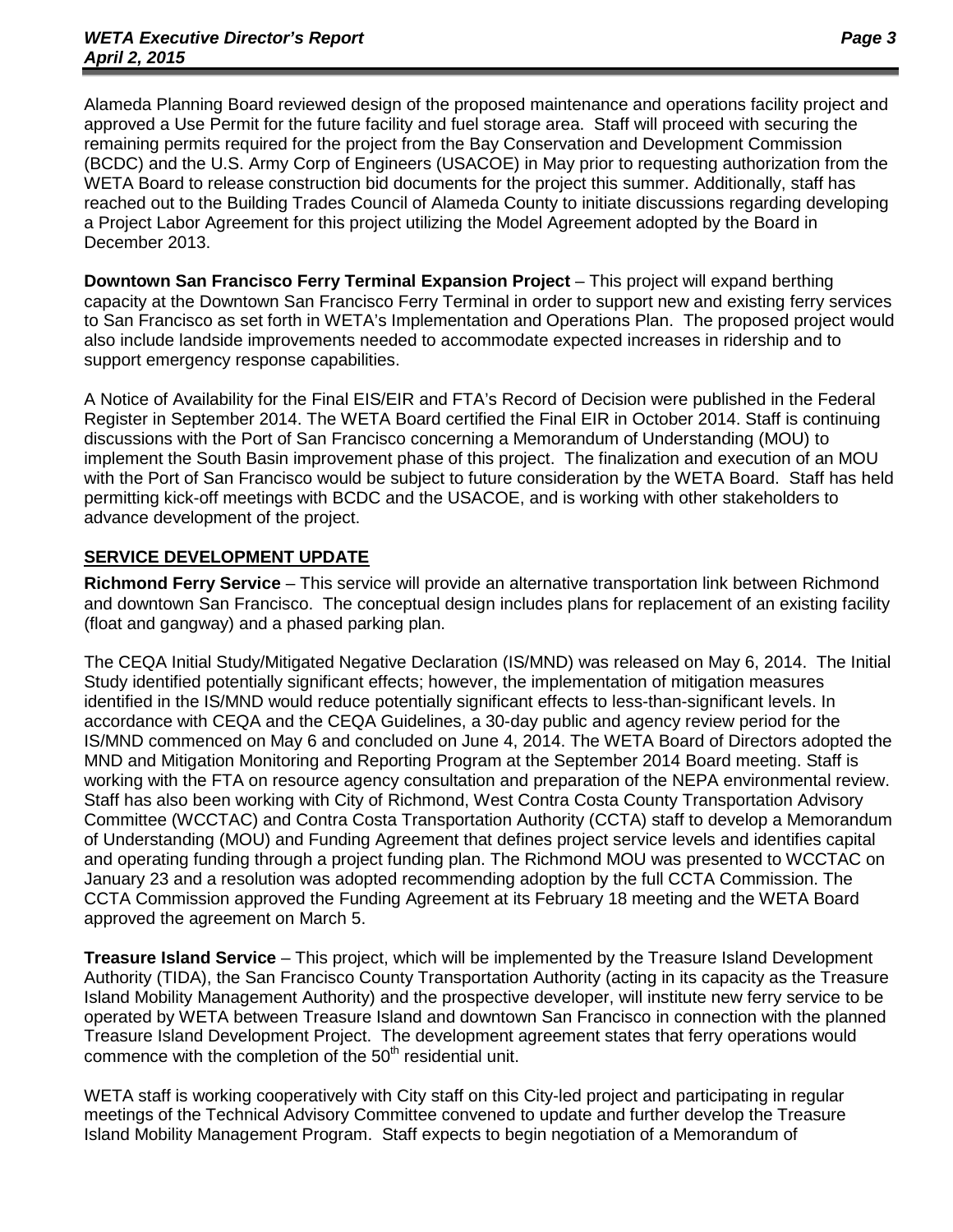Understanding (MOU) with the City that would set forth the terms and conditions under which WETA would operate the future Treasure Island ferry service. The finalization and execution of an MOU for the Treasure Island service would be subject to future consideration by the WETA Board.

**Berkeley Environmental Studies** – This service will provide an alternative transportation link between Berkeley and downtown San Francisco. The environmental and conceptual design work includes plans for shared use of an existing City owned parking lot at the terminal site between ferry and local restaurant (H<sup>s</sup> Lordships) patrons. City participation is required in order to move the project forward and reach agreement on a shared use concept. The project will require a conditional use permit reviewed by the City's Planning Commission, Zoning Adjustment Board, and City Council. Similar to Richmond, a Project Memorandum of Understanding defining the project and identifying funding sources will need to be developed for adoption by the City Council and WETA Board.

The Final EIS/EIR was submitted to FTA review in early October 2012. The remaining activities include resolution of Section 7 consultation and Essential Fish Habitat Assessment with NOAA and NMFS. NOAA and NMFS will issue a Biological Opinion (BiOp) on the project. The BiOp is required prior to completion of the Final EIS/EIR. During the NMFS consultation process an issue was identified with the proposed 42 acre dredging footprint. This dredging footprint was developed in order to accommodate the standard draft vessels in the WETA fleet during all tidal conditions and included a 5,000 foot long channel. During the consultation process, NMFS identified a mitigation ratio of 3:1 to offset the dredging impacts. This mitigation ratio presents significant scope and cost challenges for the project. After this issue was identified, WETA staff explored options to reduce the dredging footprint in order to reduce the mitigation requirements. It was determined that construction and operation of shallow draft vessels for the Berkeley service would substantially reduce the required dredging footprint and mitigation requirements.

Staff has coordinated with FTA staff to discuss the process for completion of the Final EIS/EIR. FTA has recently expressed that it will not be able to complete the NEPA process and issue a Record of Decision because a long-term operational funding source is not available for the service. Regional Measure 2 (RM2) funds were identified as an operating source when the environmental review process commenced in 2006. The funding picture changed since that time and the RM2 source is no longer available. Staff is evaluating a process to complete the CEQA process in the near term. The NEPA process could be completed at a later date if an operational funding source is identified.

# **SYSTEM STUDIES**

**Alameda Terminals Access Study** – Both ferry terminals in Alameda have experienced a surge in ridership beginning with the first BART strike in July 2013. As a result, parking at both terminals typically spills onto adjacent streets and informal parking lots. WETA is partnering with City of Alameda staff to prepare plans to address the immediate issue and identify mid- to long-term solutions. Staff has secured the consultant services of Nelson Nygaard through its on-call planning agreement with KPFF, Inc. to support the project.

Staff has concluded its initial public outreach efforts, including a series of public workshops, coordination with AC Transit, and an informational presentation to the City of Alameda's Transportation Commission. A subcommittee of Transportation Commission members, AC Transit staff, nearby non-profit organizations, and local transportation advocates was formed by the City of Alameda to review and advocate for future access improvements at both the Main Street and Harbor Bay terminals. Recommendations for parking improvements at both Harbor Bay and Main Street are scheduled to go before the Alameda Transportation Commission this spring and then to the Alameda City Council for final approval. A draft study including an action plan will be released by May 2015 for public comment. The study will include preliminary access improvement recommendations and funding strategies for each terminal. Pending public comments received on the draft study, a final draft will be prepared and presented to the Board at a future meeting.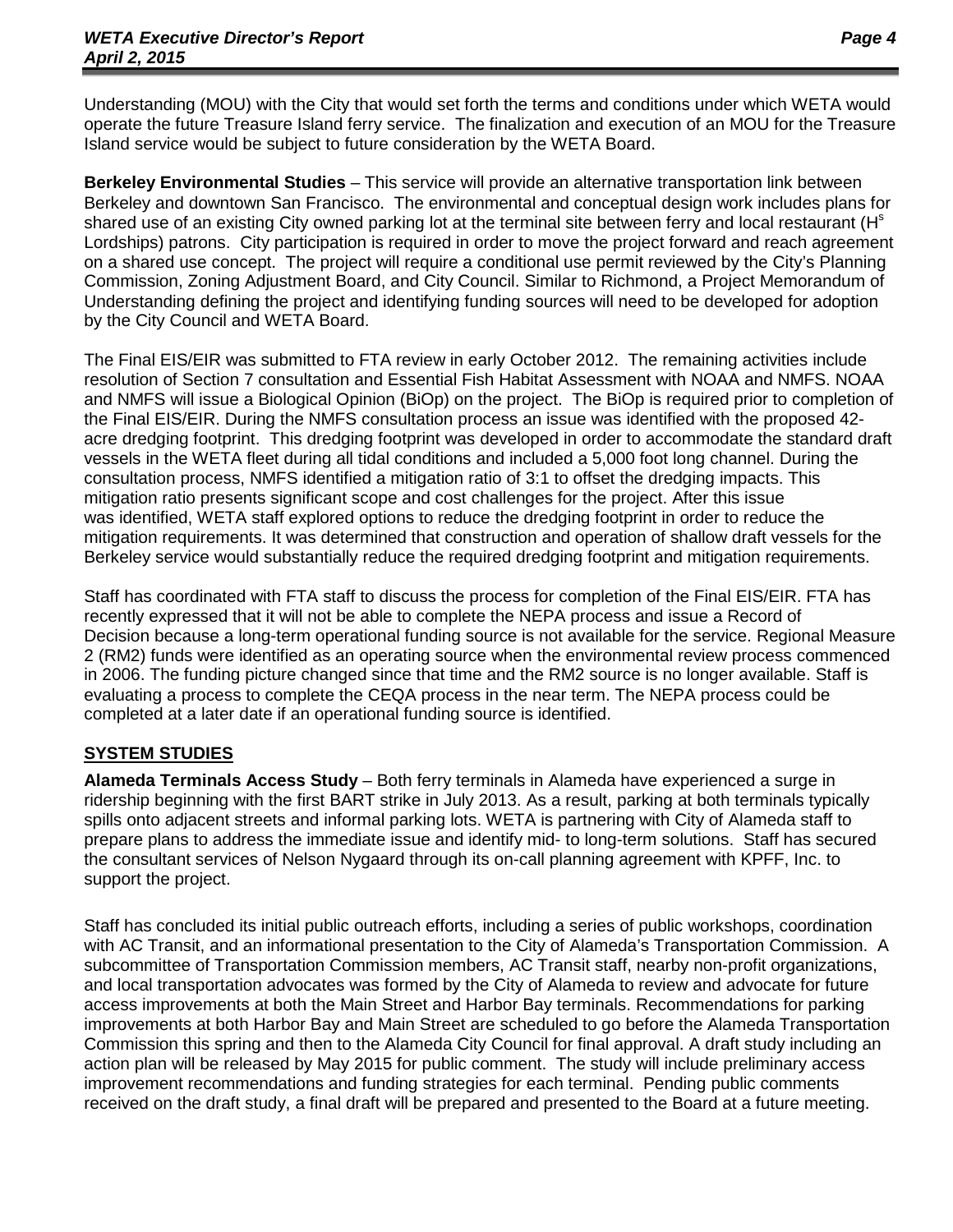**Alameda Seaplane Lagoon Study** - The City of Alameda has proposed a new ferry terminal located along Seaplane Lagoon at Alameda Point. Consistent with terms of the 2014 Transition Agreement executed between WETA and the City of Alameda, both parties are working together to explore the viability of a new ferry service connecting Seaplane Lagoon and San Francisco. WETA staff has met regularly with staff from the cities of Alameda and Oakland along with the Port of Oakland to prepare an operational evaluation of a Seaplane Lagoon ferry service. The goal of the evaluation is to identify the range of alternatives for ferry service in the central bay considering terminals at Seaplane Lagoon, Main Street and/or Clay Street in Oakland. The costs, service quality and ridership implications of each service scenario will be estimated. The results of the evaluation will ultimately feed into a concept engineering analysis that will estimate capital costs and permitting requirements for a new facility.

Staff is working with the City of Alameda to draft a Memorandum of Understanding (MOU) that would set forth the terms and conditions under which a Seaplane Lagoon Ferry Service would be implemented, including construction of new facilities and service operations. The finalization and execution of an MOU for the Seaplane Lagoon service would be subject to future consideration by the WETA Board and the City of Alameda.

**Mission Bay Ferry Terminal** – The Golden State Warriors basketball team has identified a preferred arena site at the foot of 16<sup>th</sup> Street in the Mission Bay neighborhood of San Francisco. A Mission Bay ferry terminal has been identified in both WETA and City of San Francisco planning documents as a potential future infrastructure investment but no significant planning or development work has been conducted to date and no funding exists to develop this as a terminal site. Staff will continue to coordinate with the Port of San Francisco, and the City of San Francisco along with other relevant stakeholders, including the Warriors, to consider how the agency may play a role in integrating the development of this project with existing and/or future WETA ferry services to San Francisco as opportunities present themselves.

**Site Feasibility Studies** – Site feasibility reports have been prepared in cooperation with the cities of Hercules, Martinez, Antioch and Redwood City in an effort to identify site constraints and design requirements and better understand project feasibility and costs associated with development of terminals and services to these cities. The Contra Costa County Transportation Authority, as the county transportation planning and funding authority, has utilized this information to develop a Financial Feasibility of Contra Costa Ferry Service Report (completed June 2014) to assess the feasibility of implementing ferry services in the county. The report concludes that of the candidate ferry terminals in Contra Costa County, only the Richmond project is financially feasible at this time.

# **OTHER**

**Emergency Response Plan –** WETA's enabling legislation, SB 976 as amended by SB 1093, directed the agency to provide comprehensive water transportation and emergency coordination services for the Bay Area region. WETA's Emergency Water Transportation System Management Plan (EWTSMP) was published and approved in 2009. Since this time, WETA has taken on new roles and responsibilities including assuming ownership of three existing ferry routes and starting the new East Bay to South San Francisco service. Utilizing the services of Lee Rosenberg with Navigating Preparedness Associates, staff has embarked on a process of evaluating existing plans and capabilities in order to identify an approach to updating WETA's internal and external emergency response plans. As a part of this effort, staff has conducted an initial set of stakeholder meetings with the U.S. Coast Guard Sector San Francisco, the Metropolitan Transportation Commission, Blue & Gold Fleet, California Office of Emergency Services, and San Francisco Department of Emergency Management. The results of these meetings will be utilized in developing a path for updating agency plans for Board consideration and discussion in the coming months.

# **Coast Guard Manning Requirements**

Blue and Gold Fleet, our contract operator, was recently informed by the U.S. Coast Guard of a proposed change to the manning requirements of small passenger vessels operating in the San Francisco Bay including WETA vessels operated by Blue and Gold Fleet. Changes proposed would increase the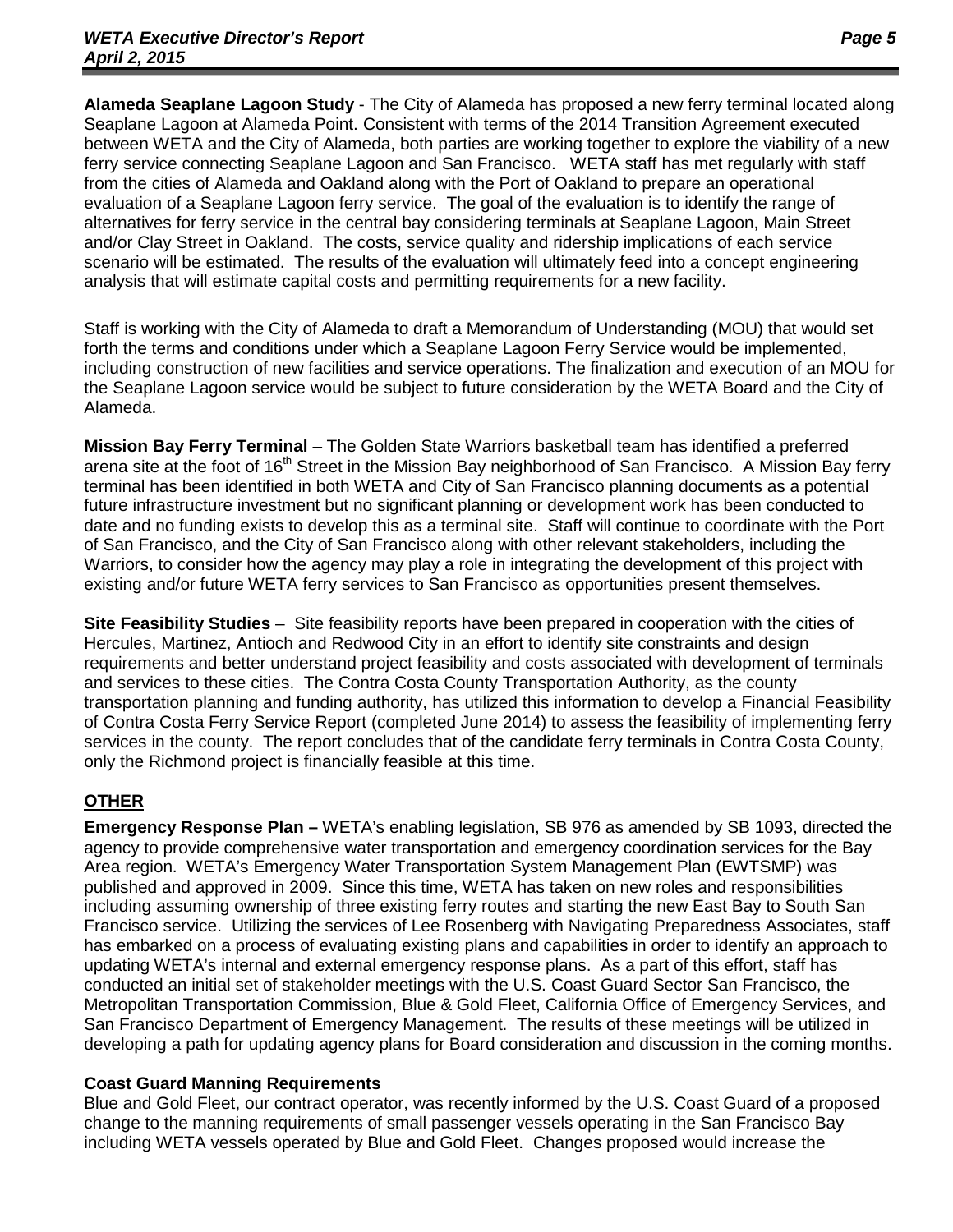deckhand requirement for WETA's vessels over 149 passengers and would result in an estimated \$1.7 million annual cost increase to WETA's operation. The bulk of this increase would impact the Vallejo service, which would be required to man vessels with twice as many deckhands as is required today. Staff is participating in discussions with the Coast Guard, other Bay Area ferry operators and the Passenger Vessel Association regarding the proposed changes to better understand what has precipitated this change and will keep the Board informed as this conversation proceeds.

**Removal of Historic Shipyard Crane next to Main St Ferry Terminal** – As a condition of the Agreement with the City of Alameda to transfer the Alameda/Oakland and Harbor Bay Ferry Services to WETA, the City is responsible for removing or refurbishing the historic shipyard crane that is located directly adjacent to the Main St ferry terminal. Because the crane is a contributing element of the Historic Todd Shipyard District, the Historical Advisory Board was required to develop an Environmental Impact Report prior to entering into a contract to remove the crane. As a result, this process has taken longer than expected. At the February 17 Council meeting, the City of Alameda approved a contract with Power Engineering for a not-to-exceed amount of \$290,000 to remove the crane. Removal of the crane represents the last step to complete the closing obligations of the Ferry Service Operations Transfer Agreement between WETA and the City of Alameda. This project is expected to be complete by mid-April.

# **MEETINGS AND OUTREACH**

On March 2, Lauren Gularte and Kevin Donnelly attended a strategy development workshop on improving air and seaport intermodal recovery coordination following a catastrophic earthquake in the Bay Area as part of the process to revise the Bay Area Earthquake Plan, a joint plan by the California Office of Emergency Services (CalOES) and Federal Emergency Management Agency (FEMA).

On March 2, Kevin Connolly and Michael Gougherty attended the City of Alameda Planning Board meeting where the Board reviewed design of the project and approved a Use Permit for the facility and fuel storage area.

On March 3, Kevin Connolly and Michael Gougherty attended the Alameda City Council meeting where the Council approved the first reading of the Central Bay Operations and Maintenance Facility lease.

On March 12, Lauren Gularte and Kevin Donnelly attended a strategy development workshop at CalOES headquarters in Mather CA on Mass Care Services (Survivor Movement) following a catastrophic earthquake in the Bay Area as part of the process to revise the CalOES/FEMA Bay Area Earthquake Plan.

On March 17, Nina Rannells, Kevin Connolly and Michael Gougherty attended the Alameda City Council meeting where the Council approved the second and final reading of Central Bay Maintenance and Operations Facility lease.

On March 18, Lauren Gularte and Kevin Donnelly attended an oil spill drill with Blue & Gold Fleet and Office of Spill Prevention and Response (OSPR) at the Vallejo Maintenance Facility, which provided staff a unique opportunity to exercise the elements of the National Incident Management System (NIMS) Incident Command System (ICS).

On March 23, Nina Rannells attended the monthly General Manager's meeting and Executive Committee discussion on Clipper 2.0 development.

On March 23, Lauren Gularte attended an Information Analysis Brief (IAB) at the Solano County Events Center which provided an overview of the results of research and analysis for the revision of the CalOES/FEMA Bay Area Earthquake Plan.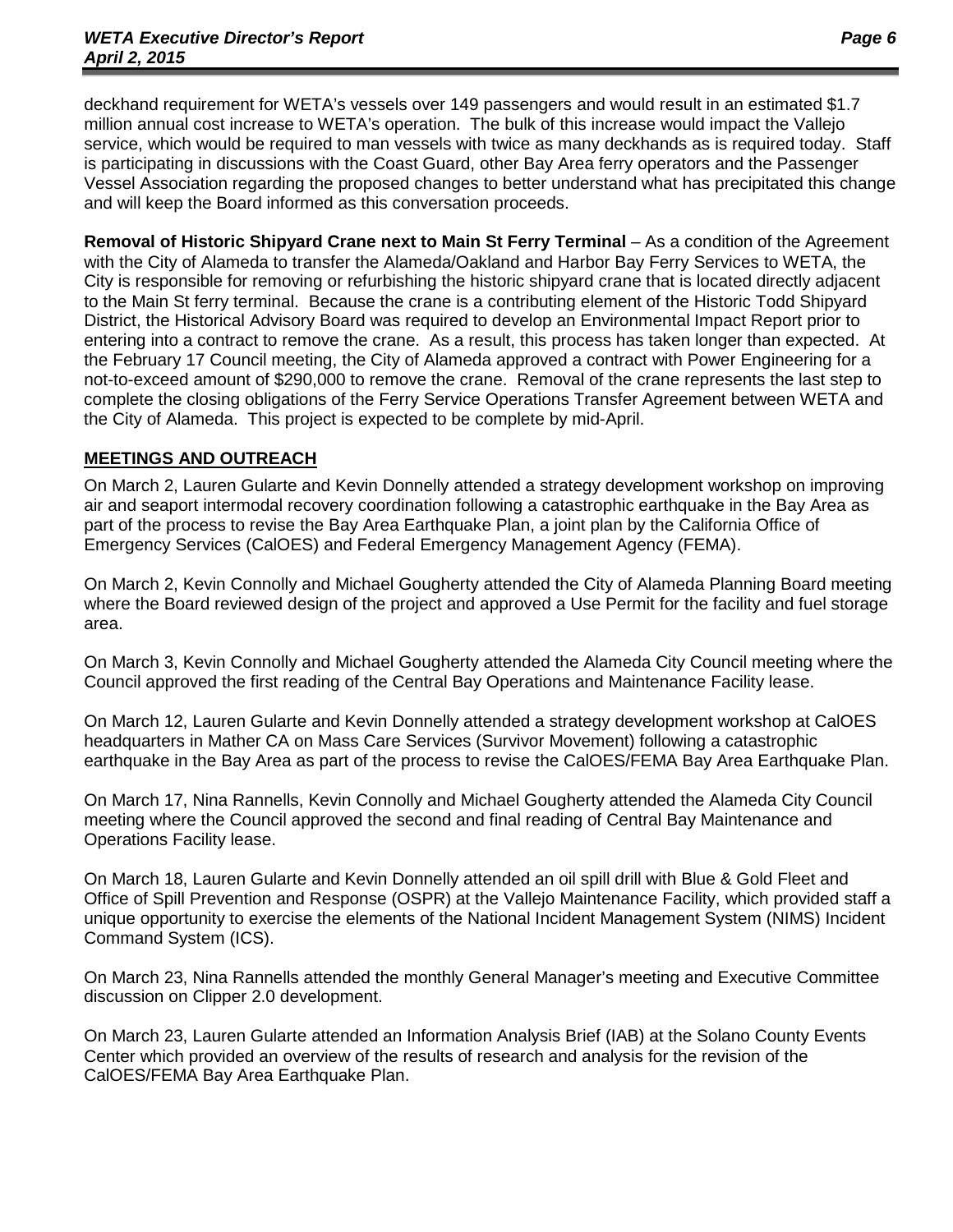On March 25, Lauren Gularte attended the regional Business Outreach Committee (BOC) monthly meeting.

On March 25, Lauren Gularte represented WETA at a "Meet the Buyers" event hosted by the BOC, providing an opportunity for small, local and disadvantaged businesses to introduce their products and services and receive information from BOC member transit agencies and participating prime contractors.

On March 26, Michael Gougherty and Lauren Gularte hosted an open house forum at the Port of San Francisco to receive public comments on the proposed fare changes proposed for WETA ballpark ferry services.

# **OPERATIONS REPORT**

The Monthly Operating Statistics Report for February 2015 is provided as Attachment A.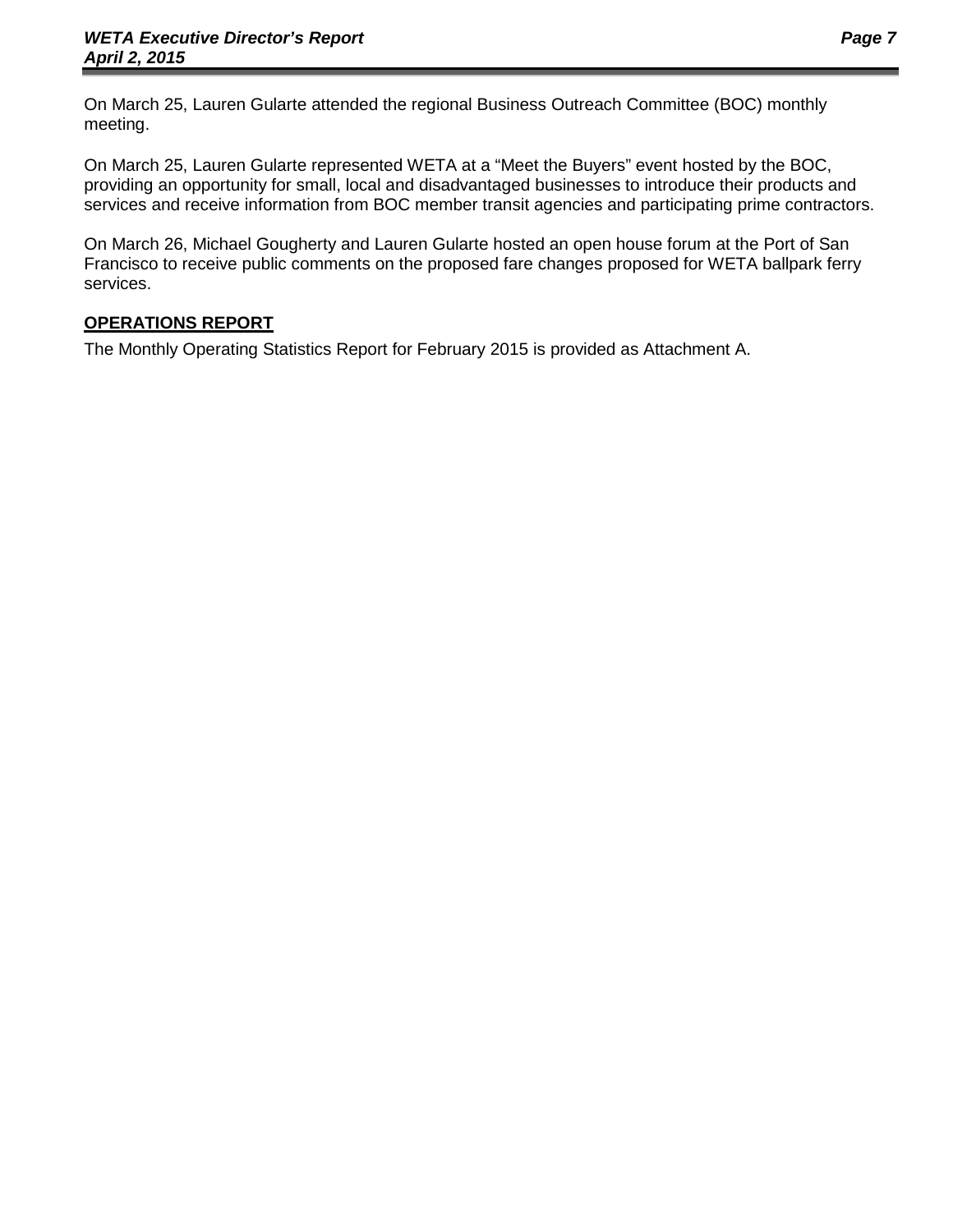# **Attachment A**

#### **Monthly Operating Statistics Report February 2015**

|           |                                   |                                            | Alameda/<br><b>Oakland</b> | <b>Harbor Bay</b> | <b>South San</b><br><b>Francisco</b> | Vallejo*  |                                                                                                                                                               |
|-----------|-----------------------------------|--------------------------------------------|----------------------------|-------------------|--------------------------------------|-----------|---------------------------------------------------------------------------------------------------------------------------------------------------------------|
|           |                                   |                                            |                            |                   |                                      |           |                                                                                                                                                               |
|           |                                   | Total Passengers February 2015             | 57,198                     | 21,439            | 8,479                                | 54,755    |                                                                                                                                                               |
|           | vs. last<br>month                 | Total Passengers January 2015              | 58,263                     | 21,937            | 8,898                                | 56,314    | Systemwide<br>141,871<br>145,412<br>$-2.44%$<br>141,871<br>106,387<br>33.35%<br>1,364,626<br>1,297,227<br>5.20%<br>6,241<br>136<br>1,042<br>20,262<br>135,596 |
|           |                                   | Percent change                             | $-1.83%$                   | $-2.27%$          | $-4.71%$                             | $-2.77\%$ |                                                                                                                                                               |
|           | ā                                 | Total Passengers February 2015             | 57,198                     | 21,439            | 8,479                                | 54,755    |                                                                                                                                                               |
|           | s. same<br>month<br>last ye       | Total Passengers February 2014             | 31,601                     | 17,899            | 6,376                                | 50,511    |                                                                                                                                                               |
| Ridership | Š                                 | Percent change                             | 81.00%                     | 19.78%            | 32.98%                               | 8.40%     |                                                                                                                                                               |
|           | prior<br>to date<br>$\frac{1}{2}$ | <b>Total Passengers Current FY To Date</b> | 581,054                    | 167,216           | 67,076                               | 549,280   |                                                                                                                                                               |
|           |                                   | Total Passengers Last FY To Date **        | 539,836                    | 164,734           | 54,463                               | 538,194   |                                                                                                                                                               |
|           |                                   | Percent change                             | 7.64%                      | 1.51%             | 23.16%                               | 2.06%     |                                                                                                                                                               |
|           |                                   | Avg Weekday Ridership February 2015        | 2,256                      | 1,128             | 446                                  | 2,411     |                                                                                                                                                               |
|           |                                   | Passengers Per Hour                        | 146                        | 188               | 58                                   | 141       |                                                                                                                                                               |
| Ops Stats |                                   | <b>Revenue Hours</b>                       | 392                        | 114               | 147                                  | 389       |                                                                                                                                                               |
|           |                                   | <b>Revenue Miles</b>                       | 4,677                      | 2,570             | 2,347                                | 10,668    |                                                                                                                                                               |
| Fuel      |                                   | Fuel Used (gallons)                        | 27,425                     | 9,152             | 10,936                               | 88,083    |                                                                                                                                                               |
|           |                                   | Avg Cost per gallon                        | \$2.48                     | \$2.48            | \$2.48                               | \$2.41    | \$2.46                                                                                                                                                        |

*\* Vallejo ridership includes ferry + 4536 Route 200 bus passengers.*

*\*\* Includes ridership during July and October 2013 BART strikes and Sept 2013 Bay Bridge closure.*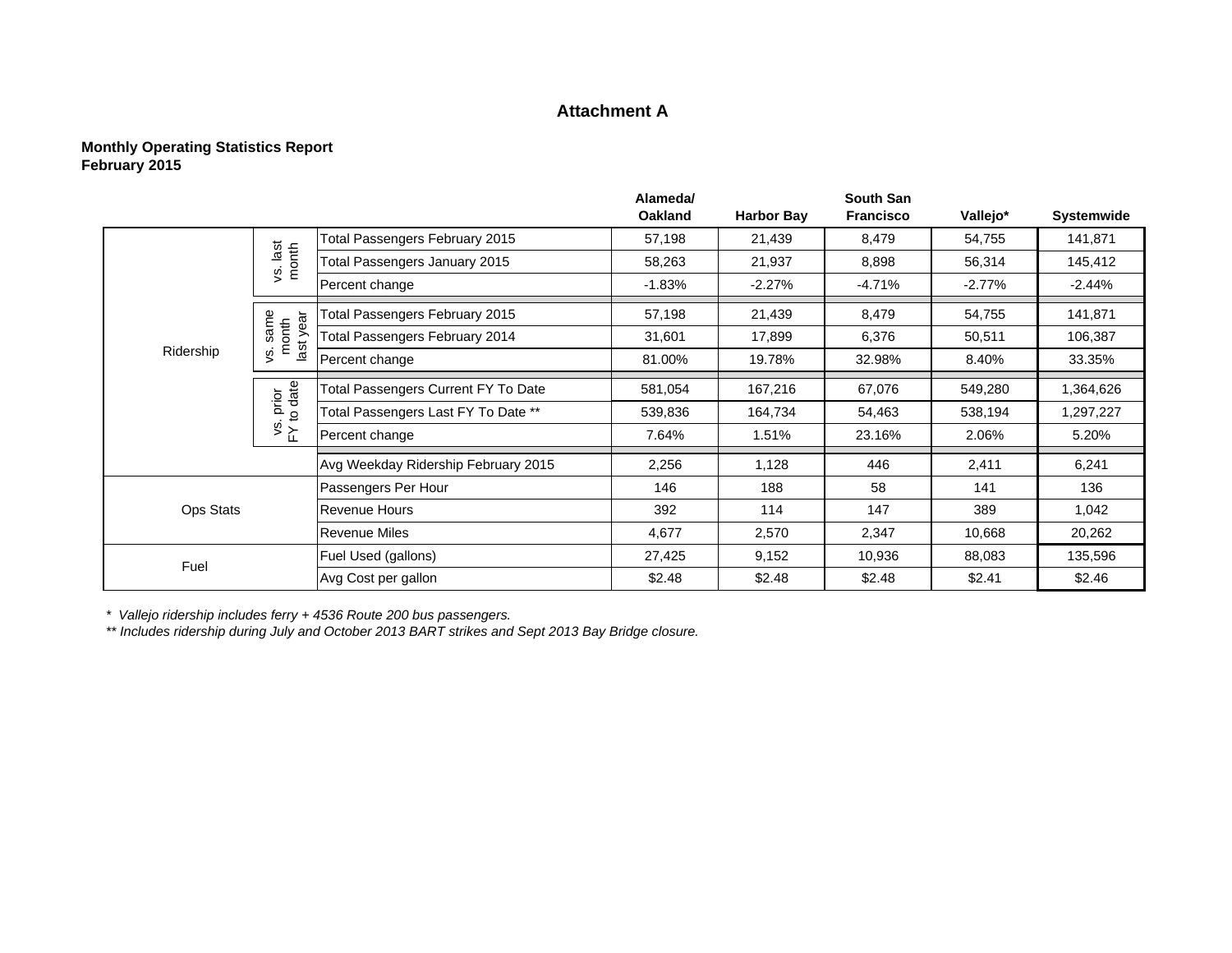#### **MEMORANDUM**

#### **TO: Board Members**

**FROM: Nina Rannells, Executive Director Lynne Yu, Manager, Finance & Grants** 

#### **SUBJECT: Monthly Review of FY 2014/15 Financial Statements for Eight Months Ending February 28, 2015**

#### *Recommendation*

There is no recommendation associated with this informational item.

#### *Summary*

This report provides the attached FY 2014/15 Financial Statements for eight months ending February 28, 2015.

#### **Operating Budget vs. Actual**

|                                       | <b>Prior Actual</b> | <b>Current Budget</b> | <b>Current Actual</b> |
|---------------------------------------|---------------------|-----------------------|-----------------------|
| Revenues - Year To Date:              |                     |                       |                       |
| Fare Revenue                          | 8,589,109           | 9,657,219             | 8,881,134             |
| Local Bridge Toll Revenue             | 9,424,931           | 12,408,978            | 10,230,460            |
| <b>Other Revenue</b>                  | 3,597               |                       | 500                   |
| <b>Total Operating Revenues</b>       | 18,017,637          | 22,066,197            | 19,112,093            |
| <b>Expenses - Year To Date:</b>       |                     |                       |                       |
| Planning & Administration             | 1,351,707           | 1,997,260             | 1,340,317             |
| <b>Ferry Services</b>                 | 16,665,930          | 20,068,937            | 17,771,777            |
| <b>Total Operatings Expenses</b>      | 18,017,637          | 22,066,197            | 19,112,093            |
| <b>System-Wide Farebox Recovery %</b> | 52%                 | 48%                   | 50%                   |

#### **Capital Acutal and % of Total Budget**

|                               |                   | % of FY 2014/15 |
|-------------------------------|-------------------|-----------------|
|                               | <b>YTD Acutal</b> | <b>Budget</b>   |
| <b>Revenues:</b>              |                   |                 |
| <b>Federal Funds</b>          | 4,775,991         | 27.27%          |
| <b>State Funds</b>            | 7,717,124         | 35.20%          |
| <b>Bridge Toll Revenues</b>   | 485,803           | 8.44%           |
| <b>Other Local Funds</b>      | 680,281           | 18.34%          |
| <b>Total Capital Revenues</b> | 13,659,199        | 27.93%          |
| <b>Expenses:</b>              |                   |                 |
| <b>Total Capital Expenses</b> | 13,659,199        | 27.93%          |

#### *Fiscal Impact*

There is no fiscal impact associated with this informational item.

\*\*\*END\*\*\*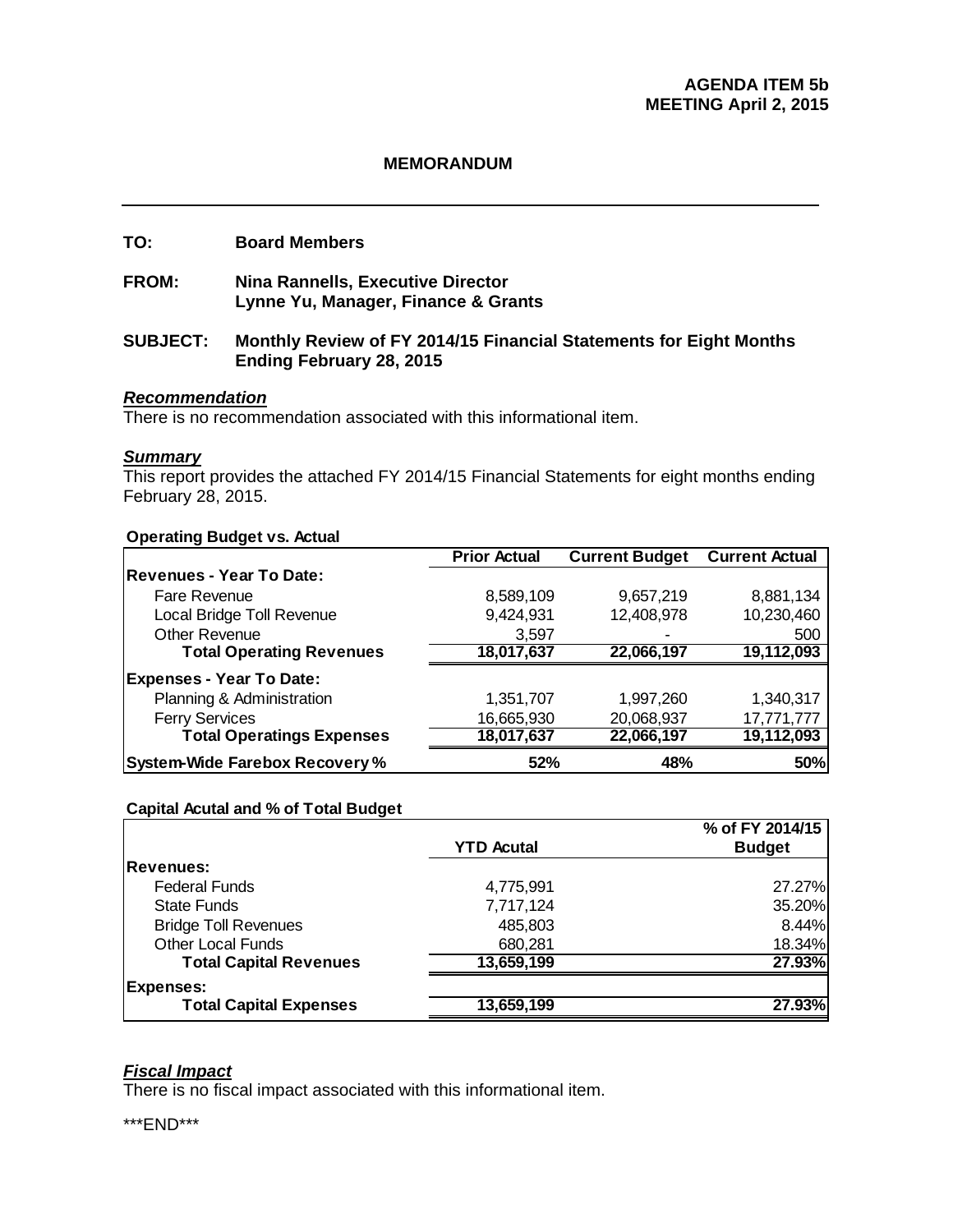#### **San Francisco Bay Area Water Emergency Transportation Authority FY 2014/15 Statement of Revenues and Expenses For Eight Months Ending 02/28/2015**

|                                         |                |               | % of Year Elapsed | 66.6%         |               |              |
|-----------------------------------------|----------------|---------------|-------------------|---------------|---------------|--------------|
|                                         |                |               | Year - To - Date  |               | <b>Budget</b> |              |
|                                         | <b>Current</b> | FY2013/14     | FY 2014/15        | FY 2014/15    | FY 2014/15    | $%$ of       |
|                                         | <b>Month</b>   | <b>Actual</b> | <b>Budget</b>     | <b>Actual</b> | Total         | <b>Total</b> |
| <b>OPERATING EXPENSES</b>               |                |               |                   |               |               |              |
| <b>PLANNING &amp; GENERAL ADMIN:</b>    |                |               |                   |               |               |              |
| Wages and Fringe Benefits               | 104,694        | 769,355       | 959,351           | 831,396       | 1,441,000     | 57.7%        |
| Services                                | 93,345         | 434,069       | 1,078,521         | 471,307       | 1,620,000     | 29.1%        |
| <b>Materials and Supplies</b>           | 919            | 19,790        | 24,633            | 5,216         | 37,000        | 14.1%        |
| <b>Utilities</b>                        | 1,272          | 8,116         | 13,981            | 7,293         | 21,000        | 34.7%        |
| Insurance                               |                | 16,370        | 12,649            | 18,335        | 19,000        | 96.5%        |
| Miscellaneous                           | 4,422          | 57,346        | 73,233            | 50.879        | 110,000       | 46.3%        |
| <b>Leases and Rentals</b>               | 23,686         | 180,352       | 190,405           | 186,762       | 286,000       | 65.3%        |
| Admin Overhead Expense Transfer         | (38, 438)      | (133, 691)    | (355, 512)        | (230, 871)    | (534,000)     | 43.2%        |
|                                         |                |               |                   |               |               |              |
| Sub-Total Planning & Gen Admin          | 189,899        | 1,351,707     | 1,997,260         | 1,340,317     | 3,000,000     | 44.7%        |
| <b>FERRY OPERATIONS:</b>                |                |               |                   |               |               |              |
| <b>Harbor Bay FerryService</b>          |                |               |                   |               |               |              |
| <b>Purchased Transportation</b>         | 161,615        | 994,656       | 1,166,733         | 976,150       | 1,752,500     | 55.7%        |
| Fuel - Diesel & Urea                    | 22,683         | 328,530       | 393,860           | 254,158       | 591,600       | 43.0%        |
| <b>Other Direct Operating Expenses</b>  | 51,363         | 216.027       | 421,888           | 257,172       | 633,700       | 40.6%        |
| Admin Overhead Expense Transfer         | 7,756          | 30,091        | 77,893            | 45,565        | 117,000       | 38.9%        |
| <b>Sub-Total Harbor Bay</b>             | 243,417        | 1,569,304     | 2,060,374         | 1,533,044     | 3,094,800     | 49.5%        |
| <b>Farebox Recovery</b>                 | 39%            | 48%           | 40%               | 48%           | 40%           |              |
| <b>Alameda/Oakland Ferry Service</b>    |                |               |                   |               |               |              |
| Purchased Transportation                | 374,697        | 2,893,034     | 2,949,621         | 3,538,262     | 4,430,500     | 79.9%        |
| Fuel - Diesel & Urea                    | 67,969         | 876,319       | 1,229,713         | 805,826       | 1,847,100     | 43.6%        |
| <b>Other Direct Operating Expenses</b>  | 52,274         | 497,484       | 823,537           | 455,152       | 1,237,000     | 36.8%        |
| Admin Overhead Expense Transfer         | 15,010         | 49,465        | 139,142           | 89,094        | 209,000       | 42.6%        |
| Sub-Total Alameda/Oakland               | 509,950        | 4,316,302     | 5,142,013         | 4,888,334     | 7,723,600     | 63.3%        |
| <b>Farebox Recovery</b>                 | 52%            | 58%           | 56%               | 54%           | 56%           |              |
| Vallejo FerryService                    |                |               |                   |               |               |              |
| <b>Purchased Transportation</b>         | 724,247        | 4,688,864     | 4,981,101         | 5,765,381     | 7,481,900     | 77.1%        |
| Fuel - Diesel & Urea                    | 212,481        | 3,240,514     | 4,244,178         | 2,668,454     | 6,375,000     | 41.9%        |
| <b>Other Direct Operating Expenses</b>  | 85,069         | 735,161       | 1,058,348         | 653,037       | 1,589,700     | 41.1%        |
| Admin Overhead Expense Transfer         | 6,791          | 23,968        | 48,600            | 41,867        | 73,000        | 57.4%        |
| Sub-Total Vallejo                       | 1,028,587      | 8,688,506     | 10,332,227        | 9,128,740     | 15,519,600    | 58.8%        |
| <b>Farebox Recovery</b>                 | 47%            | 57%           | 54%               | 56%           | 54%           |              |
|                                         |                |               |                   |               |               |              |
| <b>South San Francisco FerryService</b> |                |               |                   |               |               |              |
| <b>Purchased Transportation</b>         | 211,026        | 1,394,140     | 1,447,215         | 1,541,794     | 2,173,800     | 70.9%        |
| Fuel - Diesel & Urea                    | 27,104         | 428,669       | 538,595           | 351,458       | 809,000       | 43.4%        |
| <b>Other Direct Operating Expenses</b>  | 34,064         | 238,842       | 458,638           | 274,062       | 688,900       | 39.8%        |
| Admin Overhead Expense Transfer         | 8,881          | 30,167        | 89,877            | 54,345        | 135,000       | 40.3%        |
| <b>Sub-Total South San Francisco</b>    | 281,075        | 2,091,818     | 2,534,324         | 2,221,659     | 3,806,700     | 58.4%        |
| <b>Farebox Recovery</b>                 | 20%            | 17%           | 14%               | 20%           | 14%           |              |
| <b>Total Operating Expenses</b>         | 2,252,929      | 18,017,637    | 22,066,197        | 19,112,093    | 33,144,700    | 57.7%        |
|                                         |                |               |                   |               |               |              |
| <b>OPERATING REVENUES</b>               |                |               |                   |               |               |              |
| Fare Revenue                            | 899,058        | 8,589,109     | 9,657,219         | 8,881,134     | 14,505,700    | 61.2%        |
| Local - Bridge Toll                     | 1,353,870      | 9,424,931     | 12,408,978        | 10,230,460    | 18,639,000    | 54.9%        |
| Local - Other Revenue                   |                | 3,597         |                   | 500           |               | 0%           |
| <b>Total Operating Revenues</b>         | 2,252,929      | 18,017,637    | 22,066,197        | 19,112,093    | 33,144,700    | 57.7%        |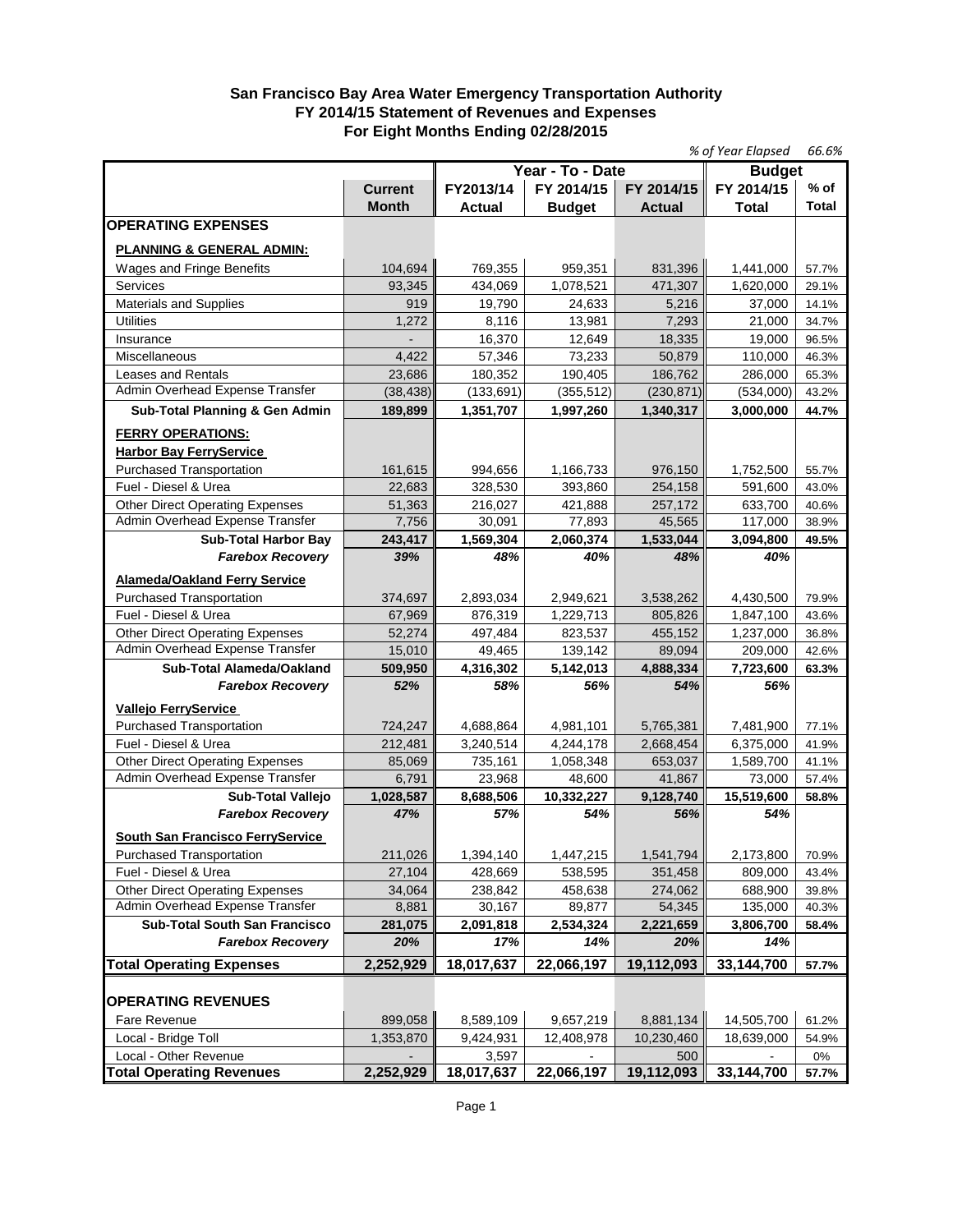#### **San Francisco Bay Area Water Emergency Transportation Authority FY 2014/15 Statement of Revenues and Expenses For Eight Months Ending 2/28/2015**

|                                                                       | <b>Current</b> | Project                | <b>Prior Years</b>   | FY 2014/15        | FY 2014/15               | <b>Future</b> | % of Total    |
|-----------------------------------------------------------------------|----------------|------------------------|----------------------|-------------------|--------------------------|---------------|---------------|
| <b>Project Description</b>                                            | <b>Month</b>   | <b>Budget</b>          | <b>Actual</b>        | <b>Budget</b>     | <b>Actual</b>            | Year          | Project       |
| <b>CAPITAL EXPENSES</b>                                               |                |                        |                      |                   |                          |               | <b>Budget</b> |
|                                                                       |                |                        |                      |                   |                          |               |               |
| <b>FACILITIES:</b>                                                    |                |                        |                      |                   |                          |               |               |
| <b>Maintenance and Operations Facilities</b>                          |                |                        |                      |                   |                          |               |               |
| North Bay Operations & Maintenance Facility                           | 1,474,992      | 30,232,000             | 5,132,061            | 19,130,939        | 7,714,855                | 5,969,000     | 42%           |
| Central Bay Operations & Maintenance Facility                         | 13,993         | 38,000,000             | 1,228,371            | 5,750,629         | 325,745                  | 31,021,000    | 4%            |
| <b>Float Rehabilitation</b>                                           |                |                        |                      |                   |                          |               |               |
| Regional Spare Float Replacement                                      | 495,297        | 3,862,000              | 58,976               | 2,965,024         | 1,600,070                | 838,000       | 43%           |
|                                                                       |                |                        |                      |                   |                          |               |               |
| Gangway, Pier & Terminal Improvement                                  |                |                        |                      |                   |                          |               |               |
| Clipper Site preparation - Vallejo                                    | 6,000          | 300,000                | 148,695              | 151,305           | 19,721                   | $\mathbf{r}$  | 56%           |
| East Bay Ferry Terminal Refurishment                                  | 604,407        | 2,595,400              | 341,509              | 2,253,891         | 1,936,507                |               | 88%           |
| Electronic Bicycle Lockers                                            |                | 79,500                 | ä,                   | 79,500            |                          |               | 0%            |
| Channel Dredging - Vallejo                                            |                | 1,200,000              |                      | 75,000            | 4,444                    | 1,125,000     | 0%            |
| <u>FERRY VESSELS:</u>                                                 |                |                        |                      |                   |                          |               |               |
| <b>Major Component Rehabiliation / Replacement</b>                    |                |                        |                      |                   |                          |               |               |
| Vessel Engine Overhaul - Gemini Class Vessels                         | 270,863        | 1,320,000              |                      | 1,320,000         | 521,986                  |               | 40%           |
| Vessel Engine Overhaul - Solano                                       |                | 2,000,000              | 699,042              | 1,240,958         | 567,866                  | 60,000        | 63%           |
| Major Component Rehab - Pisces                                        | $\overline{a}$ | 200,000                |                      | 200,000           |                          |               | 0%            |
| Vessel Mid-Life Repower/Refurbishment                                 |                |                        |                      |                   |                          |               |               |
| Vessel Mid-Life Refurbishment - Bay Breeze                            |                | 5,015,000              | 4,738,923            | 276,077           | 1,448                    |               | 95%           |
| Vessel Mid-Life Refurbishment - Peralta                               | 540,516        | 5,260,000              |                      | 1,010,000         | 577,398                  | 4,250,000     | 11%           |
|                                                                       |                |                        |                      |                   |                          |               |               |
| <b>Vessel Expansion/Replacement</b>                                   |                |                        |                      |                   |                          |               |               |
| Purchase Replacement Vessel - Express II & Encinal                    | 1,628          | 33,500,000             | 50,568               | 9,949,432         | 132,218                  | 23,500,000    | 1%            |
| Purchase Replacement Vessel - Vallejo                                 |                | 20,000,000             |                      | 200,000           | $\overline{\phantom{a}}$ | 19,800,000    | 0%            |
| <b>CAPITAL EQUIPMENT / OTHER:</b>                                     |                |                        |                      |                   |                          |               |               |
| Purchase 18-Ton Crane Truck                                           |                | 175,000                | $\blacksquare$       | 175,000           |                          |               | 0%            |
| Purchase Work Skiff                                                   | ÷.             | 100,000                | $\mathcal{L}$        | 100,000           | 176                      | ä,            | 0%            |
|                                                                       |                |                        |                      |                   |                          |               |               |
| <b>SERVICE EXPANSION:</b>                                             |                |                        |                      |                   |                          |               |               |
| <b>Future Expansion Service Studies</b>                               |                |                        |                      |                   |                          |               | 94%           |
| Berkeley Terminal - Environ/Concept Design                            |                | 2,335,000              | 2,183,016<br>146,198 | 151,984<br>25,002 | 3,783<br>218             | 641,300       | 18%           |
| Antioch - Environ/Concept Design<br>Martinez - Environ/Concept Design |                | 812,500<br>812,500     | 164,894              | 25,006            |                          | 622,600       | 20%           |
| Downtown Ferry Terminal Expansion - Environ/Concept Design            | 4,495          | 3,300,000              | 2,581,846            | 718,154           | 140,028                  |               | 82%           |
|                                                                       |                |                        |                      |                   |                          |               |               |
| <b>Terminal/Berthing Expansion Construction</b>                       |                |                        |                      |                   |                          |               |               |
| SSF Terminal Oyster Mitigation Study                                  |                | 275,000                | 83,330               | 191,670           | 29,854                   |               | 41%           |
| Downtown Ferry Terminal Expansion - Bridging Design                   |                | 3,745,000              |                      | 1,872,500         |                          | 1,872,500     | 0%            |
| <b>Richmond Ferry Terminal</b>                                        | 7,375          | 1,862,500              | 559,294              | 1,040,706         | 82,882                   | 262,500       | 34%           |
|                                                                       |                |                        |                      |                   |                          |               |               |
| <b>Total Capital Expenses</b>                                         | 3,419,566      | 156,981,400            | 18,116,723           | 48,902,777        | 13,659,199               | 89,961,900    |               |
|                                                                       |                |                        |                      |                   |                          |               |               |
| <b>CAPITAL REVENUES</b><br>Federal Funds                              |                |                        |                      |                   |                          |               |               |
|                                                                       | 1,869,229      | 64,124,919             | 6,622,379            | 17,515,330        | 4,775,991                | 38,421,985    | 18%           |
| <b>State Funds</b><br>Local - Bridge Toll                             | 1,251,573      | 50,366,926             | 8,146,559            | 21,924,882        | 7,717,124                | 39,971,042    | 31%           |
| Local - Alameda Sales Tax Measure B                                   | 180,284        | 36,457,071             | 2,456,805<br>890,980 | 5,753,455         | 485,803<br>680,281       | 10,268,872    | 8%<br>34%     |
| Local - San Francisco Sales Tax Prop K                                | 118,480        | 4,682,484<br>1,300,000 | ÷.                   | 3,659,111         | ÷                        | 1,300,000     | 0%            |
| Local - Transportation Funds for Clean Air                            |                | 50,000                 |                      | 50,000            |                          |               | 0%            |
| <b>Total Capital Revenues</b>                                         | 3,419,566      | 156,981,400            | 18,116,723           | 48,902,777        | 13,659,199               | 89,961,900    |               |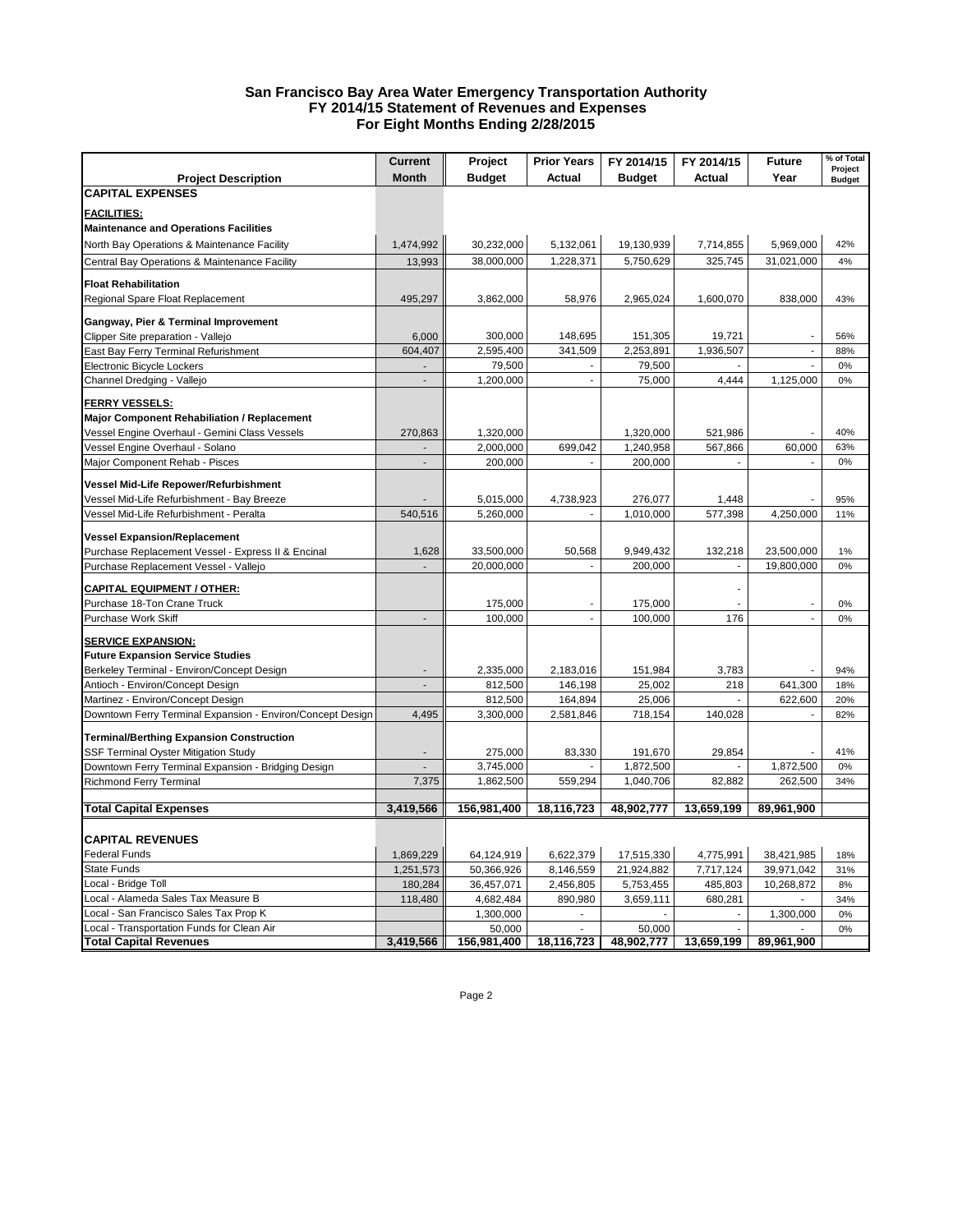#### **MEMORANDUM**

#### **TO: Board Members**

#### **FROM: Peter Friedmann, WETA Federal Legislative Representative Ray Bucheger, WETA Federal Legislative Representative**

#### **SUBJECT: WETA Federal Legislative Board Report – March 25, 2015**

With MAP-21 expiring on May 31, 2015, and no sign of a long-term funding source that members of the Senate Finance Committee and House Ways and Means Committee (both with jurisdiction over the financing aspects of MAP-21) can agree to, discussions in Congress have turned to a short-term extension of existing policy. The question is how long current policy will be extended.

MAP-21 gives authority to the Department of Transportation (DOT) to spend money from the Highway Trust Fund (HTF) on highway, bridge and transit programs. Actual funding, however, is not expected to run out until later this summer. Given this reality, it is possible that Congress will simply extend MAP-21 through the end of July, to not only align with funding (and to put pressure on the Finance and Ways and Means Committees to identify a long-term funding source), but also to more broadly put pressure on Congress to come together on a long-term policy bill before adjourning for the five week August recess, which begins on August 1. Even though another short term extension will cause a lot of uncertainty for State departments of transportation and construction companies that depend on federal funding, these extensions will not prevent the Federal Transit Administration (FTA) from distributing at least partial transit funding for FY2015.

#### **FY15 Funding for Transit Grant Programs**

We have been told by FTA officials that the agency is preparing a Notice of Funding Availability (NOFA) for the \$19 million (out of \$30 million) the agency currently has authority to distribute for FY2015. This funding represents authority to spend money from October 1, 2014 (the first day of fiscal year 2015) through May 31, 2015 (the day MAP-21 expires). It is not clear when the agency will distribute the remaining \$11 million in FY2015 funding – the agency may wait until it has authority to spend money through the end of FY2015, which is on September 30, 2015. As we did during the last round of FTA grant funding, we will be asking the San Francisco Bay Area delegation members to support WETA's application. During the last round, we were able to gain support letters from Senators Feinstein and Boxer, and nine members of the Bay Area Congressional delegation.

There is no word yet on whether the Federal Highway Administration (FHWA) will similarly release partial-year funds for the formula grant program for FY2015.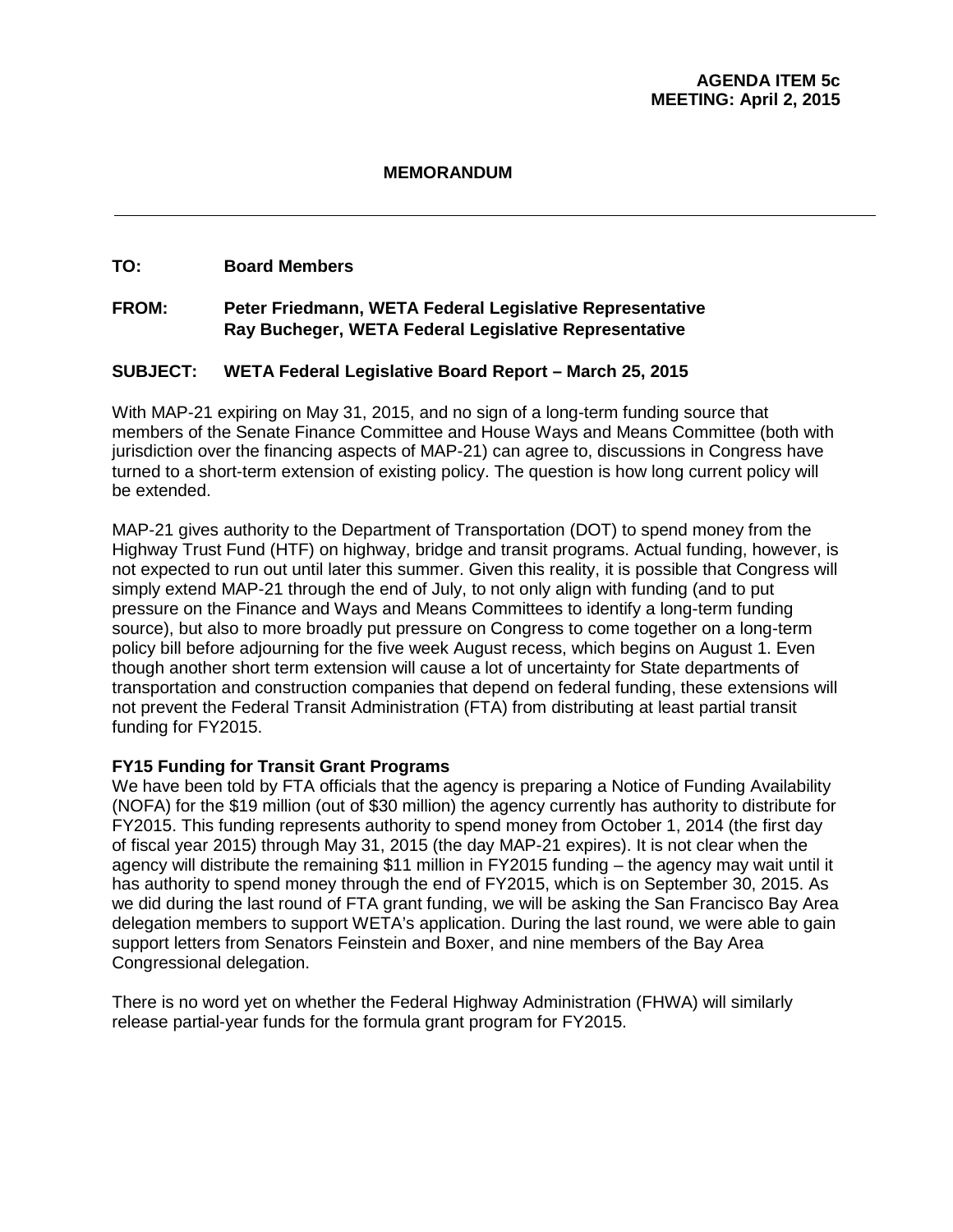#### **Generating Local Support for WETA Priorities in MAP-21**

Even though the Committees writing the next surface transportation bill are currently focused on a short-term extension, work on a long-term bill continues. As these discussions go on, we continue to promote WETA's two priorities:

1. To preserve changes made to the Federal Highway Administration (FHWA) ferry formula program by the MAP-21 Reauthorization Act (S.2322), which was marked up by the Senate Environment and Public Works (EPW) Committee on May 15, 2014.

S.2322 made two significant changes to the FHWA ferry formula program first created by MAP-21: 1) the bill increased the annual funding dedicated to this program to \$75 million (from \$67 million); and it changed the formula from one that disadvantages WETA [45% vehicles, 35% route miles, 20% passengers] to one that is more favorable for WETA [35% passengers, 35% vehicles, 30% route miles].

2. Increase the level of funding for the Federal Transit Administration (FTA) ferry grant program from \$30 million per year to \$60 million per year.

As part of these efforts, we are in the process of working with WETA staff to mobilize locallyelected officials and others to support these priorities. This includes seeking letters of support that the Bay Area members of Congress working on our behalf can use to bolster their case with the Committees writing the new bill.

\*\*\*END\*\*\*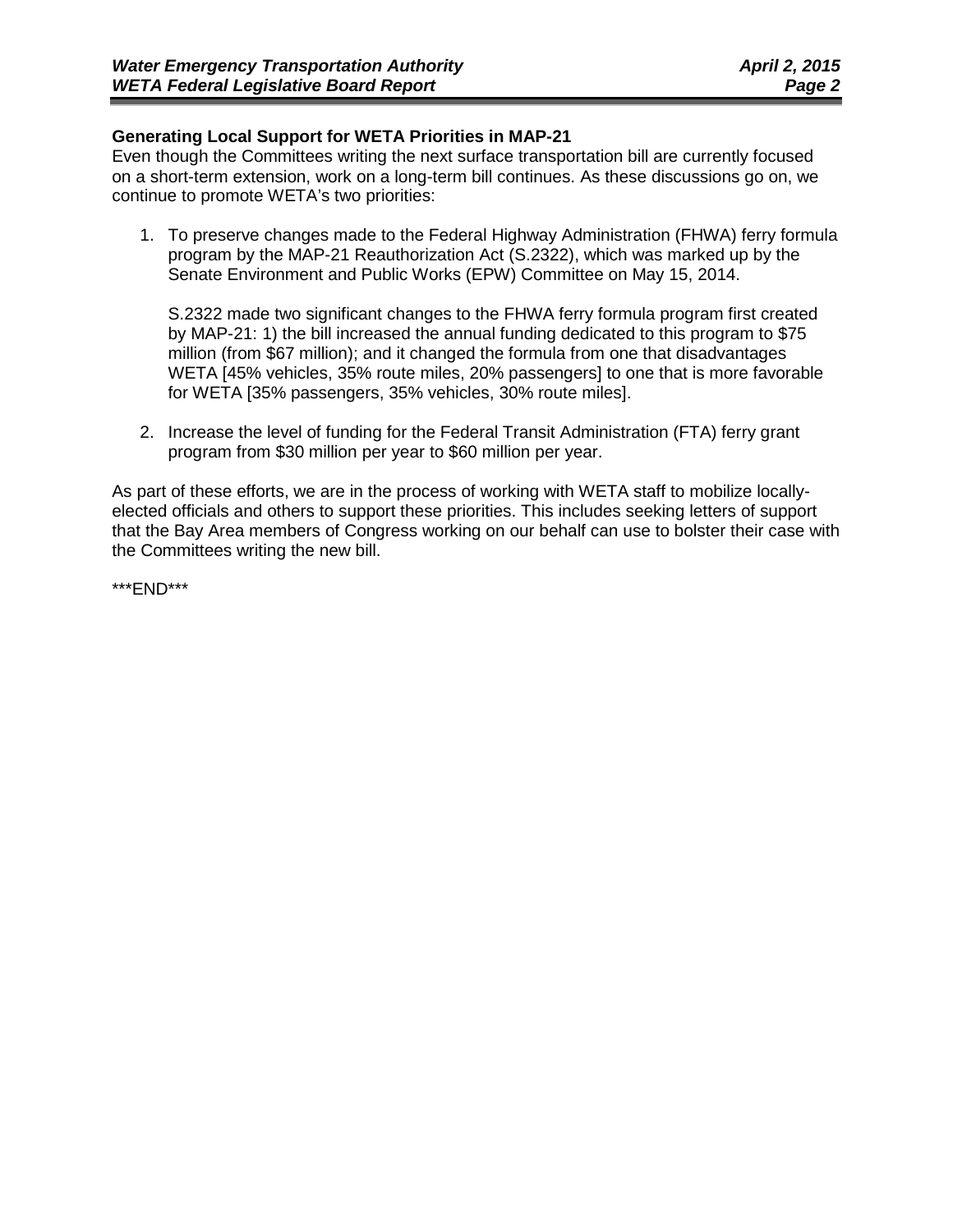#### **AGENDA ITEM 6a MEETING: April 2, 2015**

#### **SAN FRANCISCO BAY AREA WATER EMERGENCY TRANSPORTATION AUTHORITY MINUTES OF THE BOARD OF DIRECTORS MEETING**

# *(March 5, 2015)*

The Board of Directors of the San Francisco Bay Area Water Emergency Transportation Authority met in regular session at the WETA offices at Pier 9, Suite 111, San Francisco, CA.

# **1. ROLL CALL AND CALL TO ORDER**

Chair Jody Breckenridge called the meeting to order at 1:30 p.m. Other directors present were Director Jeff DelBono, Director Timothy Donovan and Director Anthony Intintoli.

# **2. REPORT OF BOARD CHAIR**

No report.

# **3. REPORT OF DIRECTORS**

Director Del Bono reported that he had attended the Alameda City Council meeting on Tuesday, March 3 at which the Council considered the lease for WETA's Central Bay Operations and Maintenance Facility. He said that WETA staff had done an excellent job presenting the information and had secured a 4-to-1 vote in favor of the lease. Director Del Bono added that Vice Mayor Frank Matarrese had been hesitant to move forward in the absence of a guarantee regarding construction of a harbor seal haulout. Director DelBono encouraged attendance at the March 17 meeting of the City Council in support of the project.

#### **4. REPORTS OF STAFF**

Executive Director Nina Rannells invited Manager of Planning and Development Kevin Connolly to comment on the Alameda City Council meeting. Mr. Connolly commended Alameda city staff with whom WETA had worked very closely for four years. He said that WETA had made appeals to the Councilmembers and had received support from three of the five members; however, four votes had been required for passage. He told the Board that given the tight timeframes on water construction, losing the vote would have set the project back by at least a year.

Ms. Rannells noted that at the February Board meeting, the Board authorized WETA staff to take action on the harbor seal haul-out issue and that WETA staff had drafted an MOU and for Alameda city staff. Senior Planner Michael Gougherty said the Alameda City Council had directed city staff to execute the MOU and that city staff had included the executed MOU in their mail-out to the City Council for their March 17 meeting. Director Intintoli asked if this was what the Council had requested. Mr. Gougherty said yes. Director Intintoli asked what would happen in the space of a year that would allow the project to move forward if the vote fails. Mr. Connolly clarified that his estimated year delay assumed that WETA would eventually get the seal haul-out work done and the vote for the project.

Ms. Rannells reminded the Board that what WETA had offered to do in terms of the seal haul-out was not a requirement of any of the permitting agencies. Chair Breckenridge said that WETA would move forward with the haul-out because out of concern for the species and as a matter of good faith. Mr. Connolly noted that WETA was not required to construct the haul-out by the permitting agencies.

Chair Breckenridge asked staff if Board involvement was desirable. WETA legal counsel Stanley Taylor of Nossaman LLP noted that the Board had previously authorized the haul-out agreement and that,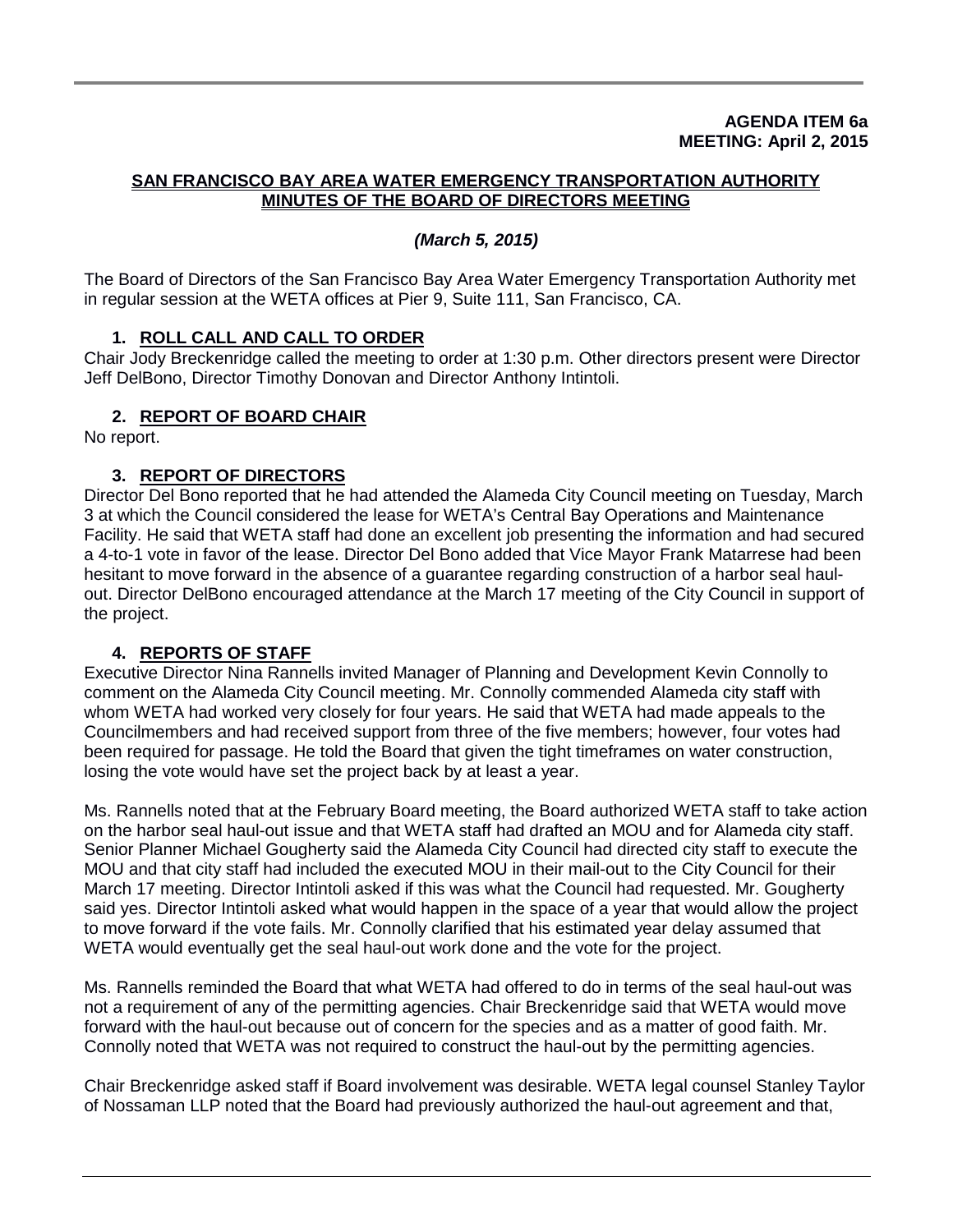assuming WETA secured a favorable vote on the lease and haul-out project; the MOU would commit \$100,000.

Ms. Rannells then stated that WETA's contract operator, Blue and Gold Fleet, had received a letter from the Coast Guard outlining a proposed change to the manning requirements for small passenger vessels on San Francisco Bay. Director Intintoli asked about the impact of the proposed rule change on WETA's services. Ms. Rannells said WETA's computations showed that its financial impact would be at least \$1.7 million per year and that it would impact all WETA services. She added that the most significant impact would be on the Vallejo service.

Ms. Rannells said that she had reached out to the Coast Guard regarding the matter and hoped to meet with them to learn more about this initiative and the factors utilized in proposing such a significant change from existing and historic manning levels. Chair Breckenridge suggested that Ms. Rannells request that the Coast Guard change their notification process to ensure that WETA staff would be notified directly when there were changes which impacted ferry operations. Ms. Rannells responded that the request had been made.

Director Intintoli asked how many boats WETA would need to eliminate to mitigate the cost impact to the Vallejo service in the event that the Coast Guard is not flexible on the proposal. Ms. Rannells said that staff would look at all options for addressing the financial impact of any increased crewing requirements but that a reduction from a three-boats to two-boat service on the Vallejo service would potentially need to be considered given the magnitude of the impact and limited operating funds.

Director Intintoli asked if WETA should be approaching legislative representatives about this issue. Chair Breckenridge cautioned against premature action before WETA was more fully informed. She noted that these were issues of national safety standards which impacted everyone.

Director Intintoli said he would like to know the reasons behind the Coast Guard proposal, noting that the impact to service would be significant. Ms. Rannells agreed and said this was a priority item for WETA.

Chair Breckenridge said that WETA had some time but needed to move quickly to position itself ahead of any dramatic impacts. Director Donovan agreed. Ms. Rannells added that she would like a clearer understanding of what has caused the Coast Guard to seek a change in existing crewing levels and to see the analysis completed by the Coast Guard to justify the change. She noted that she is concerned that the Coast Guard had not reached out to WETA during the process, given that we are the legal owner of eleven vessels that they regulate.

Ms. Rannells noted that the change could affect Vallejo more than the Central Bay. She said that each Vallejo vessel would require two additional crew members, resulting in 12 additional crewmembers per day in addition to vacation relief.

Chair Breckenridge asked if there were any other questions on the Executive Director's report. Director Donovan asked if the closing of Sinbad's restaurant near the Ferry Building was a result of WETA's Downtown Ferry Terminal Expansion plan. Mr. Gougherty said that the timeline for vacating the space had been set by the Port of San Francisco and BCDC as a condition of the America's Cup project and that it would provide sufficient time to meet WETA's project development and construction timetable.

Director Intintoli noted that he had received complaints regarding Clipper Card sales at the Vallejo Terminal. Ms. Rannells replied that ticket sales personnel had been helping customers register cards, resulting in delays. She said that Vallejo staff instructed ticket office staff to discontinue card registration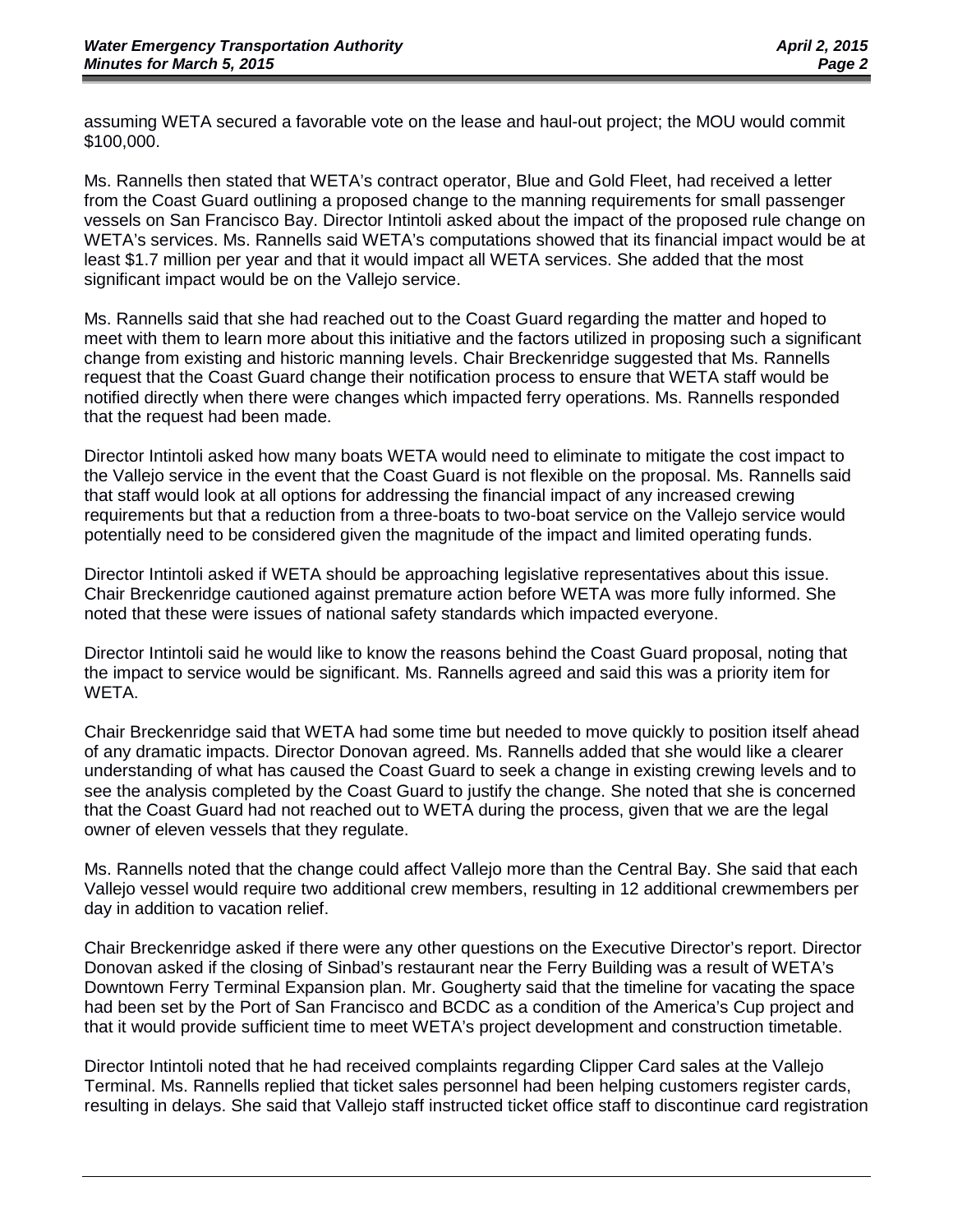within 30 minutes of a boat departure to ensure that everyone needing to purchase tickets could be served. She noted that staff is considering other options for streamlining the Clipper process.

Director Intintoli asked if cards needed to be registered prior to use. Operations Administrator Kevin Donnelly explained that registration was required for auto-load capabilities but that it could be used without registration. Mr. Donnelly said he had talked to sales personnel about ways to improve the process and that a conference call is planned with MTC to discuss improvements and address hardware and software issues.

Chair Breckenridge said it might be helpful to put signage up in the terminal letting people know they can purchase Clipper cards elsewhere. Manager of Public Information and Marketing Ernest Sanchez said that WETA was working on such efforts. Director Intintoli asked whether some terminals have a sales machine next to the ticket area. Ms. Rannells replied that Golden Gate had self-service Clipper machines that vend a single-ride ticket which can be reloaded with cash. She noted that there is a timing issue in installing vending machines at this juncture given that work is currently underway to design and develop the next generation of Clipper cards (Clipper 2.0).

#### **5. CONSENT CALENDAR**

Director Intintoli made a motion to approve the consent calendar which included the Board of Directors meeting minutes of February 5, 2015.

Director Donovan seconded the motion and the consent calendar carried unanimously.

Yeas: Breckenridge, DelBono, Donovan, Intintoli. Nays: None.

#### **6. AUTHORIZE PUBLIC OUTREACH FOR BALLPARK FERRY SERVICE FARE CHANGES**

Mr. Gougherty presented this item requesting that the Board authorize staff to initiate public outreach on proposed ballpark ferry service fare changes. He explained that staff had redrafted the item based on feedback received at the previous Board meeting. Director Intintoli said that the item was responsive to his concerns and suggested the Board proceed directly to a vote. Chair Breckenridge noted that Director DelBono had not been present at the previous meeting and gave him an opportunity to ask questions. Director Del Bono had no questions.

Director Intintoli made a motion to approve the item. Director DelBono seconded the motion and the item carried unanimously.

Yeas: Breckenridge, DelBono, Donovan, Intintoli. Nays: None.

#### **7. AUTHORIZE AGREEMENT WITH CONTRA COSTA TRANSPORTATION AUTHORITY (CCTA) TO PROVIDE AN OPERATIONAL SUBSIDY FOR FERRY SERVICE BETWEEN RICHMOND AND SAN FRANCISCO**

Mr. Connolly presented this item requesting that the Board authorize the Executive Director to execute a Cooperative Agreement with Contra Costa Transportation Authority (CCTA) to provide and operational subsidy for ferry service between Richmond and San Francisco.

Mr. Connolly acknowledged the presence of Peter Engel of the Contra Costa Transportation Agency, Chad Smalley of the City of Richmond, and Mr. Alex Knox of Richmond Mayor Butt's office. Mr. Connolly noted that they were all instrumental in working out an MOU/Cooperative Agreement for funding the future Richmond service. He referred the Board to the CCTA Planning Committee's staff report, CCTA's standard funding agreement, and the MOU/Cooperative Agreement included in the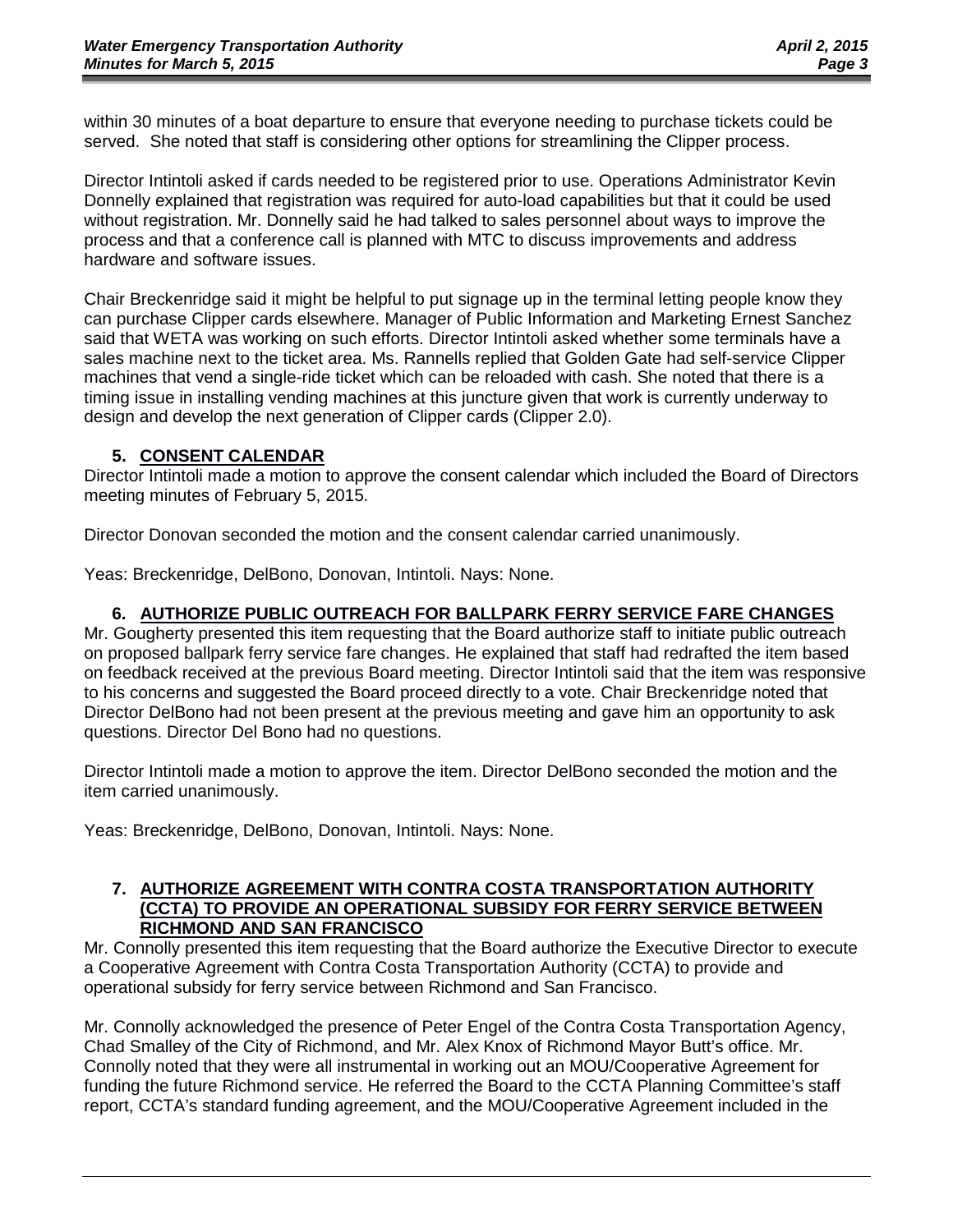Board packet, noting that it had originated with WETA and had been developed in concert with the WCCTAC and CCTA.

Director Donovan asked if a Cooperative Agreement and an MOU were the same thing. Mr. Connolly confirmed that they were analogous and that the term Project Agreement might be used in some cases as well.

Chair Breckenridge asked whether the annual operating funds needed to be spent annually or if they could be carried over to future years. Mr. Connolly said that the agreement states WETA would be reimbursed for expenses for a minimum of ten years but that any excess funds could be used beyond that period. Chair Breckenridge asked the farebox recovery projections included in the agreement with CCTA were requirements of MTC funding. Mr. Connolly replied that there was no MTC operating revenue included the project.

Director Intintoli noted that fares had already been established and asked if WETA could revise fares in the future if necessary. Mr. Connolly said that the text of the Cooperative Agreement specified that any modification of the fare schedule would require the approval of the WETA Board. Mr. Connolly explained that WETA sought to establish a proposed fare schedule as part of the Cooperative Agreement in order to avoid any future confusion with funding partners. He said that the objective was to establish a proposed schedule of fares consistent with WETA's program up front, providing an annual opportunity to review and validate fares.

Director Intintoli said he was willing to vote to authorize but said he was concerned about adjusting fares once the fares were made public. Ms. Rannells said the concept of an MOU necessitated going through the exercise of estimating fares and calculating expected costs, deficit, and farebox recovery ratio.

Director Intintoli wanted to know if the fare schedule was realistic. Chair Breckenridge affirmed that it was. Ms. Rannells concurred based on current assumptions. Chair Breckenridge noted that it was anticipated that the Board would adopt a new 5-year fare program in Fiscal Year 2020 that would set fare rates for the period FY2021 – FY2026 and added that in light of fuel prices and other factors, she did not believe anyone would have an expectation that there would be no changes.

#### **Public Comment**

Mr. Alex Knox of Richmond Mayor Butt's office said the City considers the Richmond Ferry project a high priority. He said the Mayor was open to ways the City could help move the project forward, and expressed the support from the City Council, the residents, and the business sector for the project.

Director Donovan made a motion to approve the item. Director DelBono seconded the motion and the item carried unanimously.

Yeas: Breckenridge, DelBono, Donovan, Intintoli. Nays: None.

Chair Breckenridge closed the item by thanking WETA's partners for their support through the process and for their presence.

#### **8. OVERVIEW OF ONBOARD RIDERSHIP SURVEY**

Mr. Connolly presented an informational overview of the onboard ridership survey. He said WETA conducted onboard surveys in 2011 and 2014 and that these surveys had been used for marketing and planning and that they constituted a valuable tool. He said the 2014 survey took place in October, historically WETA's highest-ridership period. Mr. Connolly said that it was a written survey, consisting of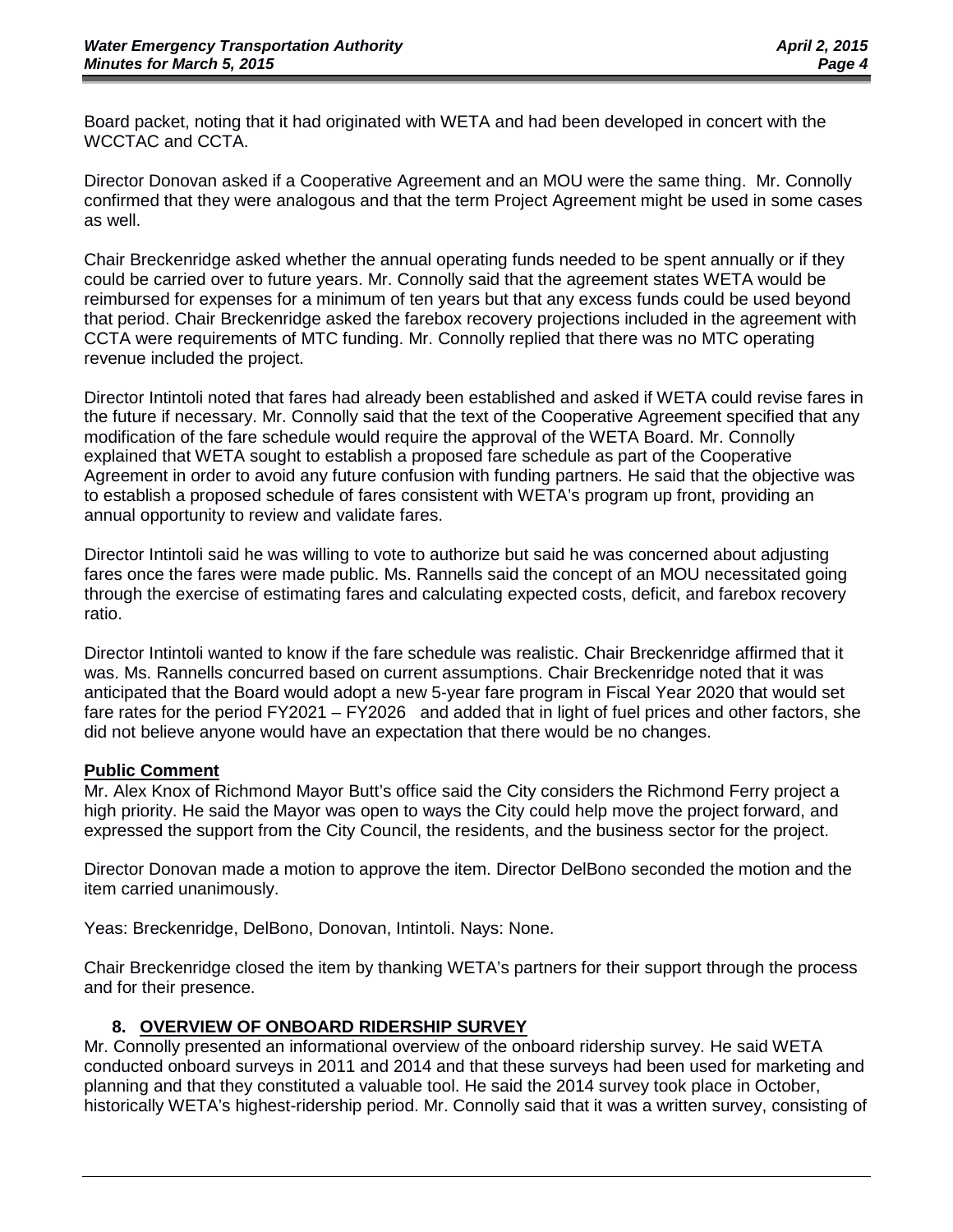30 questions administered by a professional survey staff and that it had initially targeted 1500 respondents but had ultimately collected over 2,000 surveys.

Chair Breckenridge asked how passengers were accessing the Harbor Bay Terminal with its limited parking. Mr. Connolly said that there was an overall increase in the percentage of riders walking to the terminal.

Director Intintoli asked if the respondents were satisfied with the ferry crews. Mr. Connolly said the crews' interaction with the customers made a big difference in their experience and that they were rated highly in the survey.

Mr. Connolly said that satisfaction was also high in terms of customer access to terminals, noting that it was probably a reflection of the availability of parking when compared to other options such as BART, where parking is considerably more difficult. He said WETA also received high ratings from bicyclists and people with disabilities.

Director Donovan asked if the majority of those bicycling to the terminal brought their bikes onto the ferry. He also inquired whether there were bicycle parking facilities available at the terminals. Mr. Connolly said that the majority of bicyclists get on the boat with their bikes but that there was also high demand for bike parking at Main Street and at Harbor Bay.

Director DelBono asked if there was a program for making the ferry accessible to riders of all income levels. Chair Breckenridge asked if staff was aware of other transit systems with programs to subsidize low-income ridership. Mr. Connolly said this issue has been a topic of activity in the region for the last few years and that some pilot funding programs had occurred. Ms. Rannells said it was her understanding that such programs tended to be managed or administrated at a city or county level.

Mr. Gougherty said that part of the planning for the next version of the Clipper Card, Clipper 2.0, involved looking at a regional fare program for low-income riders. He said the company that built the Clipper system operates the Orca system in Seattle and had recently announced a program which would provide a lifeline discount on a regional basis. Chair Breckenridge expressed a desire to follow up on this issue.

Chair Breckenridge asked Mr. Connolly if he found anything surprising in the survey. Mr. Connolly said the terminal access numbers were surprising, particularly in Alameda. He said Alameda growing its ridership but is also impacted by limited parking.

Director Donovan noted that more people may be walking to the terminal because of the number of residents now living in downtown San Francisco doing a reverse commute. Mr. Connolly said that staff would continue to keep the board informed regarding terminal access.

#### **Public Comment**

Veronica Sanchez of Masters, Mates & Pilots said the presentations were very good. She said Masters, Mates & Pilots would be available to provide assistance in moving the Central Bay Project forward. She said that she had concerns about the proposed Coast Guard crewing requirements as well and didn't want to see boats taken out of service.

Chair Breckenridge said she was sure that that was not the desired outcome and that it was important to make sure Coast Guard understood the implications of such requirements.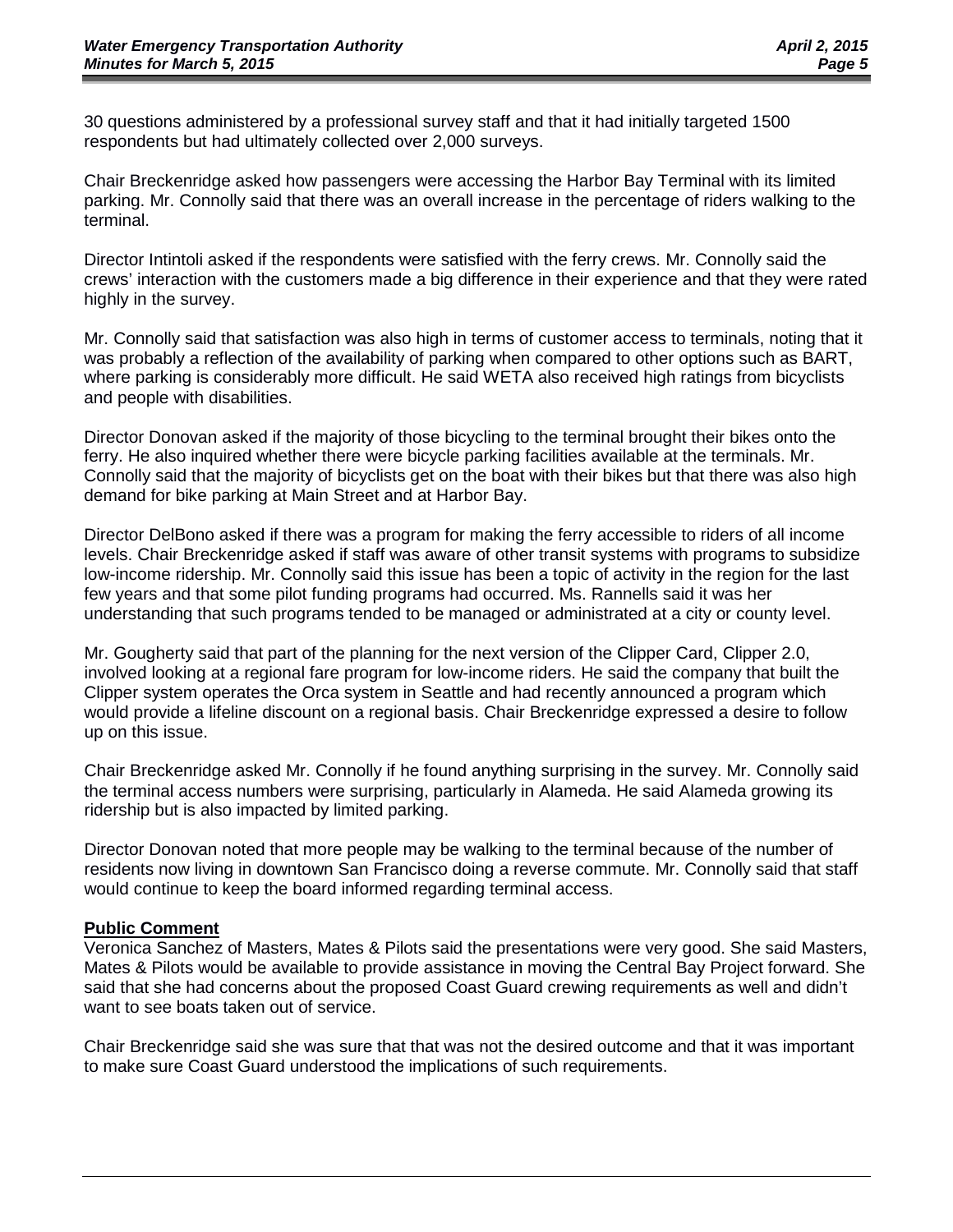Director Donovan asked that the information regarding customer satisfaction with the crews be passed along to them, citing the 85 percent satisfaction rate.

#### **Public Comment**

Spencer Dill of Orton Development welcomed the important developments in the Richmond service, expressing the desire to help in any way possible.

#### **9. RECESS INTO CLOSED SESSION AND REPORT OF ACTIVITY IN CLOSED SESSION**

Chair Breckenridge called the meeting into closed session at 2:21 p.m. Upon reopening of the meeting at 2:44 p.m. she reported that no action had been taken.

#### **10. ADJOURNMENT**

All business having been concluded, the meeting was adjourned at 2:45 p.m.

Respectfully Submitted,

Board Secretary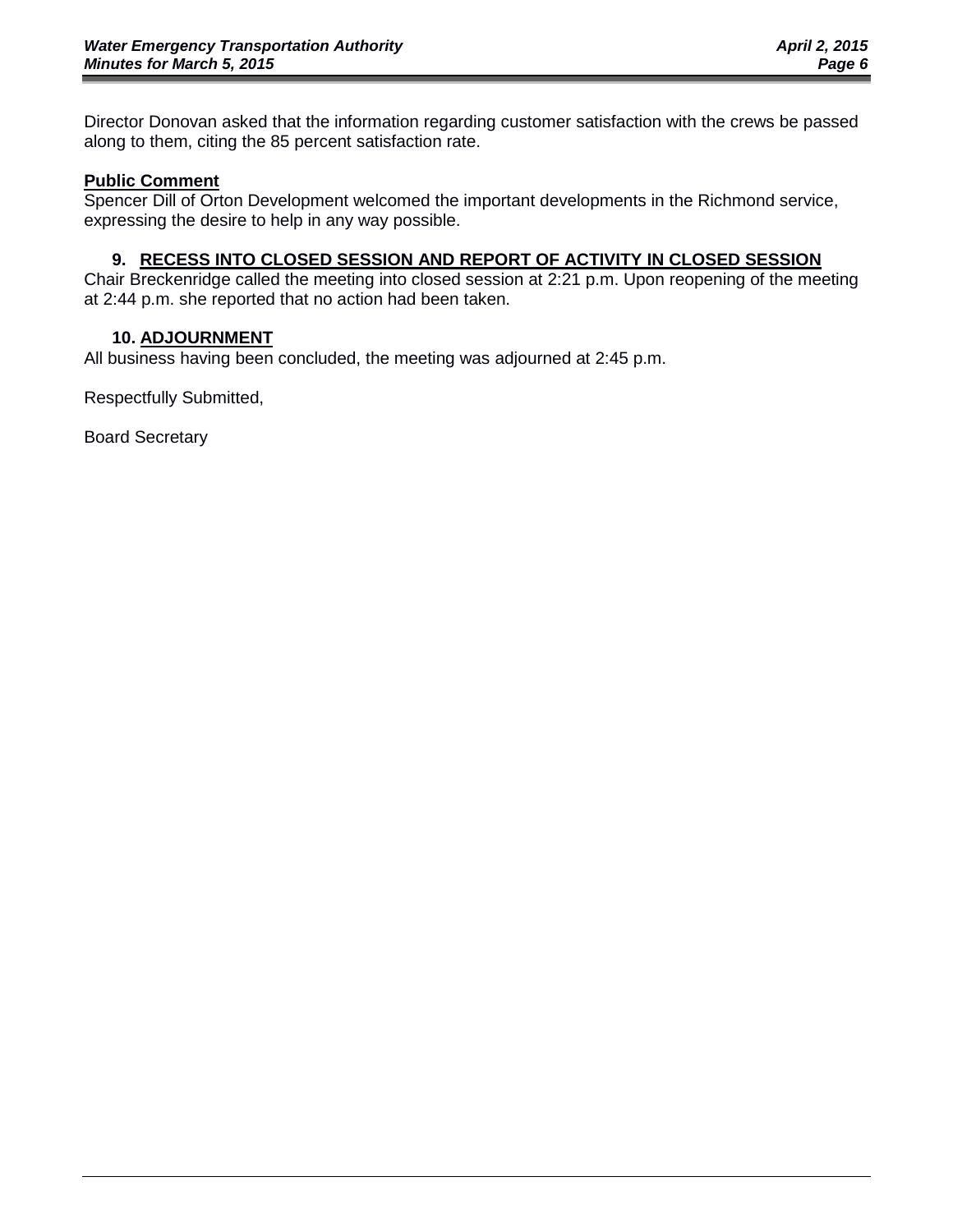#### **MEMORANDUM**

#### **TO: Board Members**

#### **FROM: Nina Rannells, Executive Director**

#### **SUBJECT: Approve Amendment to Agreement with Lindsay Hart, LLP for Federal Legislative Representation**

#### *Recommendation*

Approve Amendment No. 14 to Agreement #05-205 with Lindsay Hart, LLP (LH) in the amount of \$125,000 for the provision of federal legislative representation in FY 2015/16 and authorize the Executive Director to execute the amendment.

#### *Background*

The Water Transit Authority (WTA) originally approved an agreement with Lindsay, Hart, Neil & Weigler, LLP, now Lindsay Hart, LLP (LH), on November 29, 2001 after a competitive selection process. This agreement was transferred to the Water Emergency Transportation Authority (WETA) upon its creation on January 1, 2008, and has been amended annually to provide funding to continue this ongoing work.

The Board of Directors authorized staff to negotiate renewal of this contract as a part of the FY 2015/16 Administrative Support Professional Services Contracts Plan approved on January 8, 2015.

#### *Discussion*

Over the years, LH has been successful at securing over \$30 million in federal funding commitments toward WETA projects and has worked to increase overall federal transportation funding for ferry programs. During FY 2014/15, Peter Friedmann and his staff, on behalf of LH, continued their congressional outreach efforts on WETA's behalf including efforts to secure FTA and FHWA administered funds for ferry systems, keep our Congressional Delegation apprised of our projects, programs and needs, develop support for a proposals to change the formula for FHWA ferry funds to provide a higher level of funding for passenger-only ferry systems and to increase funds for FTA ferry programs. Staff is satisfied with LH's work and initiative in garnering congressional support and continued funding for WETA's ferry system needs and recommends continuing this contract through FY 2015/16.

Proposed FY 2015/16 work would focus on the following programs and priorities:

- Expand, maintain and coordinate San Francisco Bay Area/California Congressional Delegation advocacy for WETA, and work to ensure continued active support from other Members of Congress;
- Work towards the overall objective of gaining a revenue stream to WETA in any new federal ferry legislation, including the reauthorization of MAP-21;
- Work with Congressional committees, Bay Area Congressional delegation members, other key members of Congress, strategic stakeholders, and similarly situated ferry systems as appropriate, to increase federal grant funding flowing to WETA, whether through formula programs or discretionary grant programs;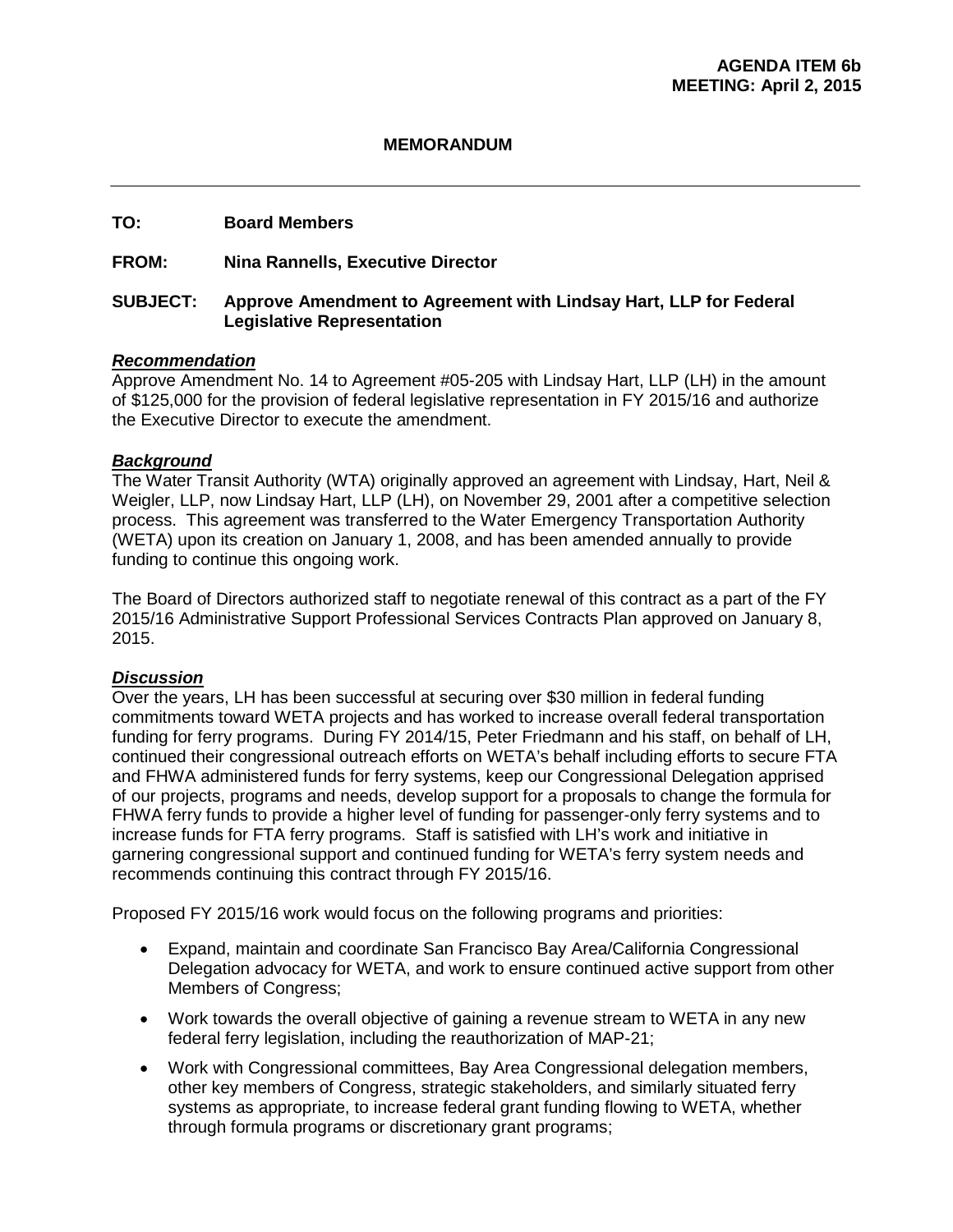- Work with WETA staff to pursue annual grants from the Ferry Boat Discretionary program, as administered by the Federal Highway Administration and the Federal Transit Administration;
- Research other potential federal programs available to support WETA's program and projects; and
- Regularly inform WETA Board and staff of all relevant legislative and regulatory developments and lobbying activities in Washington DC.

Consistent with FY 2014/15, staff recommends an annual not-to-exceed contract of \$125,000, to be paid in the form of a \$10,000 monthly retainer with up to \$5,000 for incidental expenses annually.

#### *Fiscal Impact*

If approved, funds would be included in the FY 2015/16 Operating Budget to support this amendment.

\*\*\*END\*\*\*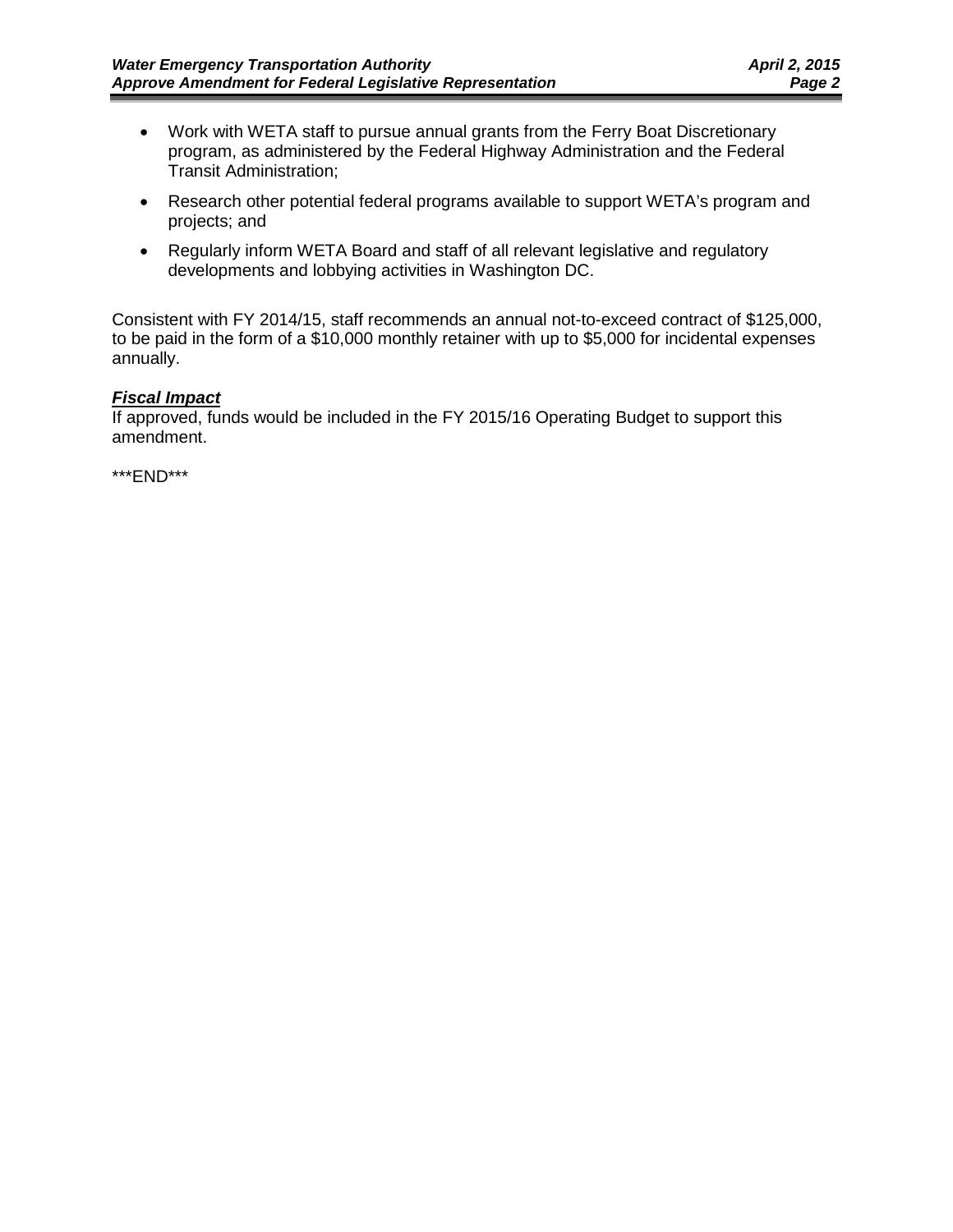#### **SAN FRANCISCO BAY AREA WATER EMERGENCY TRANSPORTATION AUTHORITY**

#### **RESOLUTION NO. 2015-05**

#### **APPROVE AMENDMENT TO THE AGREEMENT WITH LINDSAY HART, LLP FOR THE PROVISION OF FEDERAL LEGISLATIVE REPRESENTATION**

**WHEREAS**, on November 29, 2001, the Water Transit Authority entered into an agreement with Lindsay, Hart, Neil & Weigler, LLP (now Lindsay Hart, LLP) for Federal legislative and regulatory representation; and

**WHEREAS,** the agreement was transferred over to WETA upon its creation on January 1, 2008, and has been amended annually to provide funding to continue this ongoing work; and

**WHEREAS,** WETA's existing Agreement with Lindsay Hart, LLP for federal legislative services and regulatory representation extends through June 30, 2015 and WETA seeks to renew the agreement through June 30, 2016; now, therefore, be it

**RESOLVED,** that the Board of Directors hereby approves Amendment No. 14 to Agreement #05- 205 with Lindsay Hart, LLP for federal legislative service and regulatory representation in an amount not to exceed \$125,000 for FY 2015/16; and be it further

**RESOLVED,** that the Board of Directors authorizes the Executive Director to execute the amendment.

#### **CERTIFICATION**

The undersigned, Board Secretary, does hereby certify that the foregoing is a full, true and correct copy of a resolution duly and regularly adopted at a meeting of the San Francisco Bay Area Water Emergency Transportation Authority held on April 2, 2015.

YEA: NAY: ABSTAIN: ABSENT:

/s/ Board Secretary 2015-05 \*\*\*END\*\*\*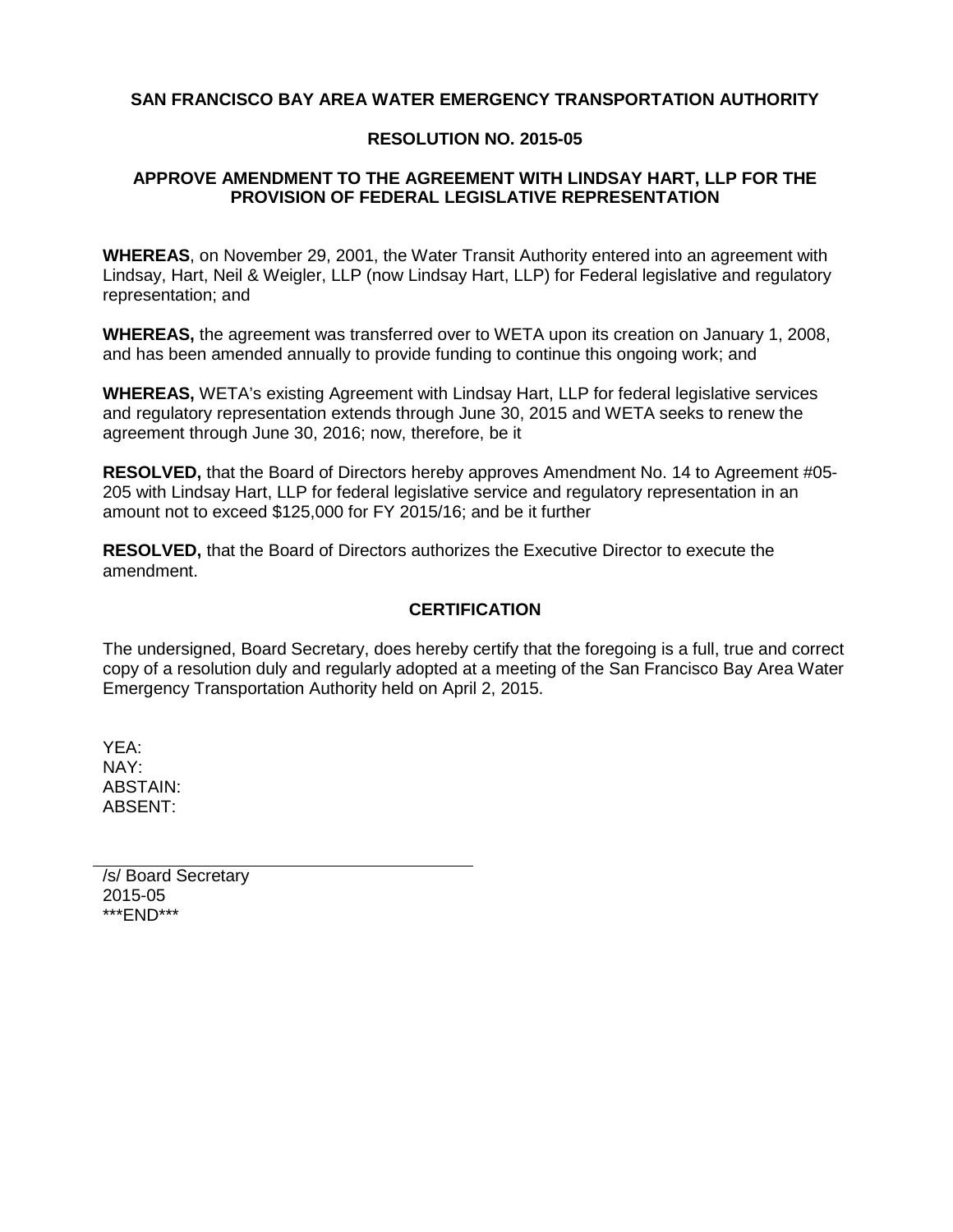#### **MEMORANDUM**

#### **TO: Board Members**

**FROM: Nina Rannells, Executive Director**

#### **SUBJECT: Approve Amendment to Agreement with Broad & Gusman, LLP for State Legislative Representation**

#### *Recommendation*

Approve Amendment No. 5 to Agreement #10-016 with Broad & Gusman, LLP in the amount of \$66,000 for the provision of state legislative representation in FY 2015/16 and authorize the Executive Director to execute the amendment.

#### *Background*

Since November 2004, WTA/WETA has utilized the Law Offices of Broad & Gusman, LLP (Broad & Gusman) to provide state legislative support services. An agreement for services with Broad & Gusman was initially developed as the result of a competitive RFQ process completed in 2004, and was extended on an annual basis through June 2010. On June 17, 2010, as the result of a new competitive RFQ process, the Board approved a new agreement with Broad & Gusman to represent WETA through June 30, 2011, with an option to extend the contract on an annual basis.

The Board of Directors authorized staff to negotiate renewal of this contract as a part of the FY 2015/16 Administrative Support Professional Services Contracts Plan approved on January 8, 2015.

#### *Discussion*

Staff recommends the continued use of Broad & Gusman in FY 2015/16 to represent WETA's legislative needs in Sacramento, for an annual retainer fee of \$66,000 consistent with prior years. They are familiar with WETA's program and have been successful in helping us to monitor legislative activity in Sacramento, schedule meetings with legislative representatives and staff, successfully secure legislation addressing agency needs, secure funding and provide various forms of legislative and administrative support as needed over the years. Work in FY 2015/16 would focus on the following activities:

- Monitor state legislation and regulations affecting WETA, keeping the staff and Board regularly informed;
- Schedule and facilitate meetings with key policymakers, staff and others in state government, as requested, to build support and understanding of WETA's program, projects and needs;
- Work in consultation and coordination with WETA staff, Board and other advocacy consultants to preserve and expand state and regional transportation capital and operating funds and programs that could be used to support WETA projects, programs and services; and
- Develop legislation, as needed, to address agency funding, operational, governance or other needs, as identified.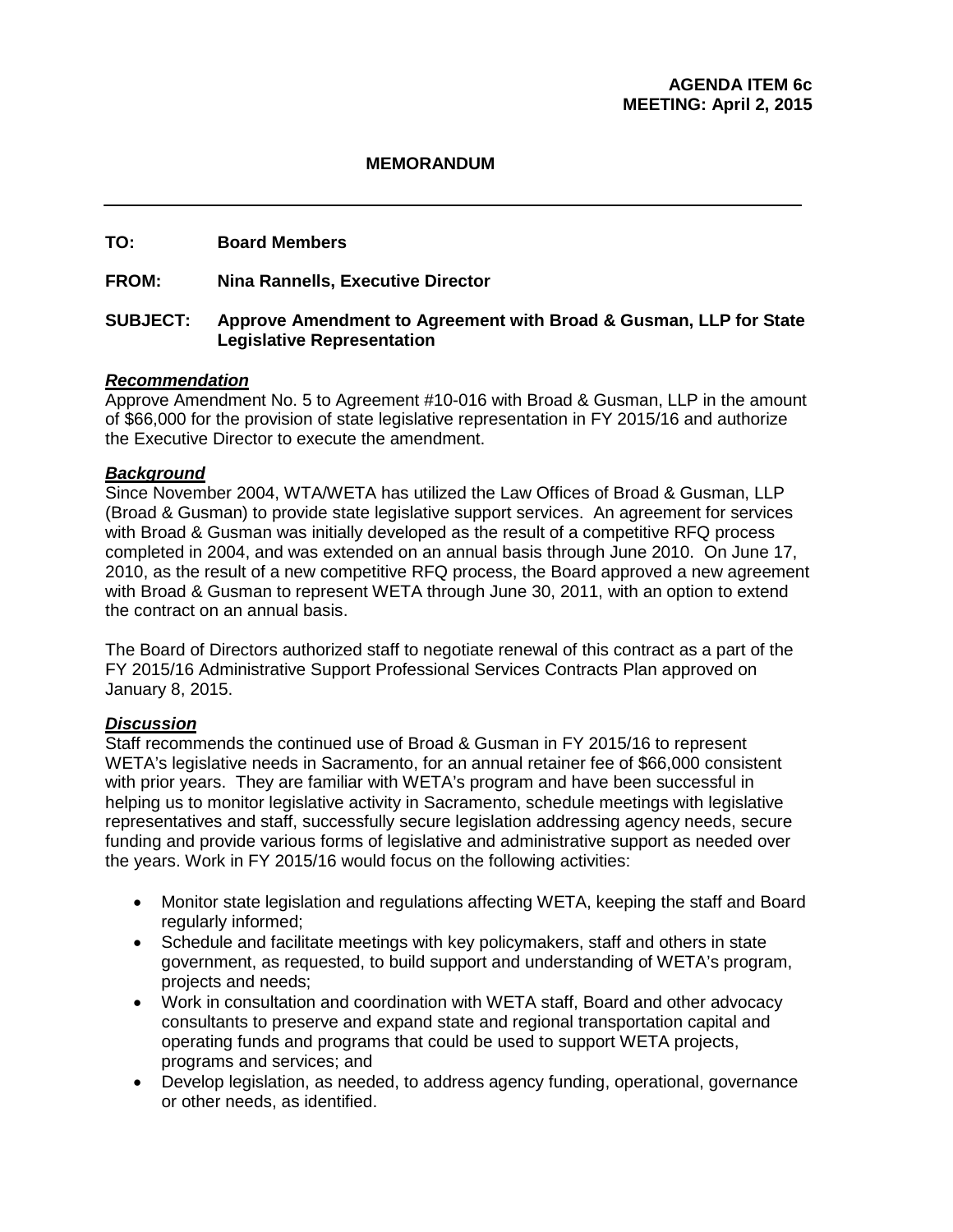# *Fiscal Impact*

If approved, funds to support this contract amendment will be included in the FY 2015/16 Operating Budget.

\*\*\*END\*\*\*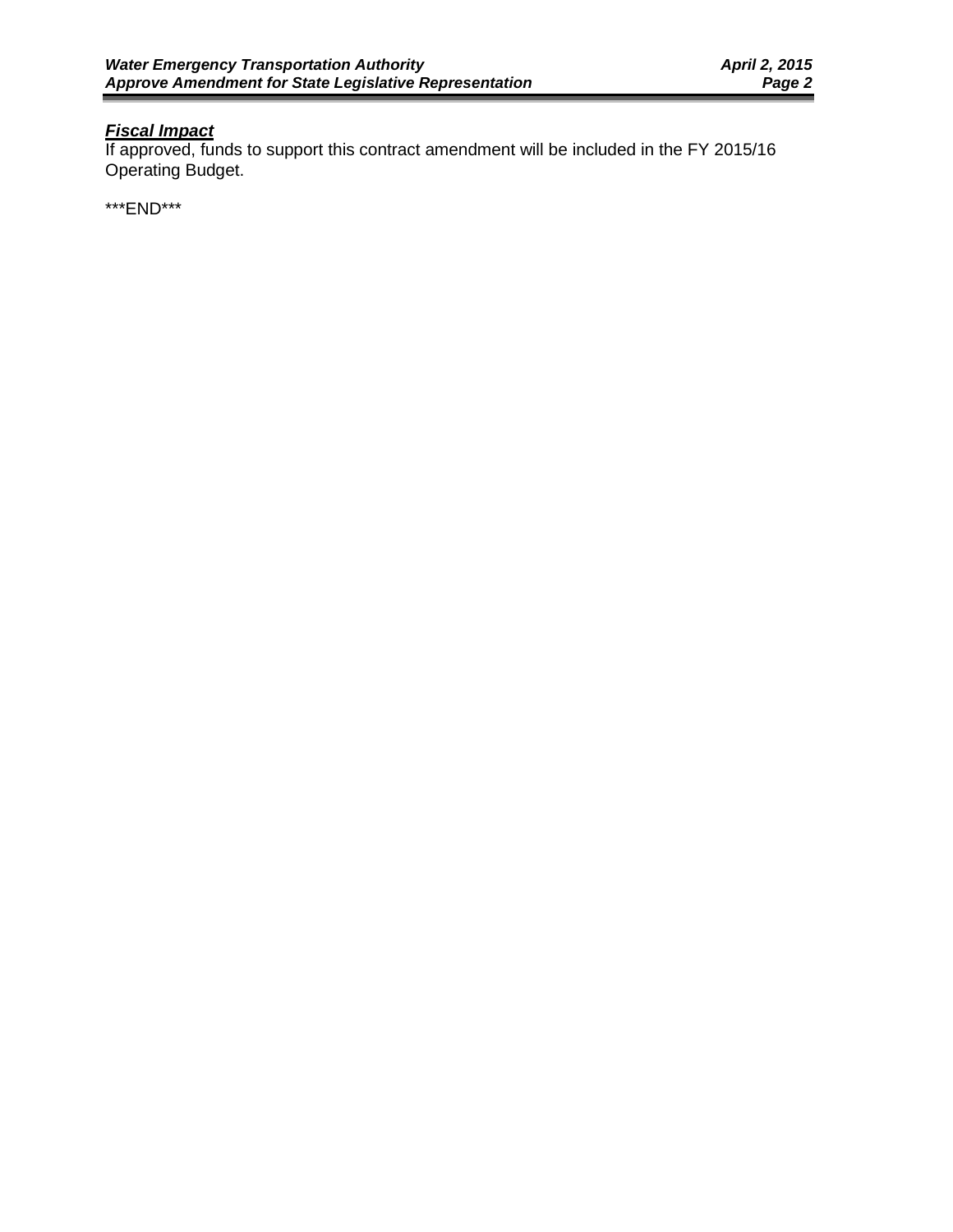#### **SAN FRANCISCO BAY AREA WATER EMERGENCY TRANSPORTATION AUTHORITY**

#### **RESOLUTION NO. 2015-06**

#### **APPROVE AMENDMENT TO THE AGREEMENT WITH BROAD & GUSMAN, LLP FOR THE PROVISION OF STATE LEGISLATIVE REPRESENTATION**

**WHEREAS,** on July 1, 2010, WETA entered into Agreement No. 10-016 with Broad & Gusman, LLP for state legislative services and regulatory representation; and

**WHEREAS,** WETA's existing agreement with Broad & Gusman, LLP for state legislative services and regulatory representation extends through June 30, 2015 and WETA seeks to renew the agreement through June 30, 2016; now, therefore, be it

**RESOLVED**, that the Board of Directors hereby approves Amendment No. 5 to Agreement #10- 016 with Broad & Gusman, LLP for state legislative services and regulatory representation in an amount not to exceed \$66,000 for FY 2015/16; and be it further

**RESOLVED,** that the Board of Directors authorizes the Executive Director to execute the amendment.

#### **CERTIFICATION**

The undersigned, the Board Secretary, does hereby certify that the foregoing is a full, true and correct copy of a resolution duly and regularly adopted at a meeting of the San Francisco Bay Area Water Emergency Transportation Authority held on April 2, 2015.

YEA: NAY: ABSTAIN: ABSENT:

/s/ Board Secretary 2015-06 \*\*\*END\*\*\*

\_\_\_\_\_\_\_\_\_\_\_\_\_\_\_\_\_\_\_\_\_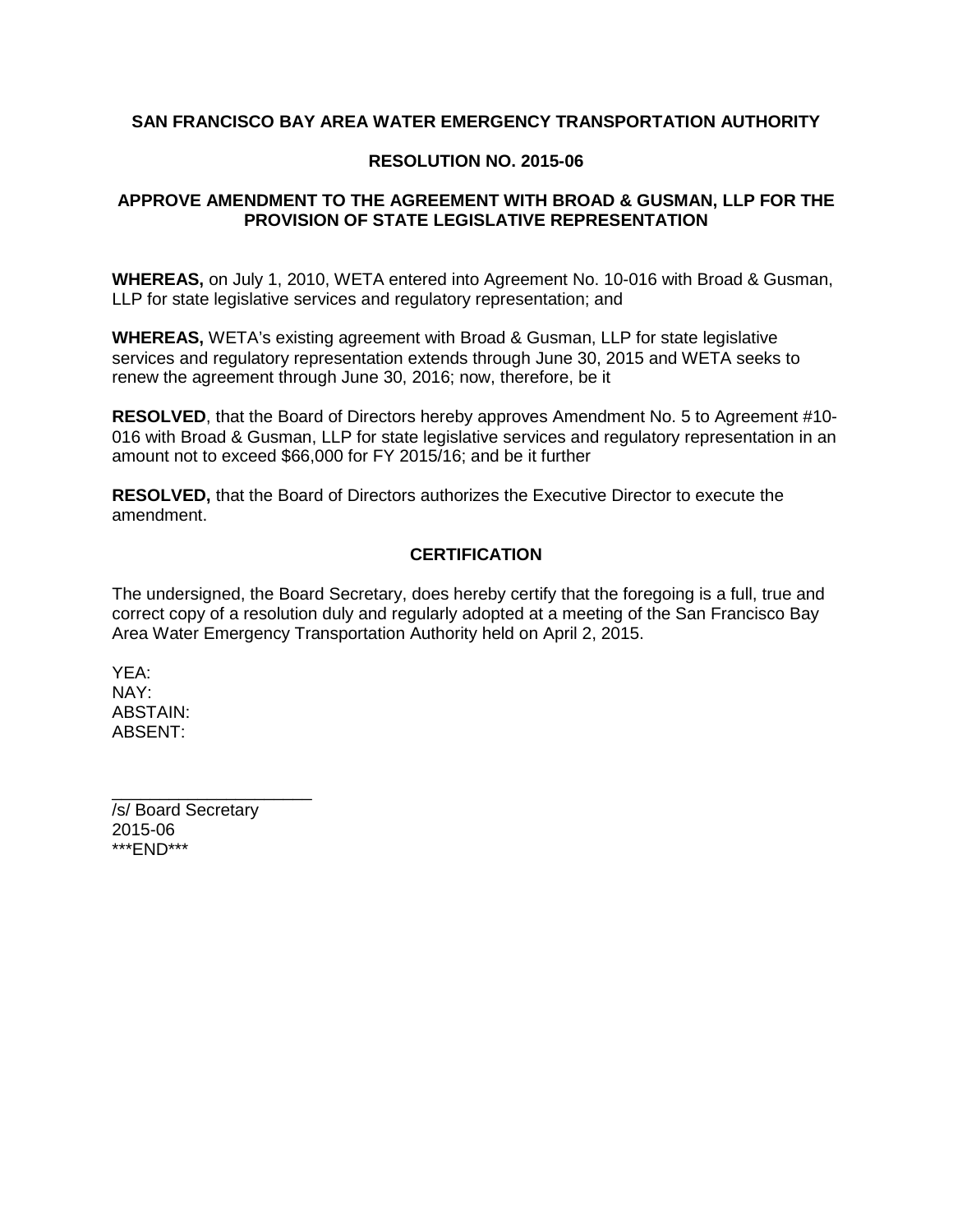#### **MEMORANDUM**

#### **TO: Board Members**

#### **FROM: Nina Rannells, Executive Director**

#### **SUBJECT: Approve Amendment to Agreement with Perata Consulting, LLC for Strategic Consulting Services**

#### **R***ecommendation*

Approve Amendment No. 1 to Agreement #14-004 with Perata Consulting, LLC in the amount of \$112,500 for the provision of strategic consulting services for the period April 2015 through June 2016 and authorize the Executive Director to execute the amendment.

#### *Background*

WETA has grown over the past decade from being a planning-focused entity charged with developing a concept for a network of regional ferry services to being a full-fledged transit operator with responsibility for a fleet of 12 vessels and five terminal facilities utilized to operate four routes serving over 1.6 million passengers per year. WETA's current annual operating budget is over \$30 million annually and the 10-year capital program is estimated to cost over \$400 million.

In recognition of the growth of this program, in December 2013, the Board of Directors directed staff to develop a scope of work for strategic consulting services to complement existing federal and state lobbying services and fill the need for advocacy at the local and regional level to support agency plans and services. On February 6, 2014, the Board authorized staff to issue a Request for Proposals (RFP) and complete a competitive procurement for these services.

On March 31, 2014, the Board of Directors approved a contract with Perata Consulting, LLC (Perata Consulting) in the amount of \$90,000 for a twelve month period, to be paid on a monthly retainer basis. This contract was for an initial term of one year beginning in April 2014, with the ability to extend the term upon review.

The Board of Directors authorized staff to negotiate renewal of this contract as a part of the FY 2015/16 Administrative Support Professional Services Contracts Plan approved on January 8, 2015.

#### *Discussion*

Strategic consulting services complement existing federal and state lobbying services and fill the need for advocacy at the local and regional level to support the agency's plans and services. As several counties in the region are planning for transportation sales tax increases and discussions regarding another bridge toll increase begin, the need for continued advocacy at the local and regional level is important to ensure WETA's program and projects are included. Don Perata, of Perata Consulting has been helpful over the past year in raising the level of conversation with various stakeholders and interested parties regarding WETA, our plans and programs and opportunities to fund existing and future ferry services.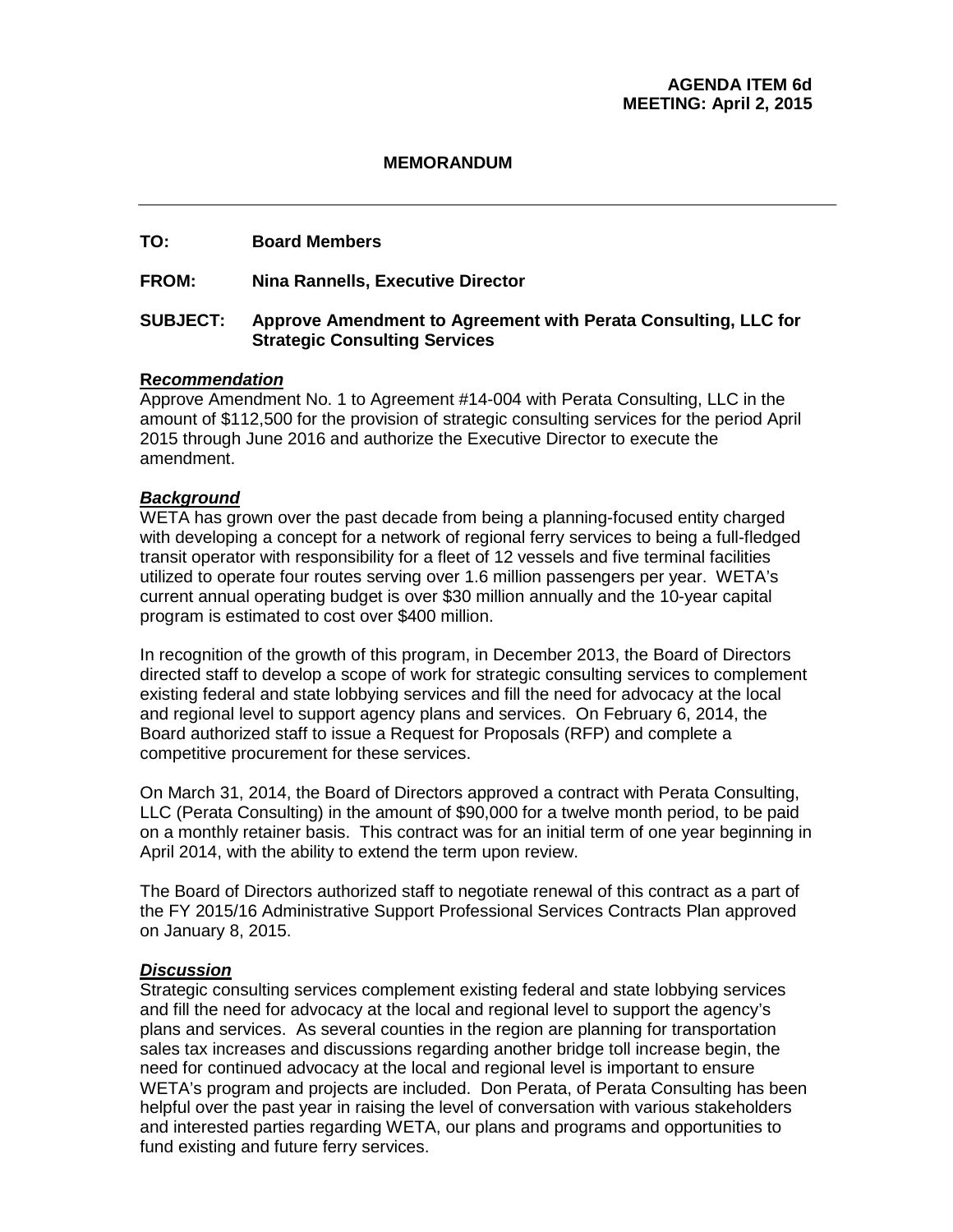Staff recommends the continued use of Perata Consulting in through FY 2015/16 to represent WETA's strategic consulting needs and recommends extending the current contract through June 30, 2016, on terms consistent with the first year contract.

# *Fiscal Impact*

Sufficient funds exist in the current FY 2014/15 Operating Budget to cover the first 3 months of this work (April through June, 2014) and, if approved, additional funds will be included in the FY 2015/16 budget to cover the balance of this agreement.

\*\*\*END\*\*\*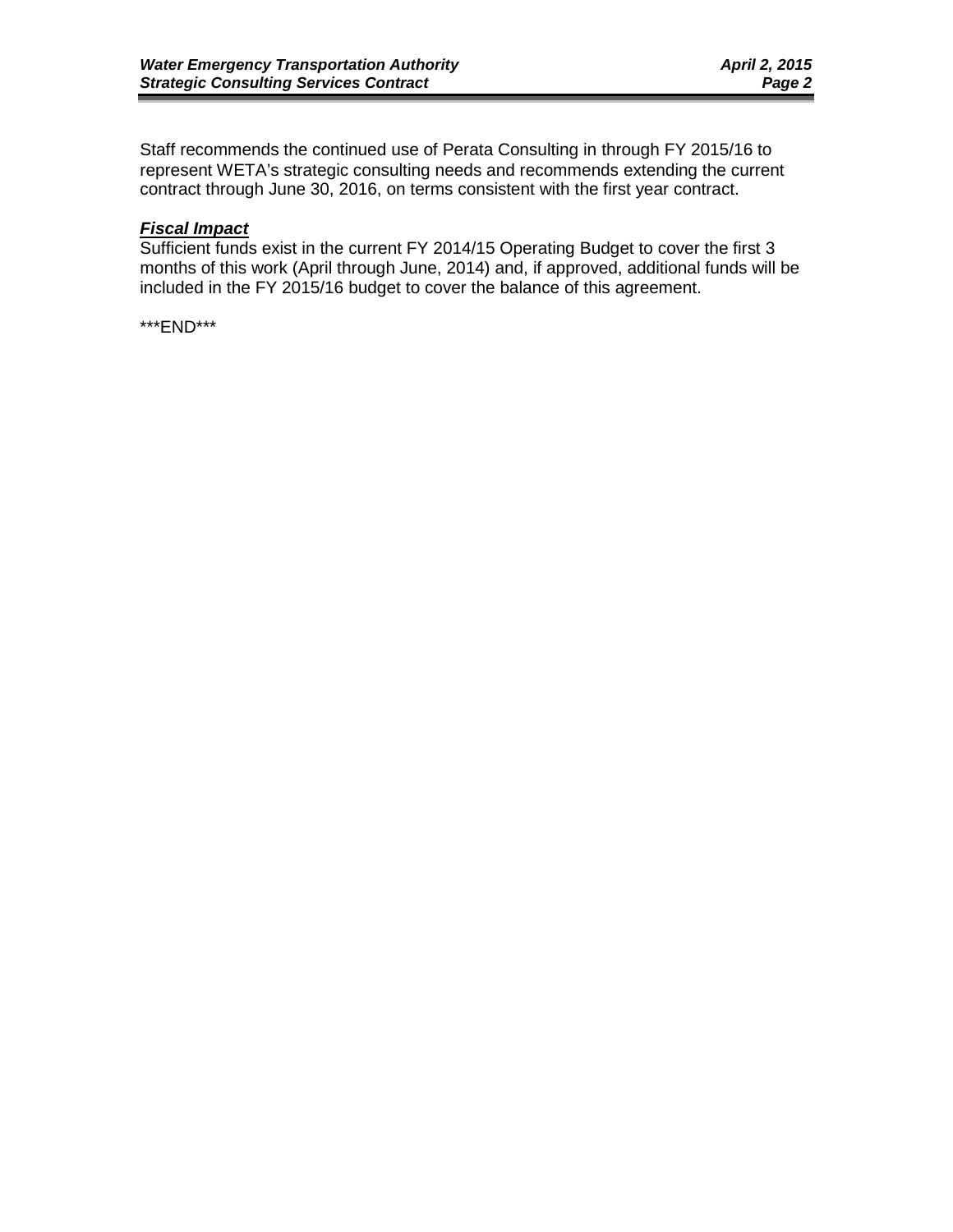### **SAN FRANCISCO BAY AREA WATER EMERGENCY TRANSPORTATION AUTHORITY**

#### **RESOLUTION NO. 2015-07**

#### **APPROVE AMENDMENT TO THE AGREEMENT WITH PERATA CONSULTING, LLC FOR THE PROVISION OF STRATEGIC CONSULTING SERVICES**

**WHEREAS,** on February 6, 2014, the Board of Directors authorized the release of a Request for Proposals for Strategic Consulting Services; and

**WHEREAS,** on March 31, 2014, the WETA Board authorized entering into an agreement with Perata Consulting, LLC for these services as the result of an RFP solicitation and evaluation process; and

**WHEREAS**, on April 1, 2014 WETA entered into Agreement #14-004 with Perata Consulting, LLC for an initial period of twelve months, with the option to extend the agreement in future years; and

**WHEREAS,** WETA seeks to amend this agreement, extending the term for an additional fifteen months, through June 30, 2016; now, therefore, be it

**RESOLVED,** that the Board of Directors hereby approves Amendment No. 1 to Agreement #14-004 with Perata Consulting, LLC for continued strategic consulting services through June 30, 2016, in the amount of \$7,500 monthly, for a total of \$112,500 for a period of 15 months; and be it further

**RESOLVED,** that the Board of Directors authorizes the Executive Director execute the amendment.

#### **CERTIFICATION**

The undersigned, Board Secretary, does hereby certify that the foregoing is a full, true and correct copy of a resolution duly and regularly adopted at a meeting of the San Francisco Bay Area Water Emergency Transportation Authority held on April 2, 2015.

YEA: NAY: ABSTAIN: ABSENT:

/s/ Board Secretary 2015-07 \*\*\*END\*\*\*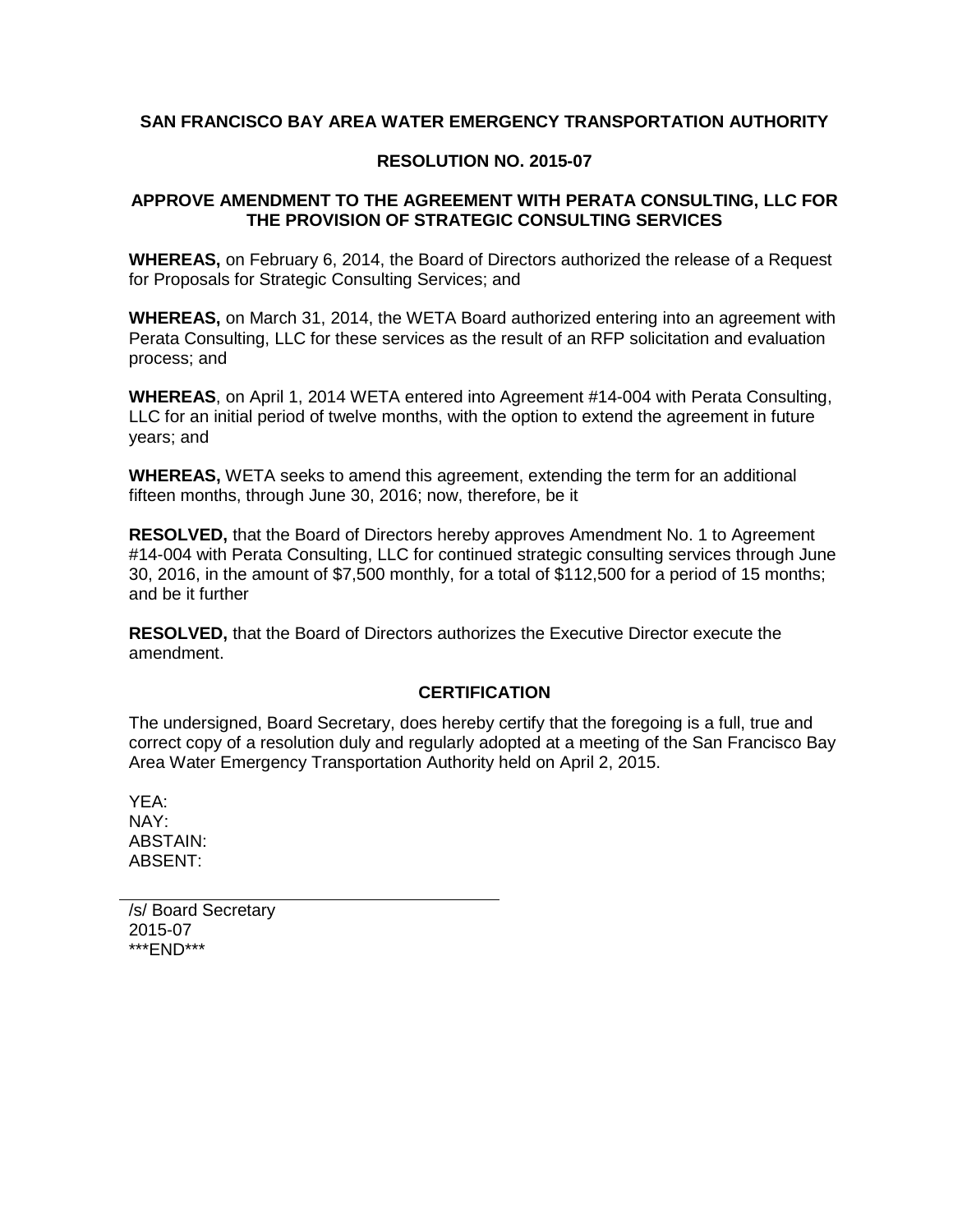#### **MEMORANDUM**

#### **TO: Board Members**

# **FROM: Nina Rannells, Executive Director Keith Stahnke, Manager, Operations**

#### **SUBJECT: Approve Contract Award for** *Encinal* **and** *Harbor Bay Express II* **Vessel Replacement Project**

#### *Recommendation*

Approve the following related actions for the contract award for construction of two replacement vessels.

- 1. Approve contract award to Kvichak Marine Industries, Inc. for design-build construction in an amount not-to-exceed \$32,031,000;
- 2. Authorize the Executive Director to negotiate and enter into a contract and take any other related actions as may be necessary to support this work; and
- 3. Authorize a budget increase to the Vessel Replacement project in the FY 2014/15 Capital Budget in the amount of \$451,000 to support full funding of this project.

#### *Background*

The *Encinal* and *Harbor Bay Express II* are included in the FY 2014/15 Capital Budget for replacement as they have reached the end of their useful lives (generally 25 years) and staff has secured funding commitments from a mix of federal, state, regional and local sources to support replacement. The *Encinal* is a 395 passenger vessel generally utilized in the operation of the Alameda/Oakland service. The 149 passenger *Express II*, which was retired and sold when it was transferred to WETA due to its poor condition and the high cost of rehabilitation, is also in need of replacement in order to bring the WETA fleet back up to its full roster of 12 vessels. Given the current ridership demand and steady growth in the central bay ferry services, it was determined that these vessels should be replaced with 27-knot, 400 passenger vessels.

On December 13, 2013 the Board approved a contract with Aurora Marine Design for construction management services to assist staff with the vessel procurement and construction for the Vessel Replacement Project.

Project development work conducted in 2014 in support of this project included extensive outreach to:

- Naval architects and shipyards reviewing recent similar vessel construction projects;
- Propulsion systems manufacturers for latest developments in marine engines and emissions systems equipment;
- Other agencies that are in the process of constructing new vessels or conducting extensive vessel repair work, including King County Transit and Golden Gate Ferry who were consulted for best practices in procurement and project management;
- Meetings with U.S. Coast Guard Marine Safety Office; and
- Vessel crews from the Blue & Gold Fleet, including Inlandboatmen's Union Deckhands, Masters, Mates & Pilots Captains and Engineers provided vessel layout and specifications feedback and improvements.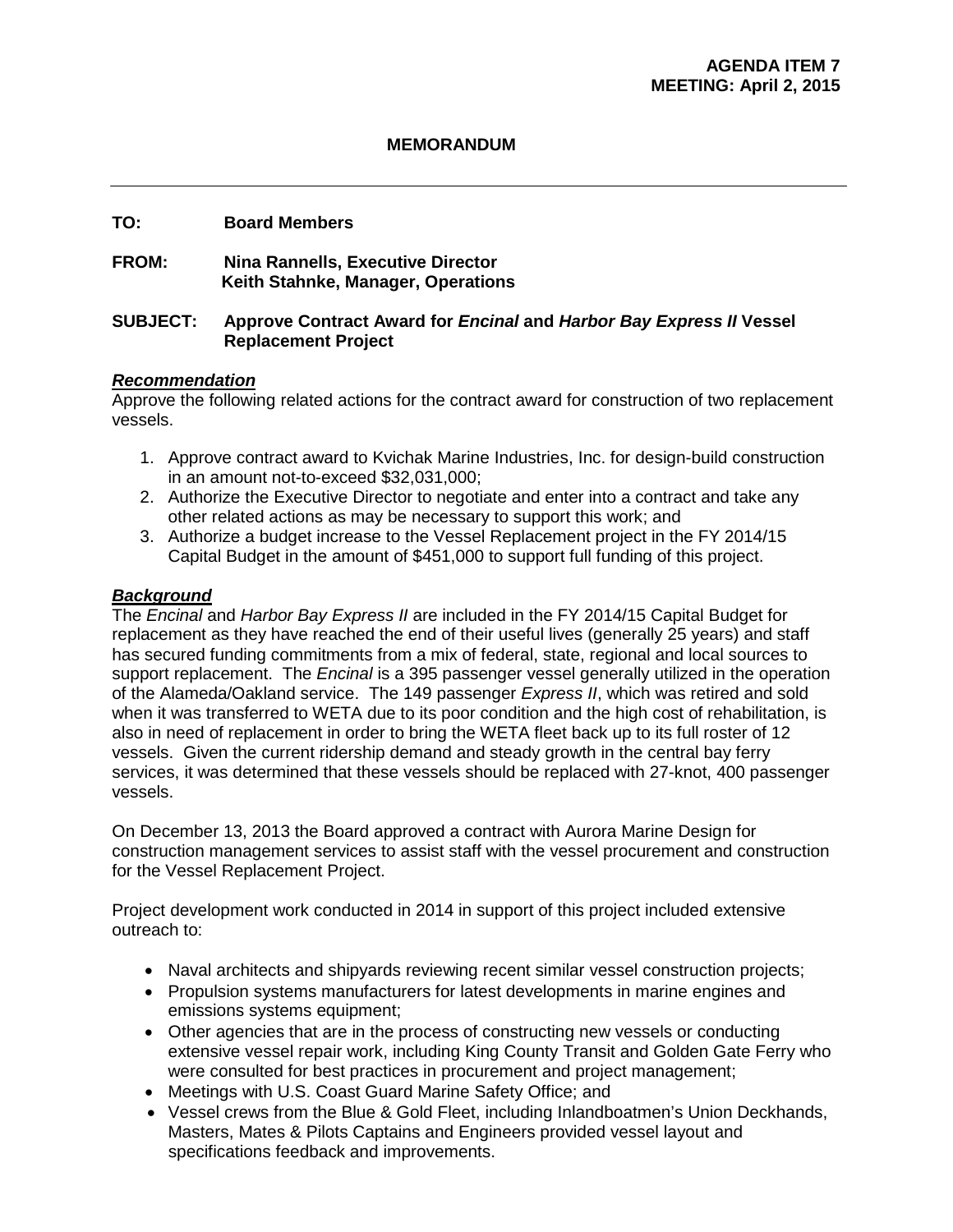Preliminary engineering analysis was also done to optimize the vessel specifications including:

- Route efficiency analysis
- Vessel parametric analysis
- Vessel power analysis
- Preliminary concept design

### *Discussion*

On August 20, 2014 the Board approved the release of a Request for Proposals (RFP) for two new 400 Passenger 27-knot passenger-only replacement vessels. The RFP for this project was released September 26, 2014. Notice of this RFP was sent to WETA's mailing list of interested contractors, posted on the Agency's website, published in the San Francisco Examiner and the Regional DBE Business Outreach Committee quarterly newsletter and advertised with online marine trade publications "WorkBoat" and the Passenger Vessel Association.

On October 13, 2014, WETA hosted a Proposer's conference at Pier 9 which was attended by nine individuals representing three shipyards and marine firms. WETA staff issued seven total addenda to the original RFP clarifying the specifications set forth in the RFP, and responding to pre-bid questions.

# *Evaluation Process:*

A Best Value procurement process was utilized for this project. This process considered both price and qualitative components of the proposal in identifying the "best value" proposal that is most advantageous and of greatest value to the agency based upon pre-determined scoring criteria outlined in the RFP.

A proposal evaluation committee was established to review and score proposals which was made up of industry experts in the areas of marine engineering, vessel construction management and operations management from WETA, Blue & Gold Fleet, Golden Gate Ferry and the firms of Fast Ferry Management, Aurora Marine Design and Walther Engineering Services.

The RFP required proposers to submit separate technical qualifications and price proposals for review and scoring in a two-step process.

#### *Step One*

A total of two proposals were received on November 17, 2014, including one from Marine Group Boat Works (Marine Group) based in San Diego, CA and one from Kvichak Marine Industries (Kvichak) based in Seattle, WA.

An initial administrative review of these proposals was completed in order to determine conformance with and responsiveness to the RFP. Both proposals were determined to be compliant in these areas and deemed eligible for Step One review.

Step One technical scoring consisted of 38 weighted factors that assessed each proposer's technical approach, management plan, team qualifications and experience, shipyard production, basic vessel design, references, and financial capacity. In addition to the written proposals, interviews were conducted on December 3, 2014, with each of the two responsive bidders in order to answer questions and provide clarification regarding their proposals. Based upon the proposals and information provided, the proposal evaluation committee determined that both proposals scored within the competitive range for the Step One technical portion and requested both firms to submit their Step Two complete technical proposals and price proposal forms.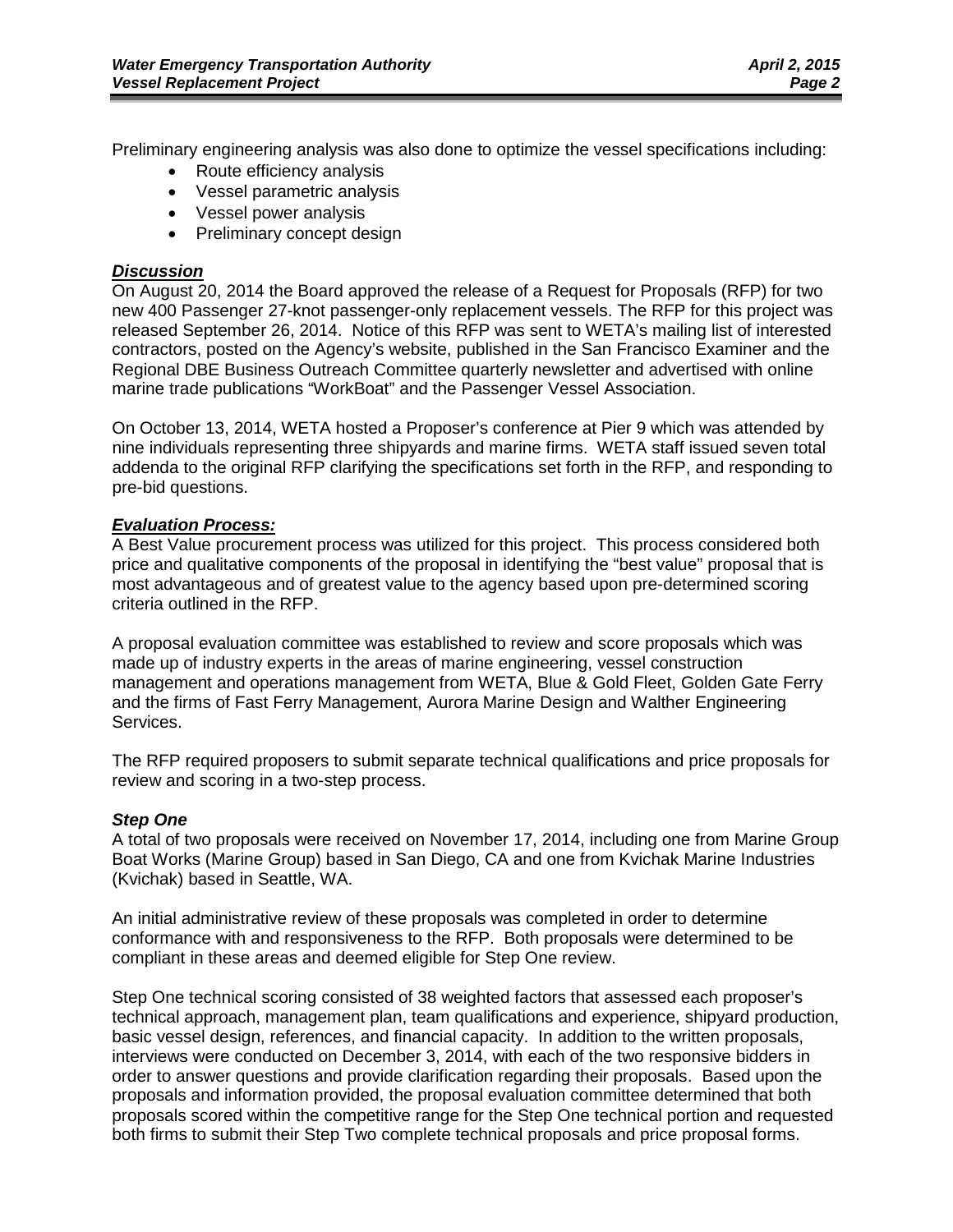#### *Step Two*

On December 2, 2014 Step Two Proposals were requested from both responsive bidders. Step Two proposals were received on January 9, 2015.

Step Two technical scoring consisted of 40 weighted factors that assess each proposer's detailed vessel plan, project schedule, vessel design elements, performance predictions, preliminary engineering and Buy America compliance. Evaluation of a separate sealed Price proposal was also included as a part of the Step Two review and scoring.

The proposal evaluation committee met on January 13, 2015, and, based upon the results of the Step Two proposal review, decided to pursue Best and Final proposals from both bidders. Best and Final Offers were requested on January 20, 2014, and meetings were held with each bidder to clarify questions about the each Step Two technical proposal. Revised Best and Final proposals were received on January 27, 2015.

The evaluation team reconvened on February 9, 2015, to determine the final Step Two scores based upon the Best and Final Offers. Final scores from Step One, and the Best and Final Offer Step Two Technical and cost proposals were tallied and the final score and proposal ranking was determined. As a result of this process, the proposal from Kvichak was determined to be the highest ranked proposal representing the "best value" proposal for WETA.

| Table 1                   |                            |                                          |                                            |  |  |  |  |
|---------------------------|----------------------------|------------------------------------------|--------------------------------------------|--|--|--|--|
| <b>Proposal Scoring</b>   | Available<br><b>Points</b> | <b>Marine Group Boat</b><br><b>Works</b> | <b>Kvichak Marine</b><br><b>Industries</b> |  |  |  |  |
| <b>Compliant Proposal</b> | Pass/Fail                  | Pass                                     | Pass                                       |  |  |  |  |
| <b>Step One Technical</b> | 100                        | 69.63                                    | 88.65                                      |  |  |  |  |
| <b>Step Two Technical</b> | 500                        | 384.13                                   | 408.39                                     |  |  |  |  |
| <b>Step Two Price</b>     | 400                        | 400                                      | 387                                        |  |  |  |  |
| <b>Total Score</b>        | 1000                       | 853.8                                    | 884.4                                      |  |  |  |  |

The scoring results are summarized in Table 1 and associated Price proposals submitted are summarized in Table 2 below.

Table 2

| <b>Price Proposal</b>                                                | <b>Marine Group Boat</b><br><b>Works</b> | <b>Kvichak Marine</b><br><b>Industries</b> |
|----------------------------------------------------------------------|------------------------------------------|--------------------------------------------|
| <b>Vessel Construction Cost</b>                                      | \$29,021,279                             | \$30,124,829                               |
| Total Cost including all possible<br>options, delivery & other costs | \$30,989,041                             | \$31,965,616                               |

Kvichak was notified that they were the apparent winner and pre-award contract negotiations were held on March 16, 2015. This resulted in a negotiated price savings of \$434,788 from the Best and Final Offer that is reflected in the proposed final award amount discussed below.

Staff recommends that the Board approve award of a contract to Kvichak in the amount of \$32,031,000 for the construction of two new 400 passenger 27-knot passenger-only replacement vessels. This award amount includes funds for a contingency allowance in the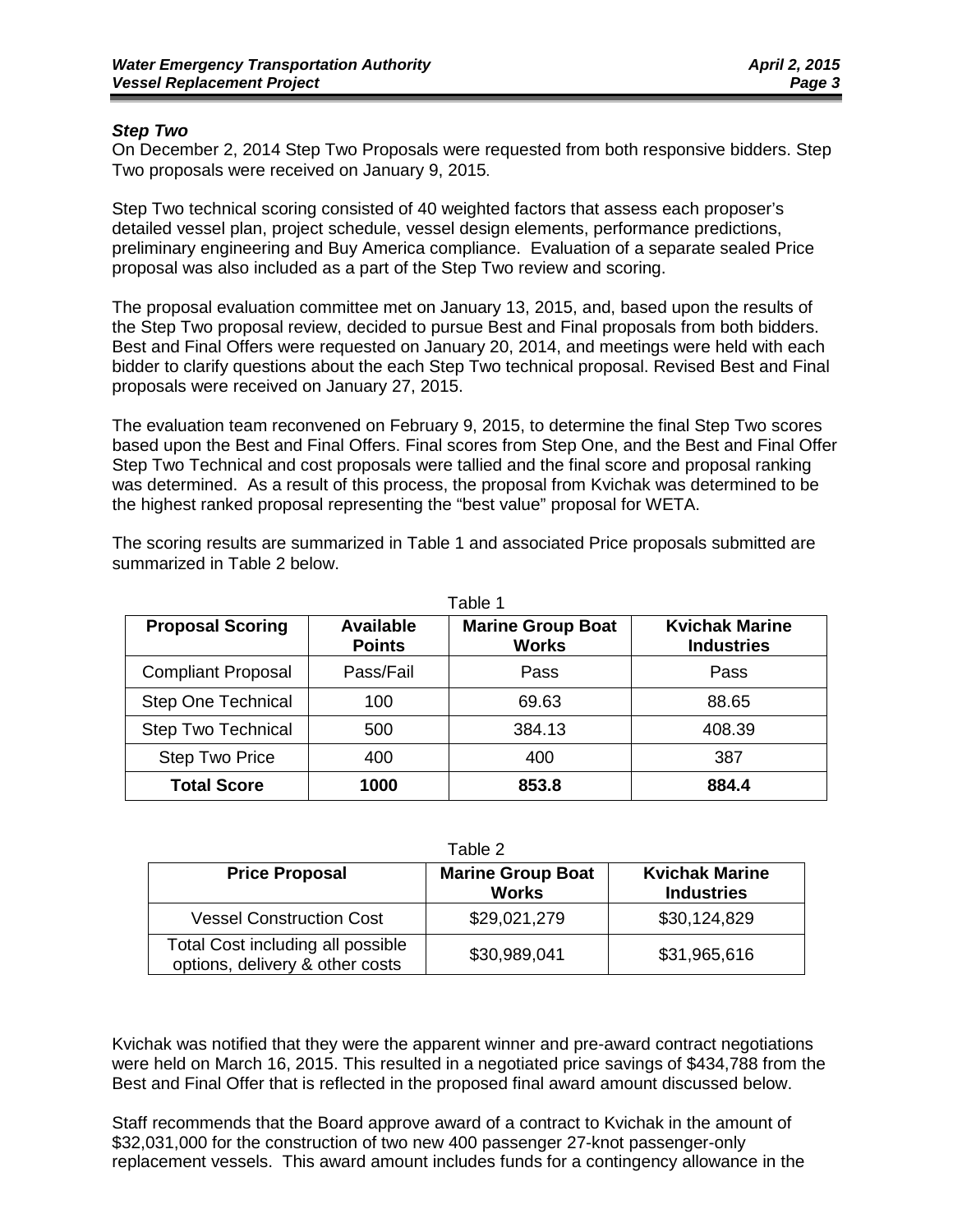amount of \$500,171 (1.5% of the total contract) to allow for additive changes for work not yet identified but that may be necessary to satisfactorily complete the project, as well as optional spare parts included in the RFP solicitation and review. The recommended award requires a project budget increase in the amount of \$451,000 to support all project expenses as summarized in Table 3 below.

|                                      | Table 3               |                                          |
|--------------------------------------|-----------------------|------------------------------------------|
|                                      | <b>Current Budget</b> | <b>Proposed Project</b><br><b>Budget</b> |
| <b>Vessel Costs</b>                  | \$31,300,000          | \$31,965,616                             |
| <b>Negotiated Savings</b>            |                       | (\$434,788)                              |
| <b>Contingency Allowance</b>         |                       | \$500,171                                |
| <b>Vessel Budget</b>                 |                       | \$32,031,000                             |
| Project<br>Management/Administration | \$2,200,000           | \$1,920,000                              |
| <b>Required Budget</b>               | \$33,500,000          | \$33,951,000                             |
| <b>Budget Shortfall</b>              |                       | (\$451,000)                              |

The Authority's overall annual Disadvantaged Business Enterprise (DBE) goal and Small Business Enterprise (SBE) goal for Federal Fiscal Year 2015 is 1.36% for FTA-assisted contracts. WETA does not set contract-specific DBE or SBE goals and the commitment of DBE and SBE participation is voluntary but strongly encouraged. Kvichak was not able to commit to any DBE or SBE participation on this contract.

Upon award and execution of a final contract, a Notice to Proceed for design activities will be issued with the project scheduled to be completed in 2017.

# *Fiscal Impact*

The Vessel Replacement project is included in the FY 2014/15 Capital Budget in the amount of \$33,500,000. A capital budget increase in the amount of \$451,000 is required to fully fund this project at the proposed budget of \$33,951,000. With the approval of this item, the project budget will be funded as follows: \$13,580,400 Federal Transit Administration (FTA) grant funds, \$12,000,000 Regional Measure 2 bridge tolls (RM2), \$4,370,600 State Proposition 1B grant funds (Prop 1B), and \$4,000,000 Alameda County Measure B Transportation Sales Tax (40% FTA / 35% RM 2 / 13% Prop 1B / 12% Measure B).

\*\*\*END\*\*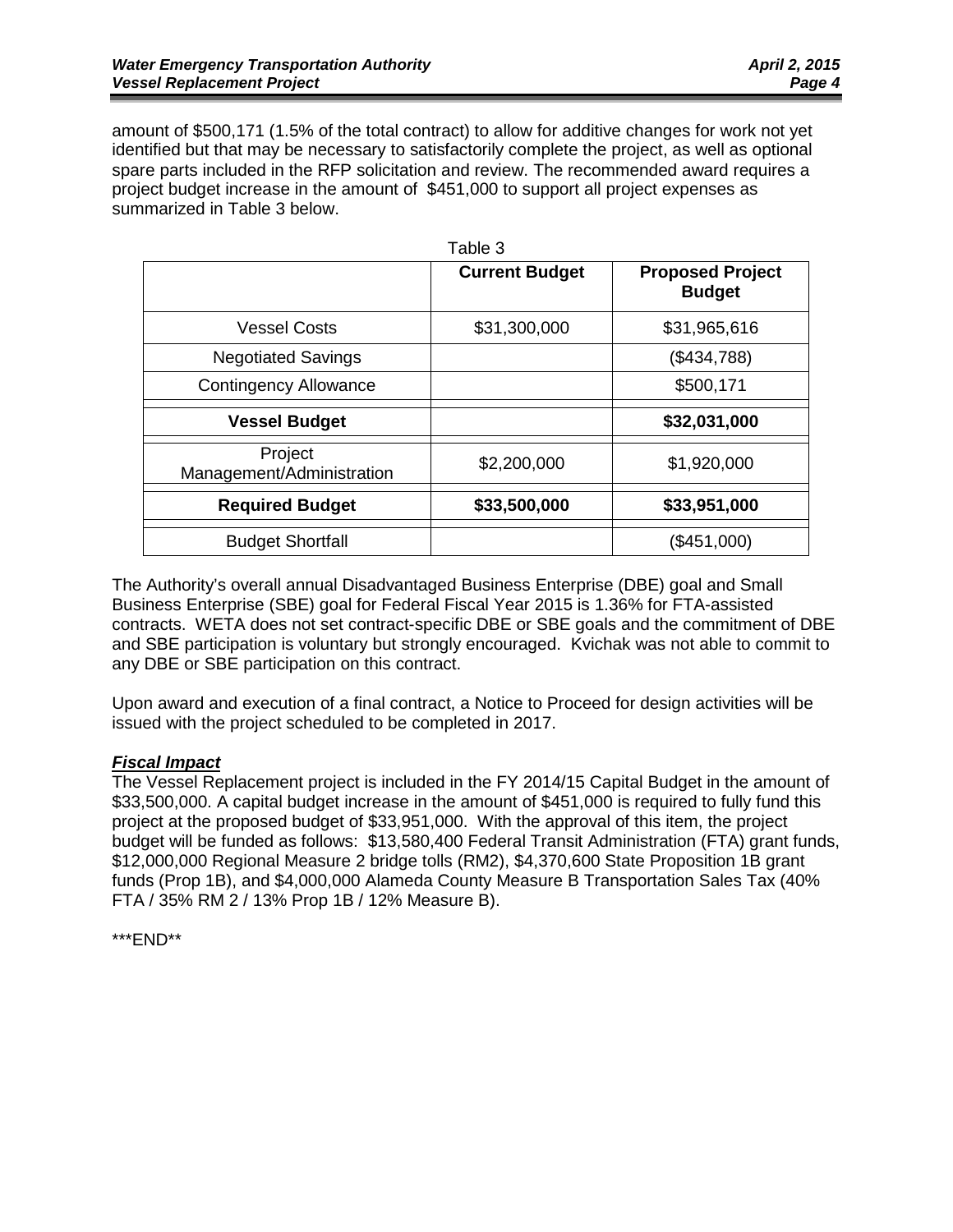#### **SAN FRANCISCO BAY AREA WATER EMERGENCY TRANSPORTATION AUTHORITY**

#### **RESOLUTION NO. 2015-08**

#### **AWARD A CONSTRUCTION CONTRACT TO KVICHAK MARINE INDUSTRIES, INC FOR THE REPLACEMENT VESSELS PROJECT AND AUTHORIZE THE EXECUTIVE DIRECTOR TO NEGOTIATE AND EXECUTE THE AGREEMENT**

**WHEREAS**, two WETA vessels, including the *Encinal* and *Harbor Bay Express II*, have reached the end of their useful lives and require replacement; and

**WHEREAS**, WETA has secured a mix of federal, state, regional and local funds to support the construction of two new 400 passenger 27-knot passenger-only ferry vessels to serve as replacement to the *Encinal* and *Harbor Bay Express II*; and

**WHEREAS**, the WETA Board of Directors authorized the release of a Request for Proposals for the Replacement Vessel Project at its August 20, 2014 meeting; and

**WHEREAS**, the WETA followed the procedures specified in the Request for Proposals (RFP) and in its Administrative Code regarding solicitation and evaluation of proposals submitted in response to the Request for Proposals for the Replacement Vessels Project issued on September 26, 2014 and thereafter amended by addendum thereto; and

**WHEREAS**, a Best Value procurement process was utilized for this procurement which considers both price and qualitative components of the proposal in identifying the "best value" proposal that is most advantageous and of greatest value to WETA; and

**WHEREAS**, a proposal evaluation committee was established to review and score proposals, made up of industry experts in the areas of marine engineering, vessel construction management and operations management from WETA, Blue & Gold Fleet, Golden Gate Ferry and the firms of Fast Ferry Management, Aurora Marine Design and Walther Engineering Services; and

**WHEREAS**, the evaluation committee followed the two-step Best Value evaluation and award process specified in the RFP in reviewing and considering project proposals; and

**WHEREAS**, the final score and ranking of proposals found the proposal from Kvichak Marine Industries, Inc. to be the "best value" proposal for WETA; and

**WHEREAS**, it is recommended that, as the result of the Best Value procurement process, the Board of Directors award a contract to Kvichak Marine Industries, Inc. in the amount of \$32,031,000, including owner's contingency, for the project; now, therefore, be it

**RESOLVED**, that the Board of Director hereby approves entering into an agreement with Kvichak Marine Industries, Inc. for the Replacement Vessel Project in an amount not to exceed \$32,031,000; and be it further

**RESOLVED**, that the Board of Directors authorizes the Executive Director to negotiate and execute the agreement and take any other related actions to support this work; and be it further

**RESOLVED**, that the Board of Directors authorizes a budget increase to the Vessel Replacement project in the FY 2014/15 Capital Budget in the amount of \$451,000 to support full funding of this project.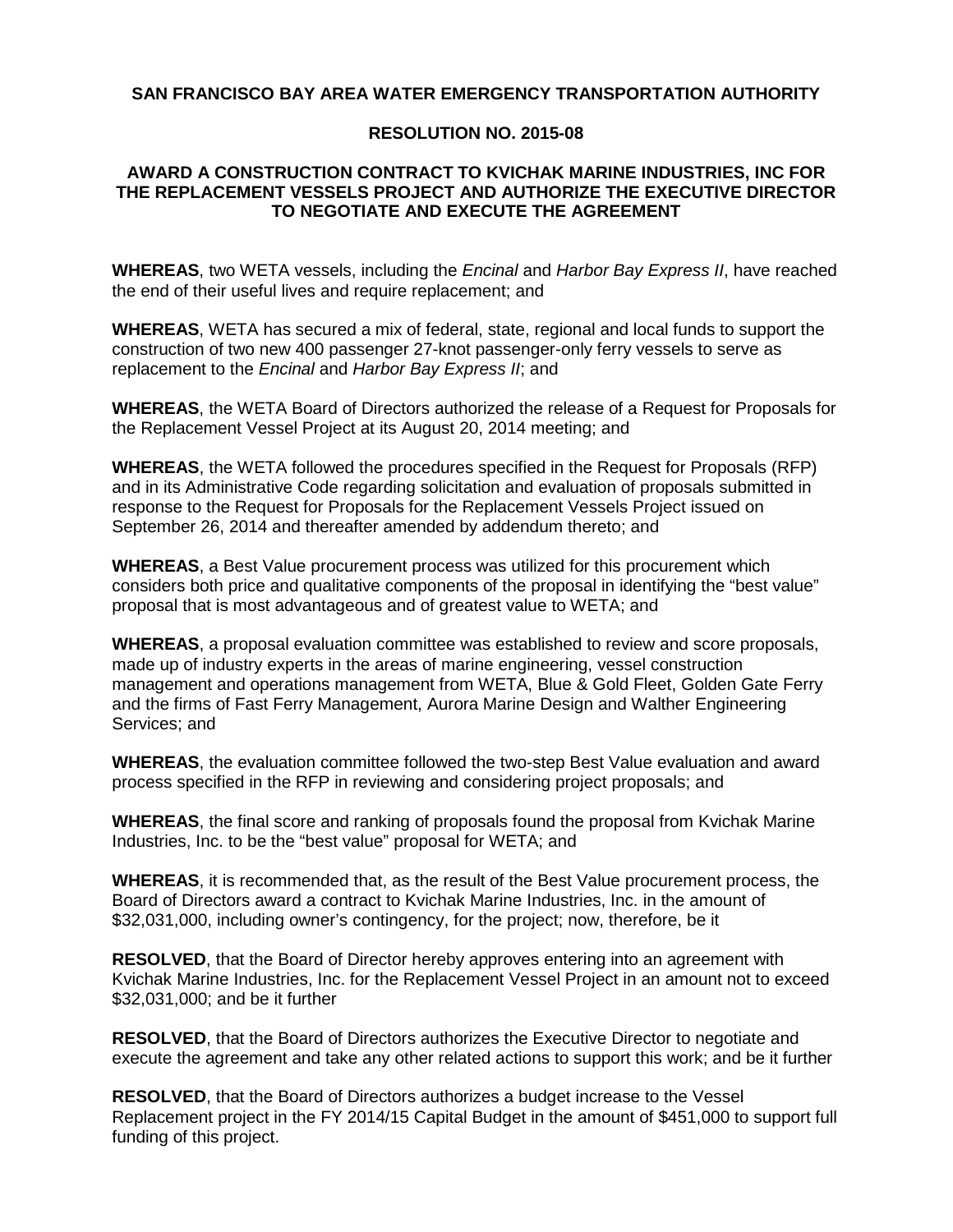# **CERTIFICATION**

The undersigned, the Board Secretary, does hereby certify that the foregoing is a full, true and correct copy of a resolution duly and regularly adopted at a meeting of the San Francisco Bay Area Water Emergency Transportation Authority held on April 2, 2015.

AYE: NAY: ABSTAIN: ABSENT:

\_\_\_\_\_\_\_\_\_\_\_\_\_\_\_\_\_\_\_\_\_ /s/ Board Secretary 2015-08 \*\*\*END\*\*\*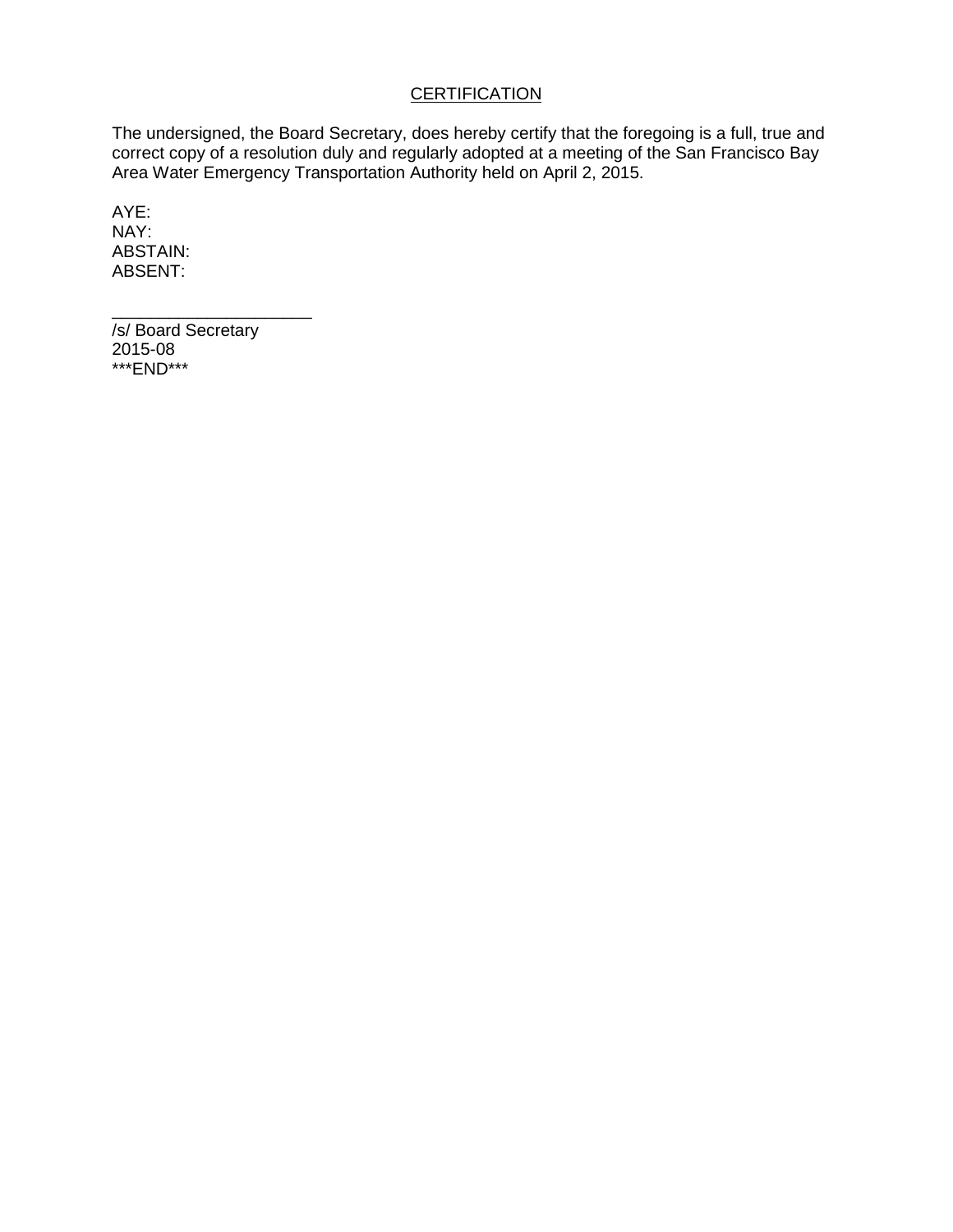#### **MEMORANDUM**

#### **TO: Board Members**

**FROM: Nina Rannells, Executive Director Kevin Connolly, Manager, Planning & Development Chad Mason, Senior Planner**

#### **SUBJECT: Approve Amendment to Agreement with Marcy Wong Donn Logan Architects for Design and Engineering Services for the Richmond Ferry Terminal Expansion Project**

#### *Recommendation*

Approve Amendment No. 3 to Agreement #10-014 with Marcy Wong Donn Logan (MWDL) Architects in the amount of \$1,200,000 to provide Phase II Final Design services for the Richmond Ferry Terminal Expansion Project and authorize the Executive Director to execute the amendment.

#### *Background/Discussion*

In May 2010, WETA released a Request for Qualifications (RFQ) to provide design and engineering services for ferry service expansion terminals including the Richmond Ferry Terminal Project. The objective of the RFQ was to award two design contracts for four prospective expansion projects: Antioch, Richmond, Martinez and Redwood City. Firms were invited to submit qualifications to provide both Phase I Conceptual Design and Phase Il Final Design services in support of the projects. Based on the submittals received, MWDL was one of two firms selected to provide the scope of services requested. In December 2010, the WETA Board approved a contract award with MWDL for an amount not-to-exceed \$500,000 to provide Phase I Conceptual Design services for the Antioch and Richmond Ferry Terminal projects. The conceptual design services were to support approval of the project under the California Environmental Quality Act (CEQA) and the National Environmental Protection Act (NEPA).

The agreement with MWDL has been amended twice to extend the term due to delays in the environmental review process. Despite these delays, MWDL has completed the Phase l Conceptual Design work within the initial budget approved for the project. In October 2014, WETA completed its CEQA review of the Richmond Project and now seeks to initiate Phase II Final Design work move the project forward. The NEPA work is underway and is anticipated for completion in summer 2015.

As indicated during the procurement of design services for this project and noted during contract award for the Phase I Design services, WETA explicitly retains the option to authorize Phase II Final Design work with the selected consultant following completion of Phase I work. Alternatively, WETA could initiate a new procurement process to request qualifications or proposals from other firms for this work.

To date, MWDL has demonstrated a consistent ability to deliver high-quality professional design and engineering services for the project. Additionally, MWDL is uniquely familiar with the current project design and WETA's programmatic needs for the Richmond Ferry Terminal, having prepared the conceptual design for the project. The Phase II Final Design work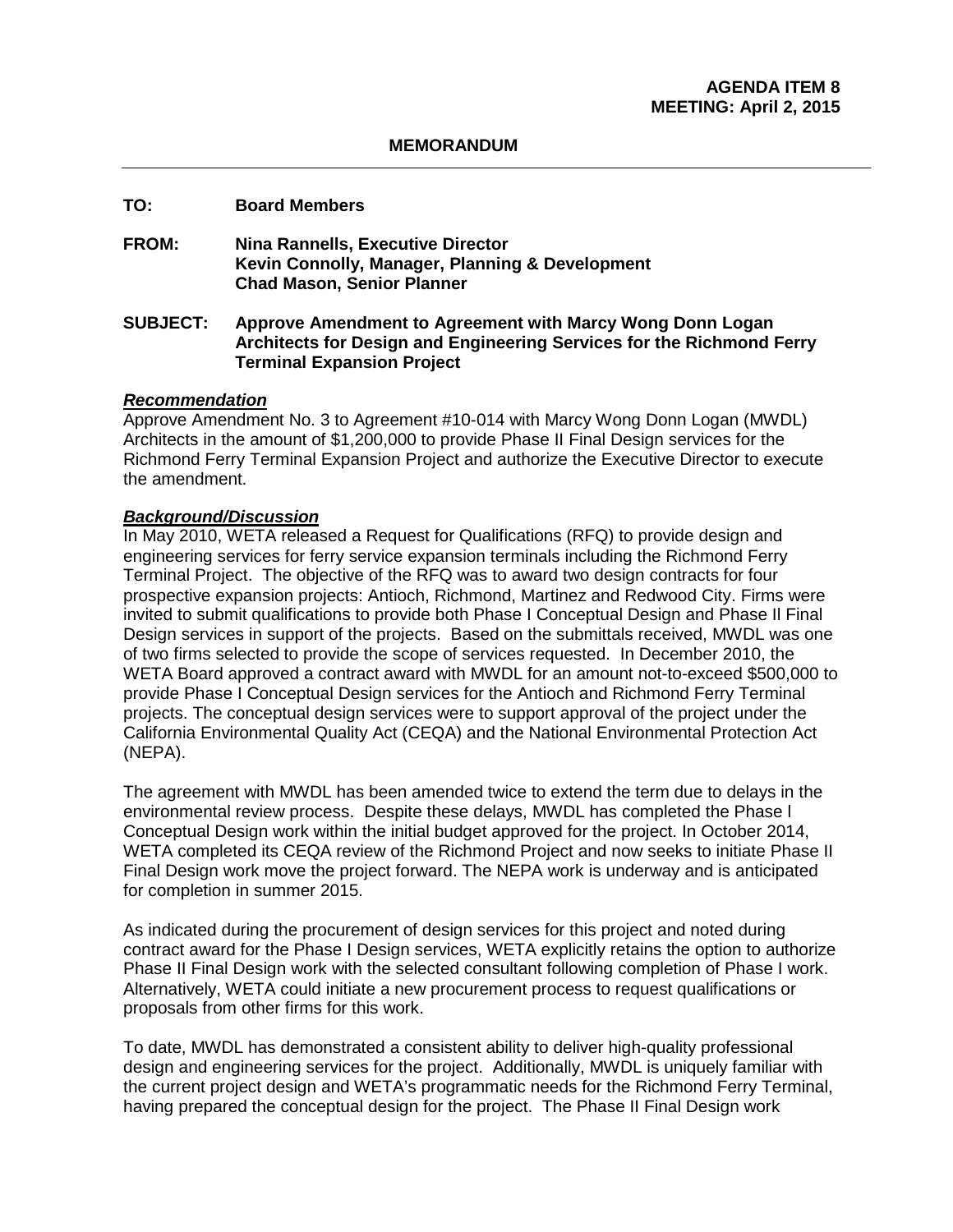includes the development of final concept plans to support resource agency permitting along with bridging design documents and design support during project construction. A breakout of the Phase II Final Design work scope for the project is provided below.

#### **Final Concept Design and Permitting Support**

This work includes completion of final conceptual designs, base mapping and preparation of the basis of design report. Tasks completed during this phase will help develop information required for the resource agency permit applications. These tasks include dredging characterization, a geotechnical investigation to determine pile specifications, bathymetry and coastal engineering analysis. MWDL will also provide design related assistance for the resource agency permitting processes. Permits are required from the Bay Conservation and Development Commission (BCDC), the Army Corps of Engineers, the Regional Water Quality Control Board, and the City of Richmond.

#### **Bridging Design and Construction Procurement Services**

This work will include the development of 30% and 60% Plans, Specifications, and Estimates (PS&E) that will serve as the basis for the Bridging Design/Build Construction Bid Documents. Each major component of the project -- including marine, site, and mechanical elements, dredging and demolition -- will require PS&E sets. The consultant will provide constructability reviews and construction cost budget estimates at key points throughout development of the preliminary and final bridging design documents.

#### **Construction Design Support Services**

The design consultant will provide support services during project construction. This work will include assisting WETA and its Construction Manager in preparing responses to Requests for Information (RFI), reviewing submittals, shop drawings and mock-ups, and undertaking a limited number of field observations at key points during the construction process.

The budget of \$1,200,000 requested for the services outlined above represents approximately 10% of the construction cost estimate. The budget includes a 5% contingency to cover unanticipated expenses. Staff has determined that the total budget of \$1,200,000 for Phase II Final Design services is reasonable based on actual expenditures for similar work on projects such as the Central Bay and North Bay Operations and Maintenance facilities and the South San Francisco Ferry Terminal projects. In addition, the cost is consistent with benchmark budget ranges for similar projects undertaken by other Bay Area agencies.

Staff recommends that the Board approve Amendment No. 3 to Agreement #10-014 with MWDL for a not-to-exceed amount of \$1,200,000 to provide Phase II Final Design work for the Ferry Terminal Project and extend the term of the agreement to March 2018. All actual expenditures for work completed under this agreement would be pre-authorized through task orders issued by staff for this project.

#### *Fiscal Impact*

The Richmond Ferry Terminal project is included in the FY2014/15 Capital Budget at a cost of \$1,862,500 for environmental and design services. This budget will be amended to include terminal construction through the FY 2015/16 budget process.

\*\*\*END\*\*\*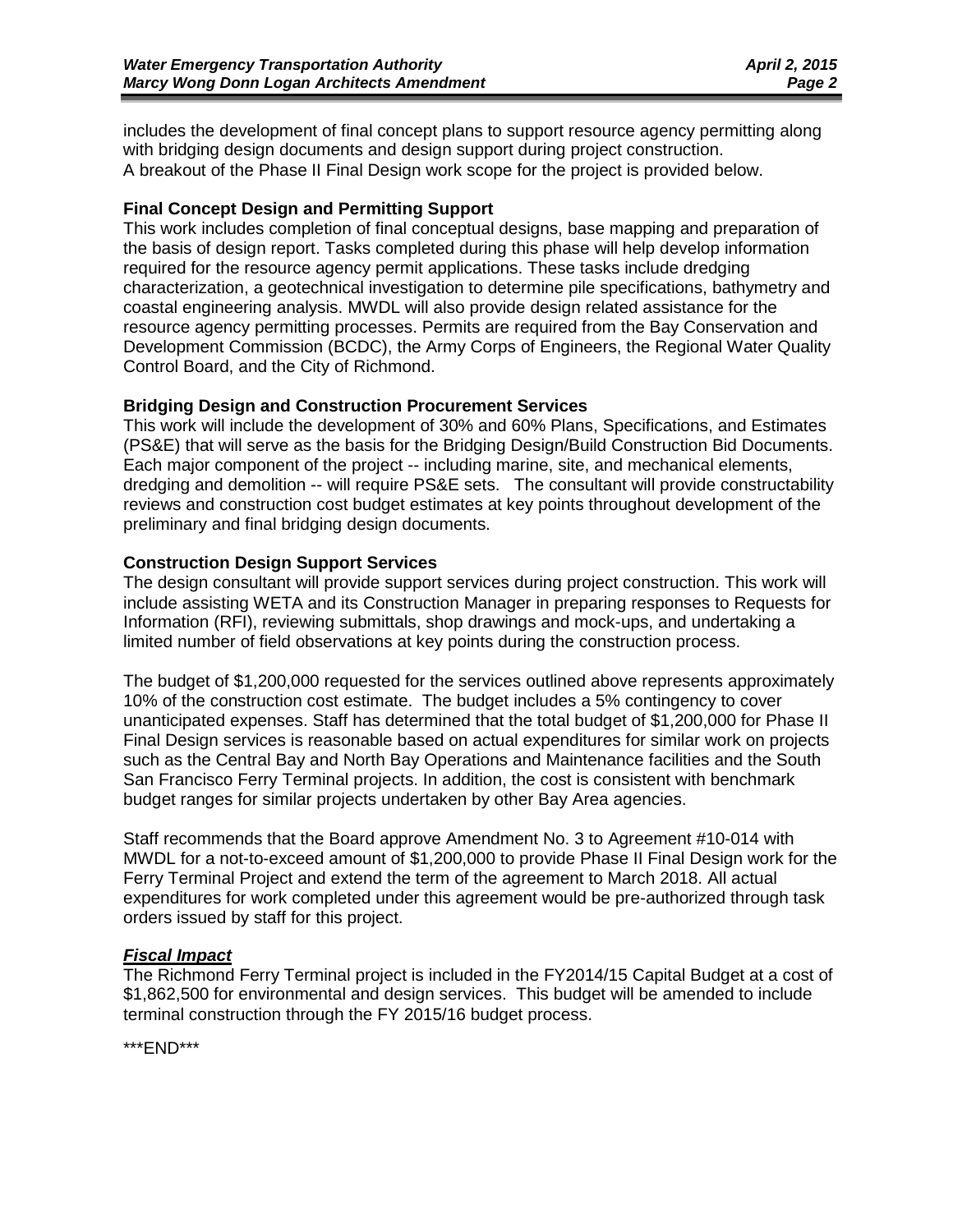#### **SAN FRANCISCO BAY AREA WATER EMERGENCY TRANSPORTATION AUTHORITY**

#### **RESOLUTION NO. 2015-09**

#### **APPROVE AMENDMENT TO THE AGREEMENT WITH MARCY WONG DONN LOGAN ARCHITECTS FOR DESIGN AND ENGINEERING SERVICES FOR THE RICHMOND FERRY TERMINAL EXPANSION PROJECT AND AUTHORIZE THE EXECUTIVE DIRECTOR TO EXECUTE THE AMENDMENT**

**WHEREAS,** the San Francisco Bay Area Water Emergency Transportation Authority entered into Agreement #10-014 with Marcy Wong Donn Logan Architects on December 2, 2010 to provide Phase I Conceptual Design and Engineering services for the Richmond and Antioch Ferry Terminal Expansion projects for an amount not-to-exceed \$500,000; and

**WHEREAS,** WETA authorized Amendment No. 1 to Agreement #10-014 with Marcy Wong Donn Logan Architects in December 2012 to extend the term of the agreement to December 31, 2013; and

**WHEREAS,** WETA authorized Amendment No. 2 to Agreement #10-005 with Marcy Wong Donn Logan Architects in October 2014 to extend the term of the agreement to December 31, 2015; and

**WHEREAS,** WETA seeks to authorize additional budget authority for Phase II Final Design and Engineering services as included in the original project solicitation; and

**WHEREAS,** WETA has followed established provisions and procedures in its Administrative Code relating to the authorization of contract amendments to existing agreements; and

**WHEREAS,** WETA staff has recommended the approval of Amendment No. 3 to Agreement #10-014 with Marcy Wong Donn Logan Architects to increase the total not-to-exceed contract amount from \$500,000 to \$1,700,000 and to extend the agreement to March 31, 2018; now, therefore, be it

**RESOLVED,** the Board of Directors hereby approves Amendment No. 3 to Agreement #10-005 with Marcy Wong Donn Logan Architects to increase the total not-to-exceed contract amount from \$500,000 to \$1,700,000 and to extend the agreement to March 31, 2018 and authorizes the Executive Director to execute the amendment.

#### **CERTIFICATION**

The undersigned, Board Secretary, does hereby certify that the foregoing is a full, true and correct copy of a resolution duly and regularly adopted at a meeting of the San Francisco Bay Area Water Emergency Transportation Authority held on April 2, 2015.

YEA: NAY: ABSTAIN: ABSENT:

/s/ Board Secretary 2015-09 \*\*\*END\*\*\*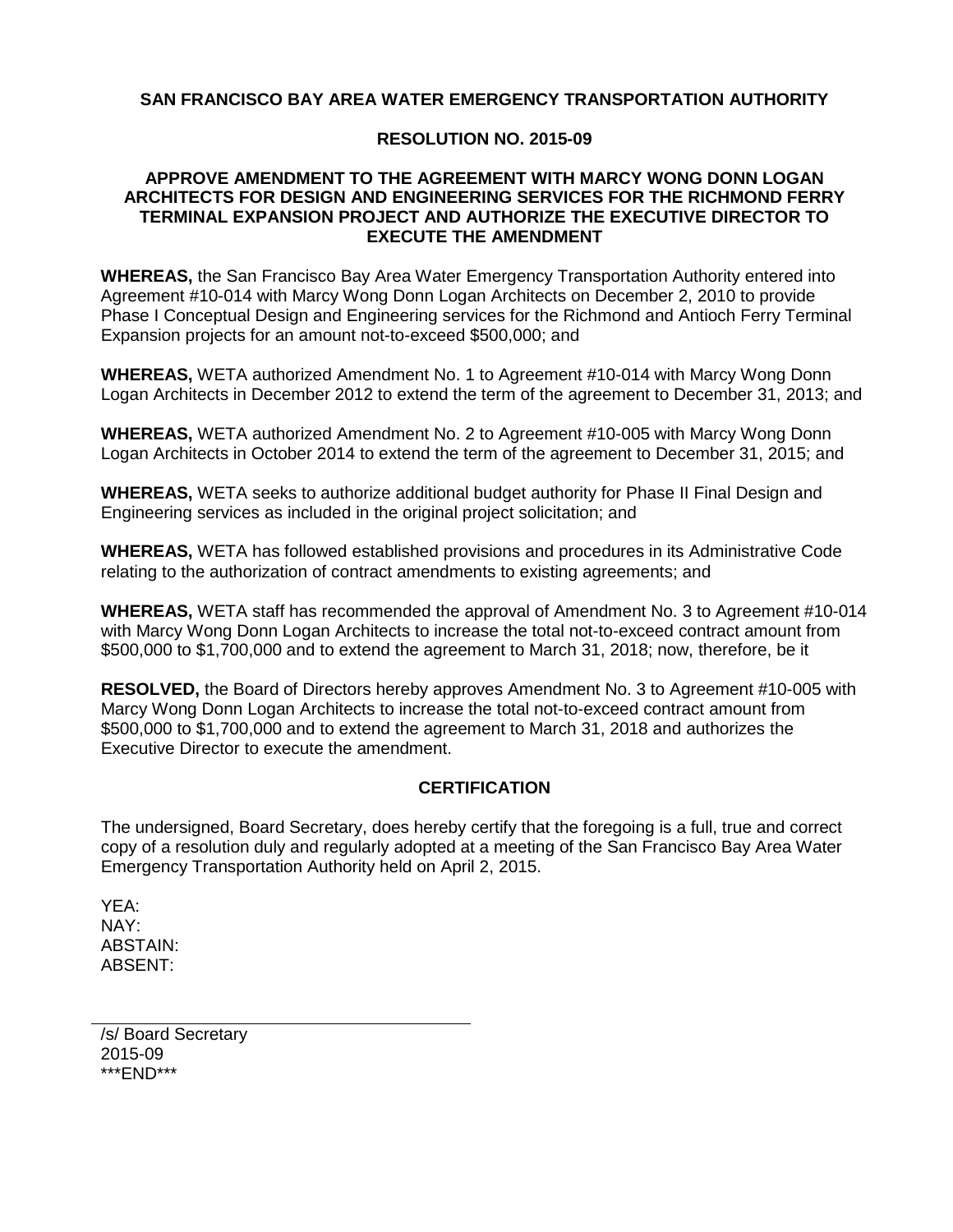#### **MEMORANDUM**

# **TO: Board Members**

**FROM: Nina Rannells, Executive Director Kevin Connolly, Manager, Planning & Development Chad Mason, Senior Planner**

#### **SUBJECT: Authorize Release of a Request for Qualifications (RFQ) for On-Call Planning, Marine Engineering and Professional Services**

#### *Recommendation*

Authorize release of a Request for Qualification (RFQ) for on-call planning, marine engineering and professional services to support WETA programs and services.

#### *Background/Discussion*

WETA's ongoing work program consists of projects to plan, develop, maintain and operate ferry transportation services on the San Francisco Bay. The management of these projects requires a wide range of specialized knowledge and skills that are often needed in uneven and intermittent intervals and on short notice. In 2010, WETA initiated the practice of establishing lists of pre-qualified consultants to utilize as-needed to provide specialized and ongoing consulting services to assist staff in delivering one-time and periodic work in the areas of planning, marine engineering, communications and technical support. These contracts have allowed WETA staff to quickly mobilize and deliver a variety of projects as needed in a cost effective and efficient way. Staff recommends refreshing the WETA on-call service contracts pool this year, at the five year mark.

This item would authorize the release of an RFQ for consultants to provide planning, engineering and professional services on an on-call basis. Once a list of consultants is established and contracts are awarded, WETA would utilize consultants to perform work as needed, on a controlled task order basis. By beginning the RFQ process now, WETA can have contracts in place up front to ensure that both adequate labor and expertise will be available to meet the anticipated future needs of the WETA work program. This is especially useful for engineering services needed on short notice during an emergency event.

Staff anticipates that the selected consultant(s) would provide specialized technical support to WETA in such areas as:

#### **Planning**

- Route-specific and system-wide service, capital, and financial planning
- Agency strategic planning
- Environmental review and permitting
- Feasibility studies
- Biological monitoring, environmental surveys and sampling
- Issue-specific planning such as intermodal service delivery, facilities planning and parking management
- Project controls for capital development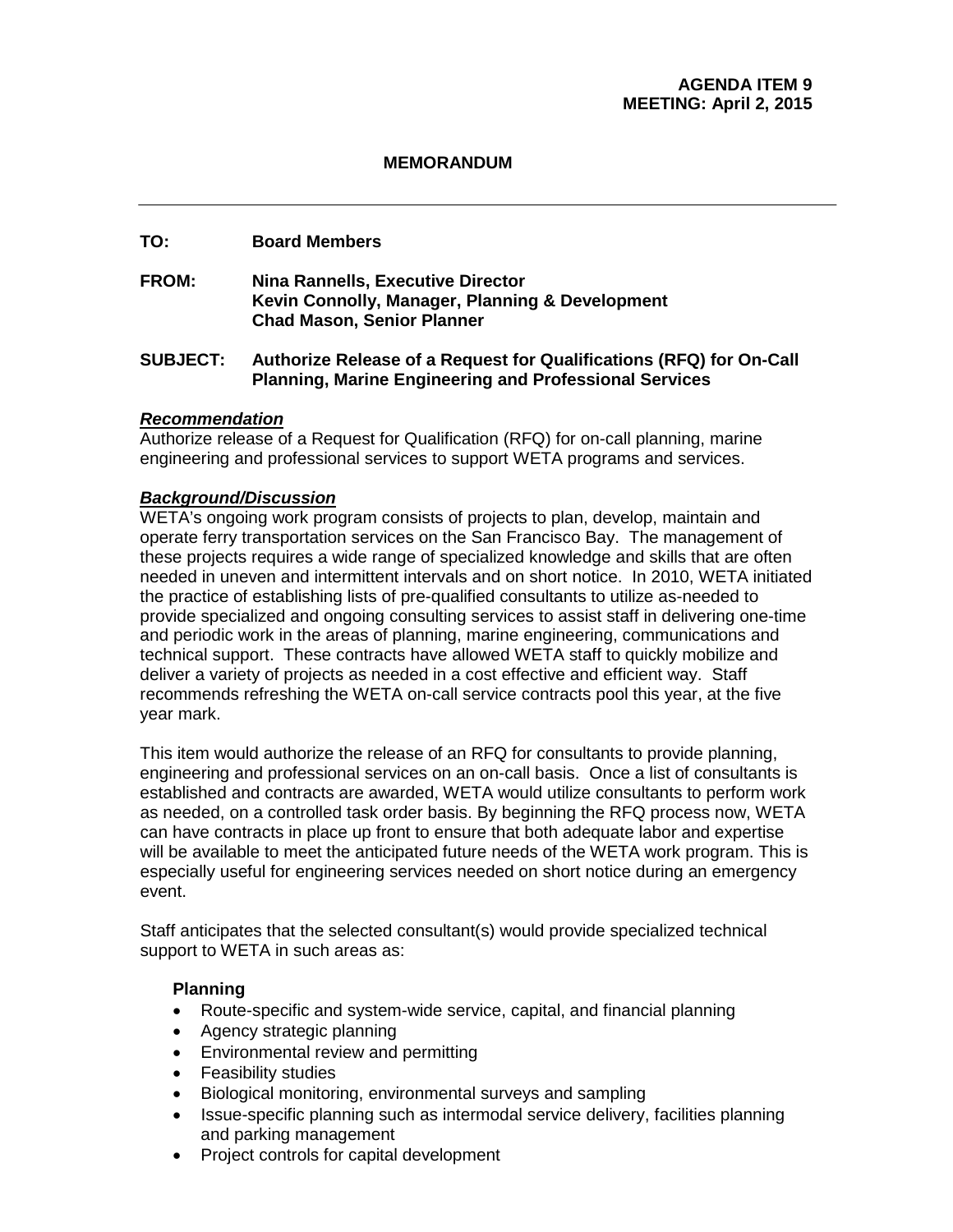- Surveys and data collection
- Due diligence (financial capacity) of contractors bidding on WETA projects

#### **Marine Engineering**

- Project and construction management
- Vessel and facility configurations
- Vessel and facility inspection services
- Related systems and equipment
- Preventative maintenance and repairs
- Vendor maintenance and repair oversight
- Warranty claims
- Environmental and regulatory compliance
- Life-cycle costing and value engineering
- Facility maintenance and repair protocols and procedures
- Hazardous materials management and spill prevention

#### **Professional Services**

- Public outreach
- Desktop publishing
- Graphic design
- Website design and management
- Database management

Consultant proposals will be reviewed by an evaluation committee and a recommendation for contract award(s) will be developed based upon the following selection criteria:

- Experience with similar programs and projects
- References
- Qualifications
- Availability

Staff will return to the Board with a recommendation to establish a list of qualified on-call firms and authorize contract award(s) in Summer 2015.

### *Fiscal Impact*

There is no fiscal impact associated with this item.

\*\*\*END\*\*\*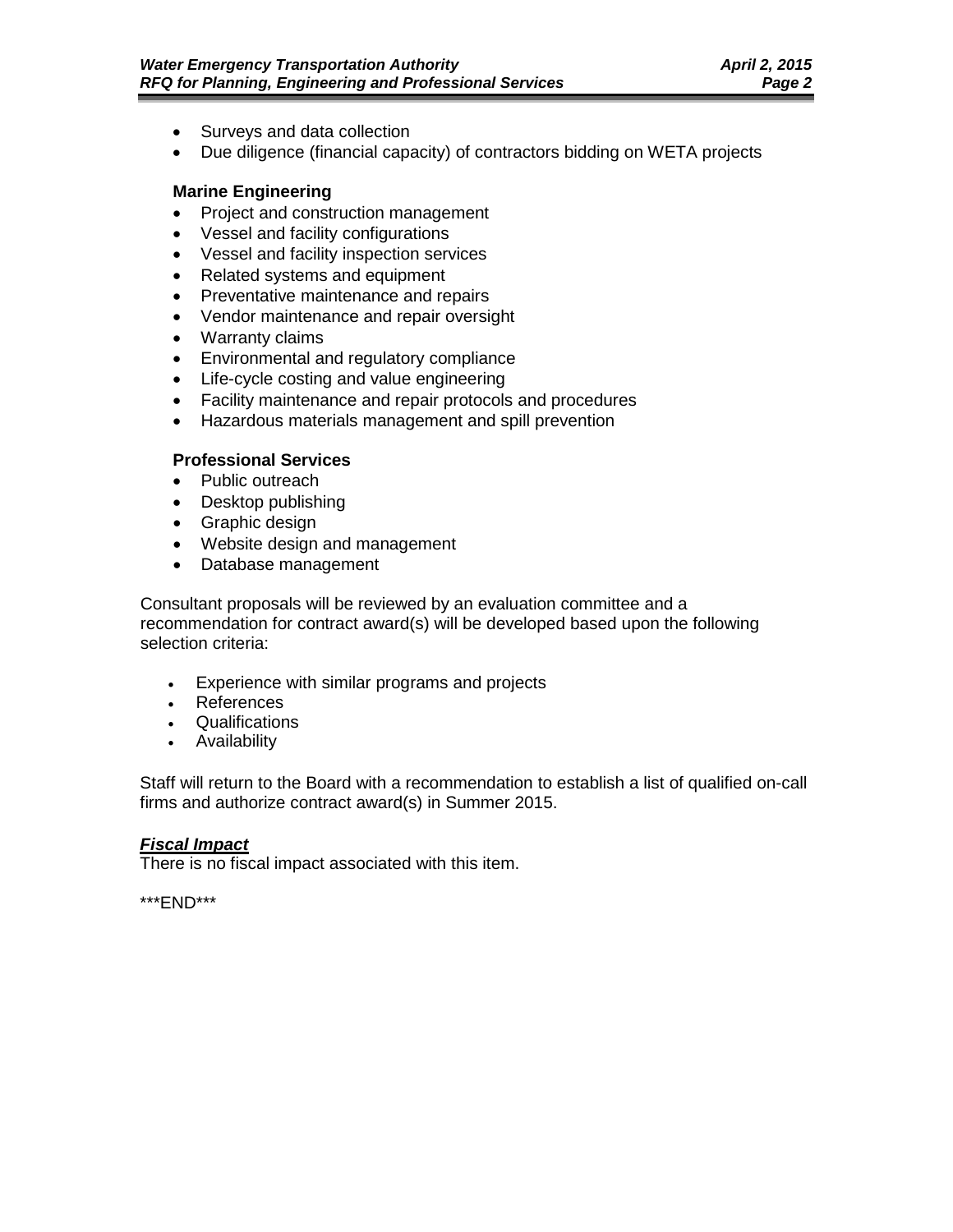#### **MEMORANDUM**

#### **TO: Board Members**

- **FROM: Nina Rannells, Executive Director Lauren Gularte, Administrative/Policy Analyst**
- **SUBJECT: Overview of Disadvantaged Business Enterprise (DBE) and Small Business Enterprise (SBE) Programs and Goal Achievement**

#### *Recommendation*

This is an informational item. No action is required.

#### **Background/***Discussion*

Pursuant to 49 Code of Federal Regulations (CFR) Part 26, agencies that receive federal funds are required to have a plan for the inclusion of Disadvantaged Business Enterprises (DBE) in federally assisted contracting opportunities. A DBE is a small business concern that is at least 51% owned and controlled by socially and economically disadvantaged individuals, which includes designated racial/ethnic minorities and women. Such individuals could be Black Americans, Native Americans, Asian-Pacific Americans, Subcontinent Asian-Pacific Americans, and women of any race, or other minorities found to be disadvantaged by the U.S. Small Business Administration (SBA); and, on a case-by-case basis, any other individual found to be socially and economically disadvantaged. Owners of DBE firms must also meet income and personal net worth qualifications. The purpose of the DBE Program is to "level the playing field" for disadvantaged businesses by removing barriers to their participation in the bidding, award and administration of WETA's federally funded contracts.

As a means of including DBEs in federally assisted contracting opportunities, the Department of Transportation (DOT) requires federal grant recipients to set an overall triennial goal for the participation of DBE firms. The grantee must meet their DBE goal each year of the triennial period or conduct corrective measures to start meeting the goal, which could include setting contract specific goals. WETA's DBE program does not require contract specific DBE goals. Rather, DBE attainment is gained through a prime contractor's voluntary commitment to use DBE firms for subcontracting work. Prime contractors are required to provide an explanation of the methods they used to reach out to DBE firms, select portions of the work that are feasible for DBEs and assist DBEs with bonding, lines of credit, insurance, and securing equipment. Proposals received without this required information are deemed non-responsive.

In January of 2011, DOT published revisions to the DBE regulations to require recipients of DOT funding to take all reasonable steps to facilitate competition by small business enterprises (SBEs). The revised regulations require active implementation of this specific SBE element as a means of increasing DBE participation on a race neutral basis. In February of 2012, the WETA Board of Directors approved a SBE element of its DBE plan that is similar in concept to the DBE program. The SBE program requires setting an overall SBE goal, on the same schedule as the DBE goal, based upon an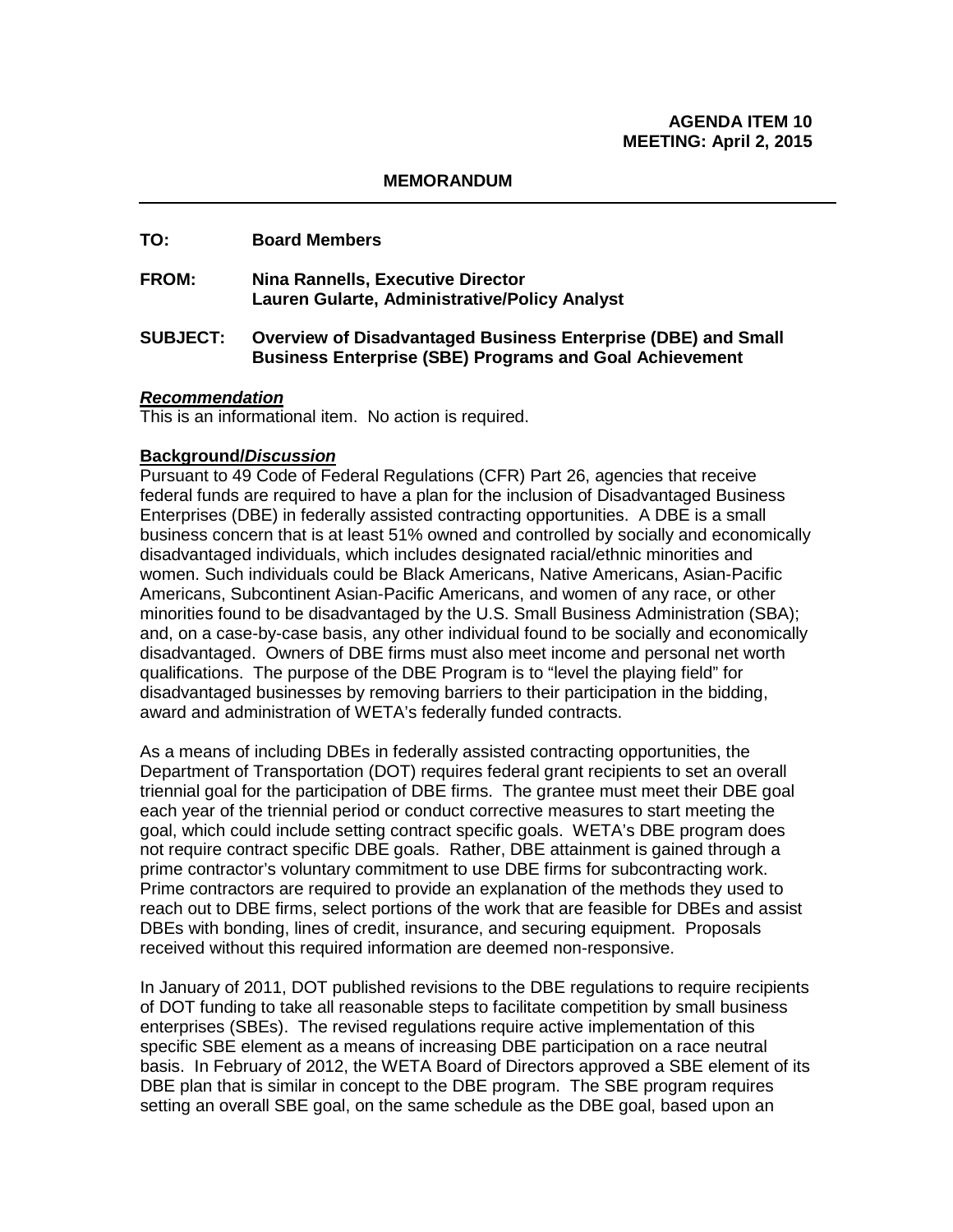evaluation of SBE contracting opportunities for upcoming projects and an assessment of WETA's history of attracting SBE participation. Similar to the DBE program, submitters for federally funded procurements are required to solicit participation from SBEs for contracting opportunities and declare how much SBE participation they will be able to achieve should they be awarded the contract.

#### Race Neutral Measures:

DOT Regulations require that the maximum feasible portion of the overall DBE goal be achieved using race-neutral means such as programs and initiatives that assist small businesses in general and that are not limited to minority or women-owned firms. As a result of a  $9<sup>th</sup>$  Circuit Court of Appeals ruling, here in the  $9<sup>th</sup>$  District 100% of DBE goals must be achieved using race-neutral means unless a disparity study proves the underrepresentation of a socially and economically disadvantaged group of individuals. WETA employs several race neutral measures such as making efforts to assure that bidding and contract requirements facilitate participation by DBE's and other small businesses, encouraging prime contractors to subcontract portions of the work that they might otherwise perform themselves and providing technical assistance, communications programs, and other support services to facilitate consideration of DBE's and other small businesses.

WETA's race neutral efforts are facilitated through active participation in educational and outreach events organized by the San Francisco Bay Area Regional Business Outreach Committee (BOC); a committee comprised of 13 Bay Area transit and transportation agencies. Each year the BOC sponsors four events focused on increasing DBE participation including "Meet the Buyers" or "Meet the Primes" networking events, technical and educational workshops, and during goal setting years the BOC holds consultation meetings with trade and business organizations as well as DBE firms to receive their feedback on agencies' draft goals. Past BOC sponsored workshops have included topics such as advantages of being certified, bonding and insurance, avoiding common pitfalls of proposals, procurement methods employed at Bay Area transit agencies, among others. The BOC also produces a quarterly newsletter listing upcoming contracting opportunities for all 13 member agencies, tips for successful bids and contact information for DBE Administrators at each agency. This newsletter is posted on WETA's website and distributed to a list of DBE and non-DBE firms.

#### DBE Triennial Goal:

WETA's DBE triennial goal for FFY14-16 is 1.36%. This goal represents the number of ready, willing and able, DBE firms in WETA's market area that perform work in the specific North American Industrial Classification System (NAICS) codes included in the federally funded contracts that WETA's expects to release in the three-year goal period, and includes sixteen contracts totaling \$42.9 million for the following types of projects:

| <b>Project Type</b>                       | FTA \$       | <b>FTA \$ Projected</b><br>for DBEs | % of FTA<br>\$ to DBEs |
|-------------------------------------------|--------------|-------------------------------------|------------------------|
| Vessel and Float Rehabilitation           | \$5,154,510  | \$0                                 | $0.00\%$               |
| <b>Vessel Construction</b>                | \$30,433,500 | \$27.390                            | 0.09%                  |
| <b>Vessel Construction Management</b>     | \$3,381,500  | \$196,127                           | 5.80%                  |
| Facility/Terminal Design and Construction | \$3,946,197  | \$361,311                           | 9.16%                  |
| Total                                     | \$42,915,707 | \$584,828                           |                        |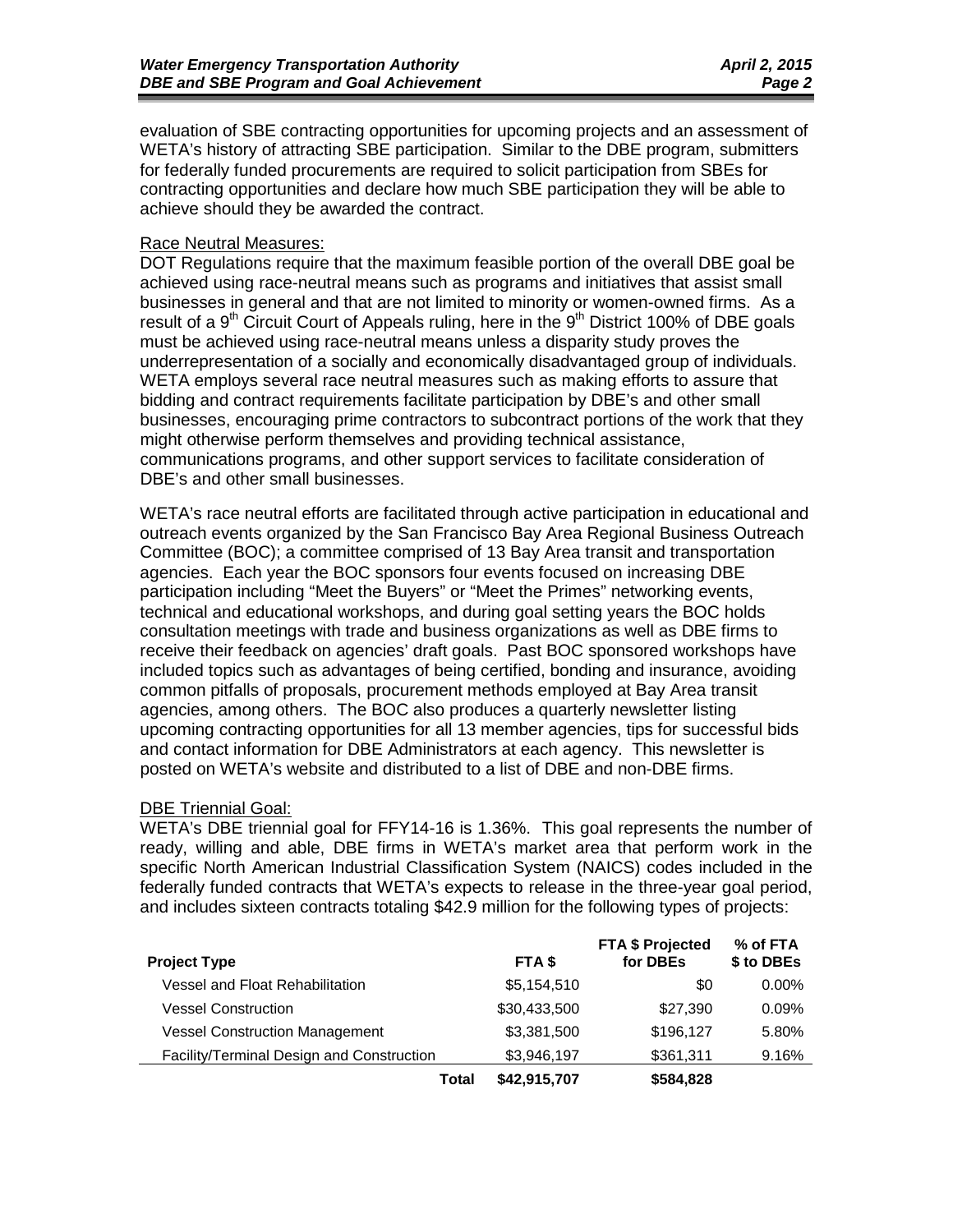#### **Overall DBE Goal (FTA \$ to DBEs/Total FTA \$) 1.36%**

*Attachment 1* provides a summary table detailing DBE availability for each of the 16 contracts included in the FFY 14-16 DBE goal.

To develop the DBE goal, staff determined all of the contracting opportunities for projects anticipated to receive FTA funding during the next three federal fiscal years. Sixteen FTA-assisted contracts are anticipated to be awarded in FFY14 through FFY16, totaling \$42.9 million. The evaluation conducted in order to develop this goal involved a two-step process. The first step consists of identifying the prime and subcontracting opportunities for each contract by their North American Industry Classification System (NAICS) codes that closely match the types of work (prime and sub) required for the contracts and analyzing the relative availability of DBEs for those opportunities by comparing data from the California Unified Certification Program (CUCP) database of all certified DBEs with the Census Bureau's County Business Patterns database of all firms to come up with an overall DBE participation percentage. The second part of the evaluation consists of further adjustments, based upon an assessment of known relevant evidence to narrowly tailor the base DBE participation figure to WETA's marketplace. Such analysis could include actual DBE participation in WETA's race/gender-neutral contracts in recent years or other factors which could limit or expand the availability of DBEs to participate. A complete copy of the goal methodology detailing these steps is provided as *Attachment 2*.

WETA's SBE goal is developed by conducting a similar analysis using a database that lists SBE firms by industry work area.

| <b>FFY</b>    | <b>FTA Dollars</b> | <b>DBE</b><br>Goal | <b>DBE</b><br><b>Achievement</b> | $DBE +/-$ | <b>SBE</b><br>Goal | <b>SBE</b><br><b>Achievement</b> | $SBE +/-$ |
|---------------|--------------------|--------------------|----------------------------------|-----------|--------------------|----------------------------------|-----------|
| <b>FFY 11</b> | \$19,487,028       | 2.00%              | $0.00\%$                         | $-2.00\%$ |                    |                                  |           |
| <b>FFY 12</b> | \$19,487,028       | 2.00%              | 1.22%                            | $-0.78%$  |                    |                                  |           |
| FFY 13        | \$19,487,028       | 2.00%              | 6.17%                            | 4.17%     | 2.00%              | 43.46%                           | 41.46%    |
| <b>FFY 14</b> | \$42,915,708       | 1.36%              | 4.04%                            | 2.68%     | 1.36%              | 10.16%                           | 8.80%     |

#### Actual DBE and SBE Achievement:

The following table summarizes WETA's DBE and SBE goals and goal achievement since FFY11.

Recipients are required to meet their DBE goal for each year of the triennial period, however, the amount of actual achievement depends on the number and types of contracts let during that period and if any prime contracts were awarded to DBE or SBE firms. For example, in FFY13, WETA achieved 4.17% more than the agency's DBE goal due to a \$330,000 contract that was awarded to a DBE prime contractor. Without the participation of that DBE prime, WETA's DBE achievement would have only been 1.37%. Similarly, WETA achieved 41.46% more SBE participation than expected as a result of awarding a \$330,000 contract and a \$2,500,000 contract to SBE firms. Without the participation of these two SBE primes, WETA's SBE achievement would have been 1.68%.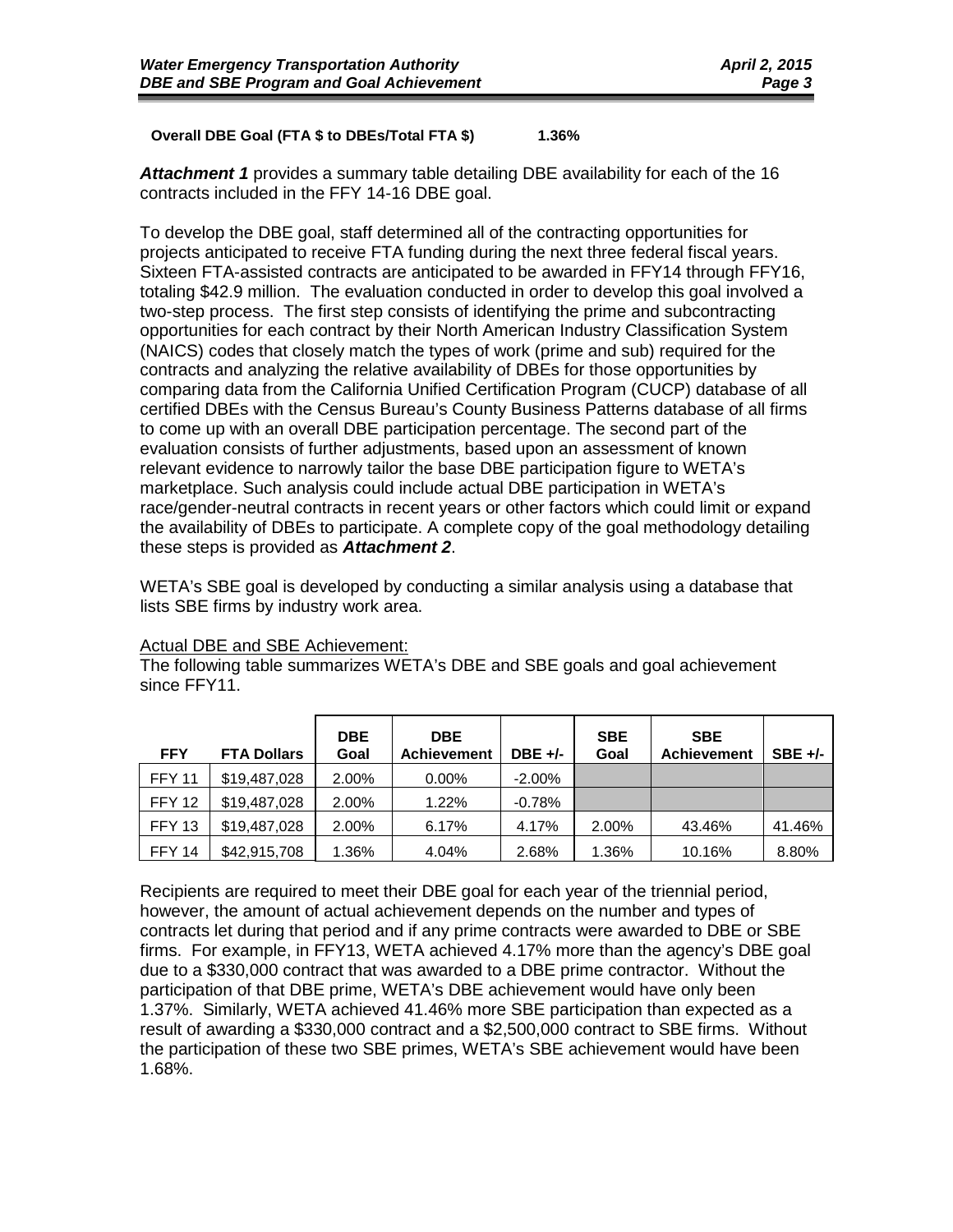It should be noted that the agency's SBE element was first developed in February 2012 and has been set at the same level as the DBE goal for the last three years since the agency has not had extensive experience with the expected level of SBE participation in WETA's contracting opportunities. As shown above, WETA's experience contracting with SBEs over the last couple years has indicated that it may be appropriate to set future SBE goals than the DBE goal since the level of SBE participation has reached well above the 1.36% goal for the last two years.

# *Fiscal Impact*

There is no fiscal impact associated with this item.

\*\*\*END\*\*\*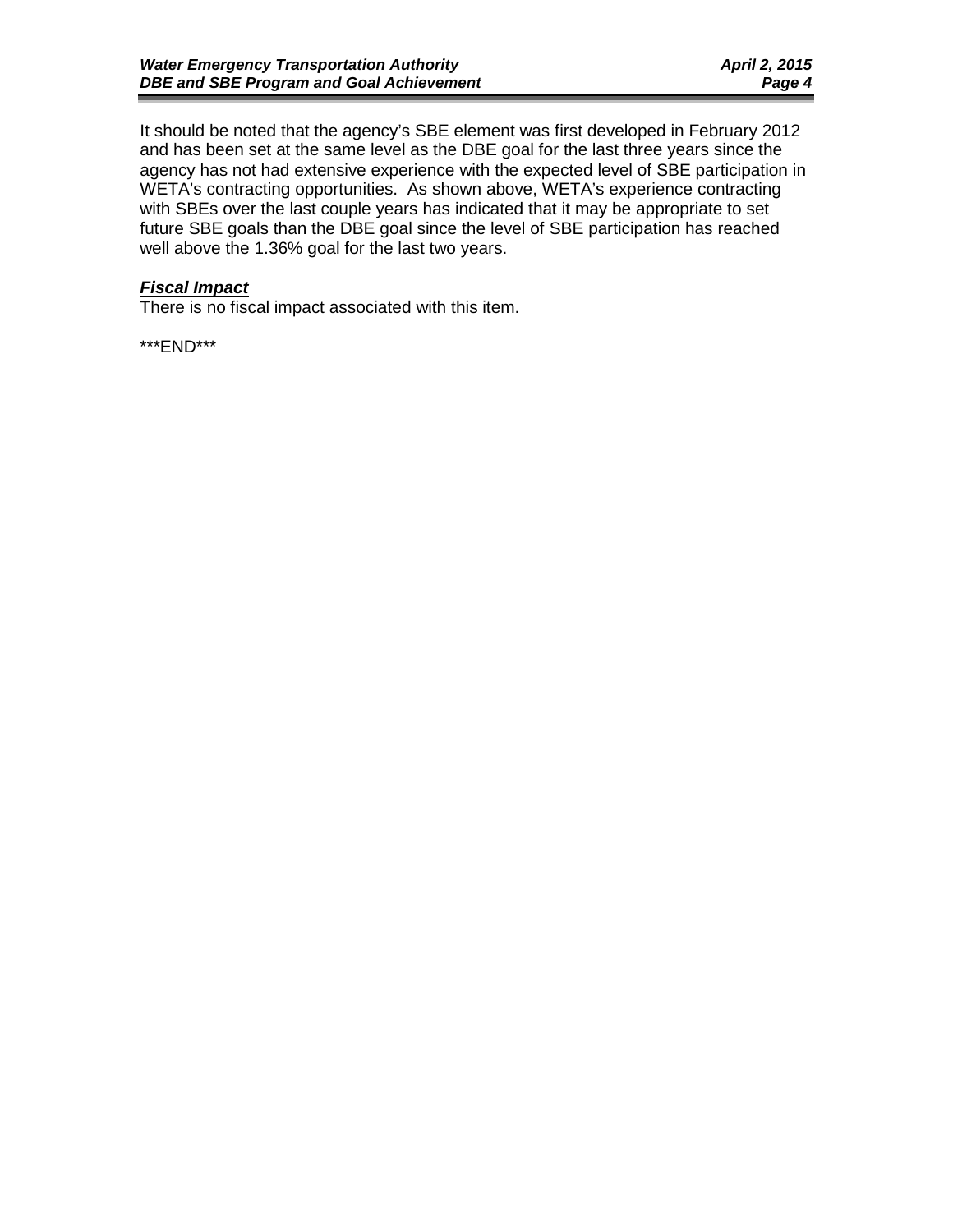# *Attachment 1*

# **DBE availability by contract included in FFY14-16 Triennial Goal**

|                                                         |                    |              | <b>FTA Dollars</b> |
|---------------------------------------------------------|--------------------|--------------|--------------------|
|                                                         |                    | <b>DBE</b>   | Projected          |
| <b>Project Type</b>                                     | <b>FTA Dollars</b> | Availability | for DBEs           |
| <b>Vessel and Float Rehabilitation</b>                  |                    |              |                    |
| Engine Overhaul - M/V Solano                            | \$841,600          | 0.00%        | \$0                |
| Midlife Overhaul - M/V Peralta                          | \$2,000,000        | 0.00%        | \$0                |
| Engine Overhaul - M/V Scorpio                           | \$467,972          | 0.00%        | \$0                |
| Engine Overhaul Projects - M/V Encinal, Gemini, Pisces  |                    |              |                    |
| & Taurus                                                | \$1,559,338        | 0.00%        | \$0                |
| Main Street Float Dry Dock & Repair                     | \$285,600          | 0.00%        | \$0                |
| Subtotal                                                | \$5,154,510        |              | \$0                |
| <b>Vessel Construction</b>                              |                    |              |                    |
| Vessel Construction - M/V Encinal Replacement           | \$13,320,000       | 0.09%        | \$11,988           |
| Vessel Construction - Richmond Ferry Service            | \$2,250,000        | 0.09%        | \$2,025            |
| Vessel Construction - M/V Vallejo Replacement           | \$12,240,000       | 0.09%        | \$11,016           |
| Vessel Construction - Berkeley Ferry Service            | \$2,623,500        | 0.09%        | \$2,361            |
| <b>Subtotal</b>                                         | \$30,433,500       |              | \$27,390           |
| <b>Vessel Construction Management</b>                   |                    |              |                    |
| Vessel Construction Mgmt - M/V Encinal Replacement      | \$1,480,000        | 5.80%        | \$85,840           |
| Vessel Construction Mgmt - Richmond Ferry Service       | \$250,000          | 5.80%        | \$14,500           |
| Vessel Construction Mgmt - M/V Vallejo Replacement      | \$1,360,000        | 5.80%        | \$78,880           |
| Vessel Construction Mgmt - Berkeley Ferry Service       | \$291,500          | 5.80%        | \$16,907           |
| Subtotal                                                | \$3,381,500        |              | \$196,127          |
| <b>Facility/Terminal Design and Construction</b>        |                    |              |                    |
| Vallejo Maintenance Dredging                            | \$998,784          | 13.70%       | \$136,833          |
| San Francisco Downtown Berthing Phase A - Final Design  | \$719,925          | 5.50%        | \$39,596           |
| Central Bay Operations & Maint. Facility - Construction | \$2,227,488        | 8.30%        | \$184,882          |
| <b>Subtotal</b>                                         | \$3,946,197        |              | \$361,311          |
|                                                         |                    |              |                    |
| <b>TOTAL</b>                                            | \$42,915,707       |              | \$584,828          |

**Overall DBE Goal (FTA \$ to DBEs/Total FTA \$) 1.36%**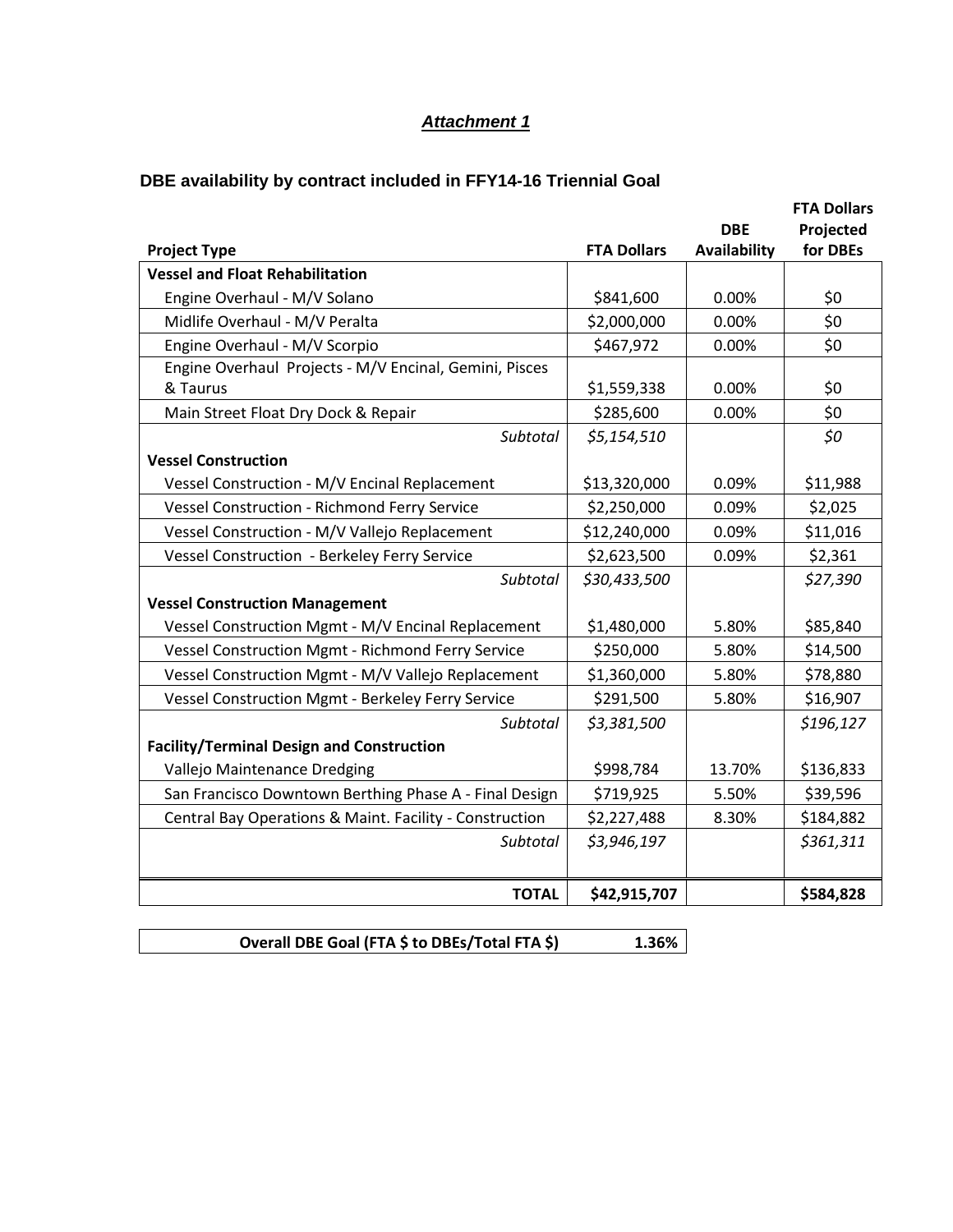

# *FEDERAL FISCAL YEARS 2014 THROUGH 2016*

# *DISADVANTAGED BUSINESS ENTERPRISE (DBE) GOAL ANALYSIS REPORT*

*For Contracts Assisted by the Federal Transit Administration*

**May 15, 2013**

# SUMMARY

The Water Emergency Transportation Authority (WETA) has developed a 1.36%. Disadvantaged Business Enterprise (DBE) goal applicable to Federal Fiscal Years 2014, 2015, and 2016 contracting opportunities assisted by the Federal Transit Administration (FTA) in accordance with revisions to 49 CFR Part 26.

The goal is applicable to a total of \$42,915,708 of FTA dollars that are budgeted for 16 contracts anticipated to be awarded from October 1, 2013, through September 30, 2016. WETA will periodically evaluate the goal and the award of federally assisted contracts to determine whether the present goal continues to be realistic or whether mid‐course adjustments will be necessary. The DBE goals developed for FTA‐assisted contracts identify the relative availability of DBEs, based on evidence of ready, willing and able DBEs in relationship to all comparable businesses that are likely to be available to compete for WETA's FTA‐assisted contracts. The three‐year overall goal reflects WETA's determination of the level of DBE participation that would be expected absent the effects of discrimination.

The following report provides a step by step overview of WETA's determination of its FFY 14‐16 DBE goal which was developed in accordance with 49 Code of Federal Regulations (CFR) Part 26, issued by the U.S. Department of Transportation (U.S. DOT).

# Contracts Assisted by FTA

A total of \$42,915,708 of FTA dollars is budgeted for 16 contracts to be awarded during FFY 2014 through 2016. See Table 1 below. A two‐step process is used to determine the overall goal for these contracts.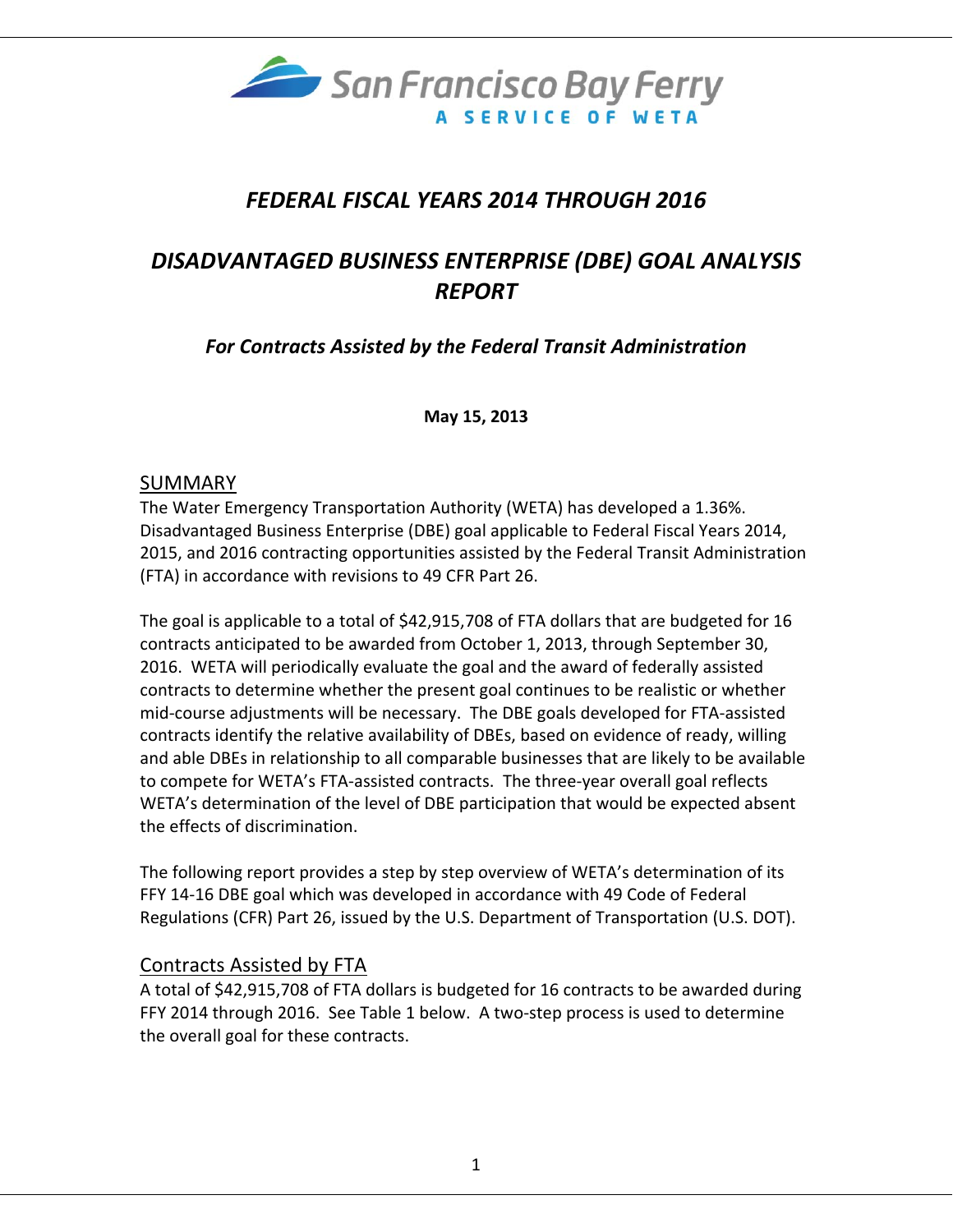| <b>Description of Contract</b>                                  | <b>FTA Dollars</b> |
|-----------------------------------------------------------------|--------------------|
| Anticipated for award in FFY 13/14                              |                    |
| Engine Overhaul - M/V Solano                                    | \$841,600          |
| Midlife Overhaul - M/V Peralta                                  | \$2,000,000        |
| Vessel Construction - M/V Encinal Replacement                   | \$13,320,000       |
| Vessel Construction Management - M/V Encinal Replacement        | \$1,480,000        |
| Vessel Construction - Richmond Ferry Service                    | \$2,250,000        |
| <b>Vessel Construction Management - Richmond Ferry Service</b>  | \$250,000          |
| Anticipated for award in FFY 14/15 & FFY 15/16                  |                    |
| Engine Overhaul - M/V Scorpio                                   | \$467,972          |
| Vessel Construction - M/V Vallejo Replacement                   | \$12,240,000       |
| Vessel Construction Management - M/V Vallejo Replacement        | \$1,360,000        |
| Vallejo Maintenance Dredging                                    | \$998,784          |
| San Francisco Downtown Berthing Phase A - Final Design          | \$719,925          |
| Central Bay Operations & Maintenance Facility - Construction    | \$2,227,488        |
| Engine Overhaul Projects - M/V Encinal, Gemini, Pisces & Taurus | \$1,559,338        |
| Vessel Construction - Berkeley Ferry Service                    | \$2,623,500        |
| Vessel Construction Management - Berkeley Ferry Service         | \$291,500          |
| Main Street Float Dry Dock & Repair                             | \$285,600          |
| <b>Total FTA Dollars</b>                                        | \$42,915,708       |

| Table 1: Federally Funded Contracts Anticipated to be Awarded During FFY14-16 |
|-------------------------------------------------------------------------------|
|-------------------------------------------------------------------------------|

# Step One. Determining Base Figures

Base figures were calculated for contracts budgeted for award to determine the relative availability of DBEs in specific areas of expertise using the North American Industrial Classification System (NAICS) codes for the counties in WETA's market area. WETA's market area is defined as those counties in which existing or proposed ferry terminals are located or expected to be located, including: Alameda, Contra Costa, San Francisco, San Mateo and Solano Counties. WETA identified 13 NAICS codes as pertinent areas of expertise for the contracts. The NAICS codes and descriptions are identified in Table 2 below.

**Number of DBEs**: To determine the number of DBEs in WETA's market area staff searched the CUCP database for ready, willing and able DBEs certified in the NAICS codes identified for the prime contracts and subcontracts. The numbers of DBEs identified are displayed in Column C of Table 2 located below.

**Number of All Firms (DBEs and non‐DBEs):** To determine the number of all firms (DBEs and non‐DBEs) in WETA's market area, staff searched the Census Bureau's 2010 County Business Patterns database for all firms specializing in the NAICS codes identified for the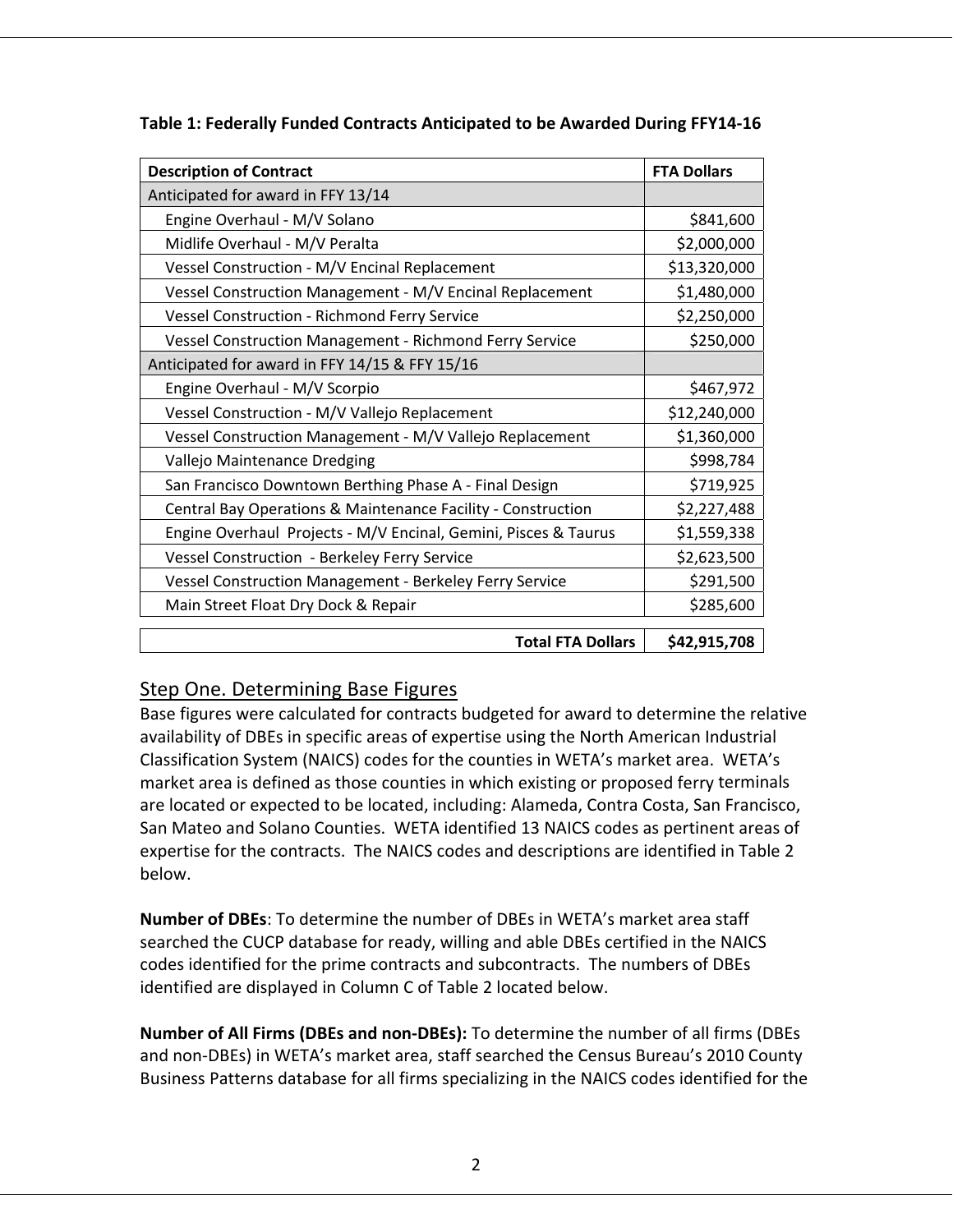prime contracts and subcontracts. Numbers of all firms identified are displayed in Column D of Table 2.

**Relative Availability of DBE Firms:** Relative availability is derived by dividing the number of ready, willing and able DBEs in a particular NAICS code by the number of all firms in that NAICS code. Table 2 shows this equation carried out for the CUCP/County Business Pattern databases. The resulting relative availability figures are displayed in Column E of Table 2.

| A. NAICS<br>Code | <b>B. NAICS Description</b>                                                                                       | C. CUCP<br><b>DBEs</b> | <b>D. All Firms</b><br>in Market<br>Area | E. Relative<br><b>DBE</b><br>Availability |
|------------------|-------------------------------------------------------------------------------------------------------------------|------------------------|------------------------------------------|-------------------------------------------|
| 236210           | <b>Industrial Building Construction</b>                                                                           | 19                     | 38                                       | 50.0%                                     |
| 237990           | Other Heavy and Civil Engineering<br>Construction                                                                 | 9                      | 37                                       | 24.3%                                     |
| 238210           | <b>Electrical Contractors and Other Wiring</b><br><b>Installation Contractors</b>                                 | 17                     | 920                                      | 1.8%                                      |
| 238220           | Plumbing, Heating, and Air-Conditioning<br>Contractors                                                            | 13                     | 967                                      | 1.3%                                      |
| 333618           | Other Engine Equipment Manufacturing                                                                              | 0                      | 3                                        | 0.0%                                      |
| 334220           | Radio & Television Broadcasting & Wireless<br><b>Communications Equip Manufacturing</b>                           | 0                      | 26                                       | 0.0%                                      |
| 336360           | Motor Vehicle Seating and Interior Trim<br>Manufacturing                                                          | 0                      | 5                                        | 0.0%                                      |
| 336611           | Ship Building and Repairing                                                                                       | 0                      | 11                                       | 0.0%                                      |
| 483211           | <b>Inland Water Freight Transportation</b>                                                                        | 0                      | 3                                        | 0.0%                                      |
| 541310           | <b>Architectural Services</b>                                                                                     | 31                     | 653                                      | 4.7%                                      |
| 541330           | <b>Engineering Services</b>                                                                                       | 71                     | 1,225                                    | 5.8%                                      |
| 541370           | Surveying and Mapping (except<br>Geophysical) Services                                                            | 10                     | 61                                       | 16.4%                                     |
| 811310           | Commercial and Industrial Machinery and<br>Equipment (except Automotive and<br>Electronic) Repair and Maintenance | 0                      | 188                                      | 0.0%                                      |

# **Table 2: Availability of DBEs and All firms by NAICS Code**

**FTA Funds to be Expended in Each Specific Area and Calculating Base Figure:** To determine the FTA dollars that will be expended for each specific area of expertise, the FTA-assisted contracts and subcontracts identified by project managers were categorized according to their NAICS industry classifications. See Exhibit1, Column B, on page 11. Contract dollars of each industry classification were divided by the total contract dollars (\$42,915,708) resulting in percentage of total dollars per contract and classification, called the "weighted" percentage. The result is shown in Exhibit 1, Column D.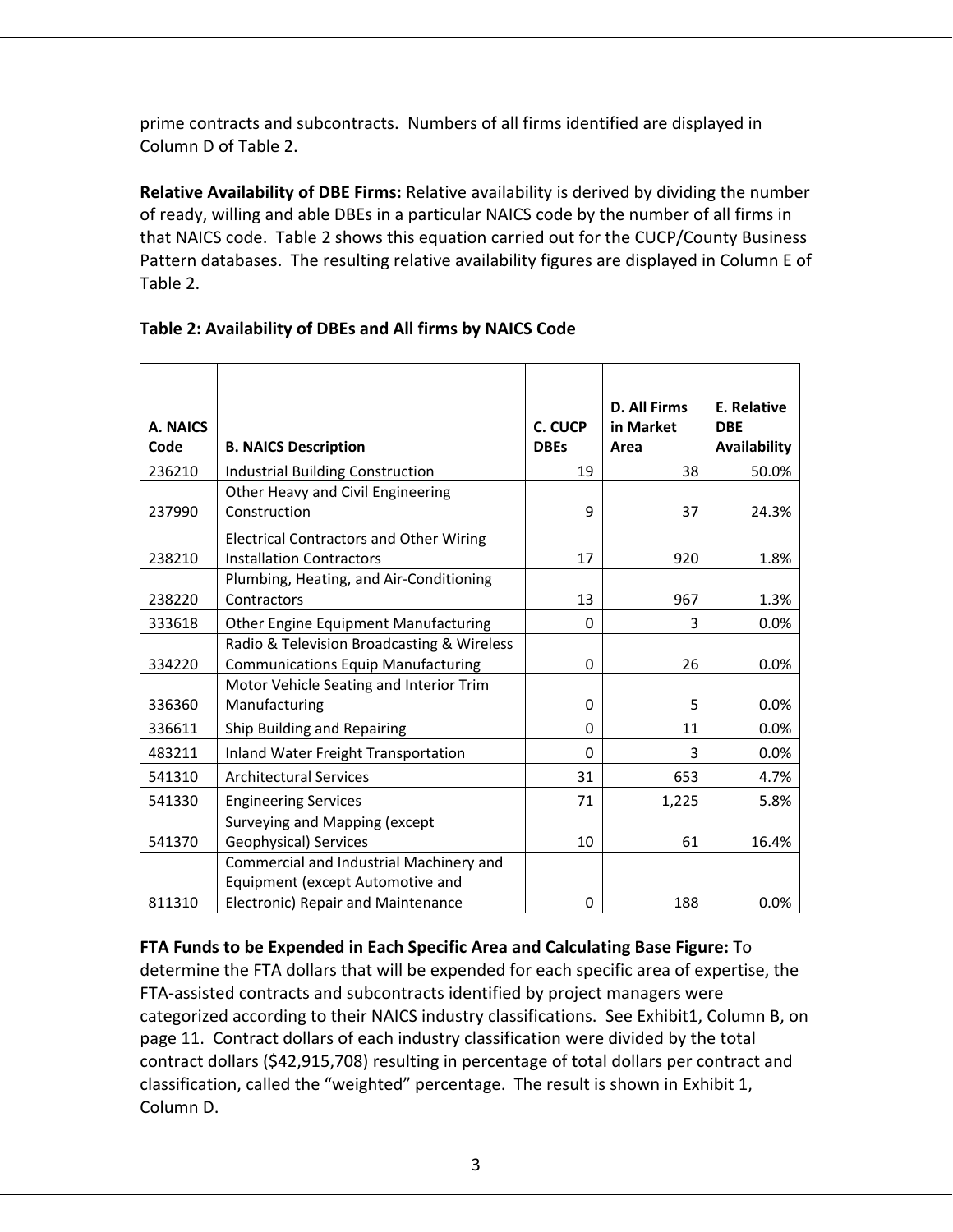Next, the Base Figure for the Overall Goal was calculated by multiplying the weighted percentage of funds to be expended for each NAICS (Exhibit 1, Column D) by DBE relative availability for each NAICS (carried forward from Table 2 and shown in Exhibit 1, Column E). Base Figure per NAICS is shown in Exhibit 1, Column F. Finally, Base Figures for all NAICS were totaled, resulting in a 2.69% overall base figure.

**Calculating Base Figure per Individual Contract:** To determine the base figure for each contract, the percentage of work (prime and sub) identified by project managers was multiplied by the DBE relative availability (carried forward from Table 2), and totaled for each contract. See Exhibit 2 on page 14**.**

# Step Two. Adjusting Base Figures

WETA examined the nature of the contracts budgeted for award to determine whether any further refinements were warranted. Staff determined adjustments were warranted for two contracts:

- 1. Central Bay Operations and Maintenance Facility Construction
- 2. Vallejo Maintenance Dredging

The Central Bay Operations and Maintenance Facility Construction is a \$34.5 million project. Due to the size of this project, the bonding and financial requirements will likely limit the prospective prime contractors for the work to companies that exceed the DBE size standards. However, WETA also acknowledges that there could be opportunities for the prime to subcontract portions of the work that could fall under the same NAICS codes as the prime contracts.

For the Vallejo Maintenance Dredging contract, staff checked with each of the nine DBE firms in WETA's market area under NAICS code 237990 Other Heavy and Civil Engineering Construction to inquire if those firms could provide dredging services. Four of the nine firms stated they do not provide dredging services.

# **Adjustments:**

Step 1 Base Figures: Central Bay Operations and Maintenance Facility Construction: 29.2%; Vallejo Maintenance Dredging: 23.8%

Step 2 Adjustment:

- Central Bay Operations and Maintenance Facility Construction: Remove prime work from calculation. Subcontracting opportunities are potentially available under NAICS codes 237990 and 236210, resulting in an adjusted base figure of 8.3%.
- Vallejo Maintenance Dredging: 4 of the 9 firms stated they could not provide dredging services, therefore the DBE availability figure for NAICS code 237990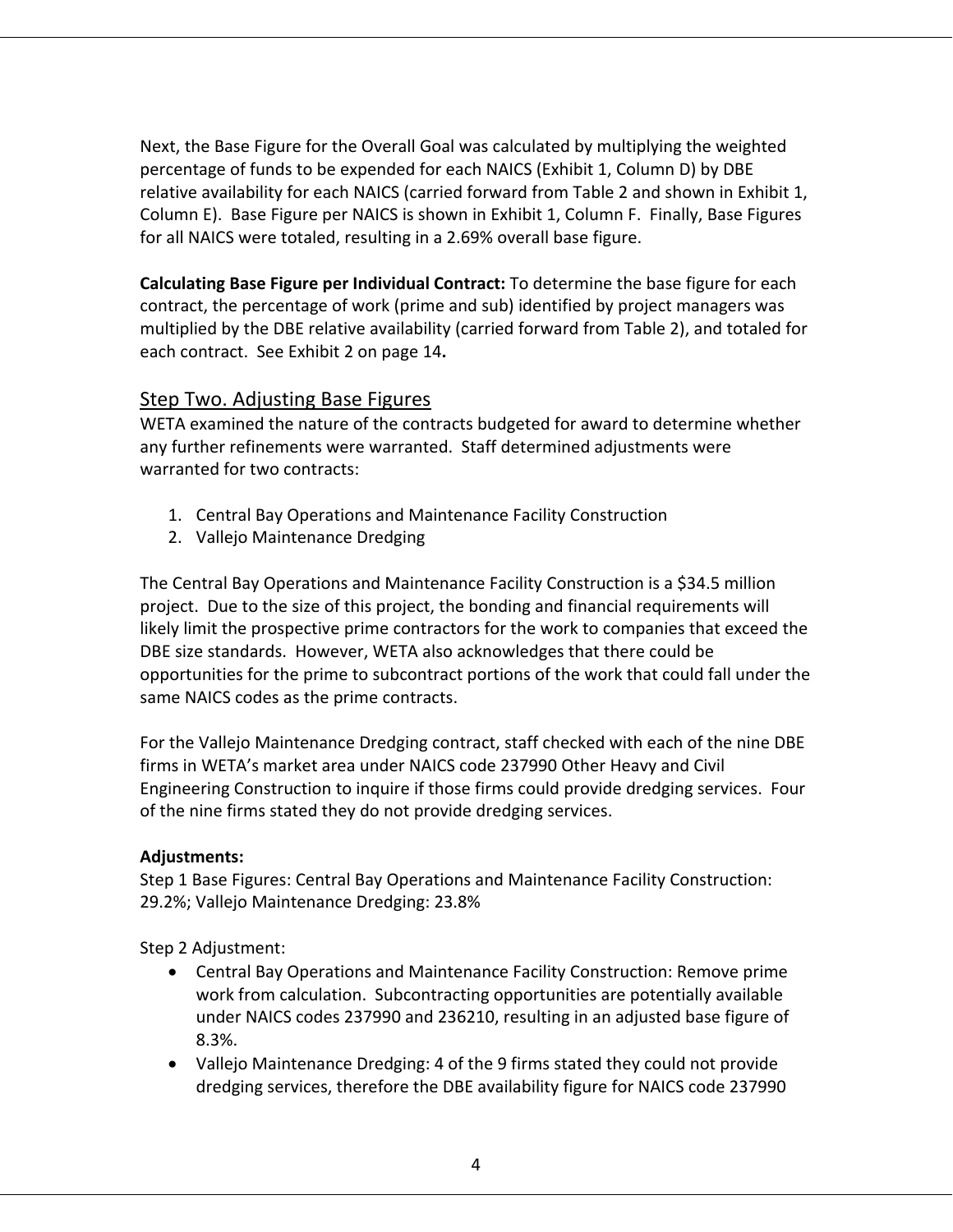under this contract was adjusted to 13.5% (5 DBE firms / 37 total firms), resulting in an adjusted base figure for the contract of 13.7%.

# **Table 3: Adjusted Base Figures**

|                     | <b>Subcontracting Opportunities</b> | <b>NAICS Code and Description for Prime and</b>            | <b>Percent of</b><br><b>Individual</b><br>Contract<br><b>Dollars</b> | <b>Relative</b><br><b>DBE</b> | <b>Base Figure</b><br><b>Availability Per Contract</b> |
|---------------------|-------------------------------------|------------------------------------------------------------|----------------------------------------------------------------------|-------------------------------|--------------------------------------------------------|
|                     | <b>Vallejo Maintenance Dredging</b> |                                                            |                                                                      |                               |                                                        |
|                     |                                     | Other Heavy and Civil Engineering                          |                                                                      |                               |                                                        |
| Prime:              | 237990                              | Construction                                               | 94.00%                                                               | 13.5%                         | 12.7%                                                  |
|                     |                                     | Surveying and Mapping (except                              |                                                                      |                               |                                                        |
| Sub:                | 541370                              | Geophysical) Services                                      | 6.00%                                                                | 16.4%                         | 1.0%                                                   |
|                     |                                     | <b>Contract Total:</b>                                     |                                                                      |                               | 13.7%                                                  |
| <b>Construction</b> |                                     | <b>Central Bay Operations &amp; Maintenance Facility -</b> |                                                                      |                               |                                                        |
|                     |                                     | Other Heavy and Civil Engineering                          |                                                                      |                               |                                                        |
| Prime:              | 237990                              | Construction                                               | 29.60%                                                               | 0.0%                          | 0.0%                                                   |
| Prime:              | 236210                              | <b>Industrial Building Construction</b>                    | 27.50%                                                               | 0.0%                          | 0.0%                                                   |
|                     |                                     | Other Heavy and Civil Engineering                          |                                                                      |                               |                                                        |
| Sub:                | 237990                              | Construction                                               | 10.00%                                                               | 24.3%                         | 2.4%                                                   |
| Sub:                | 236210                              | Industrial Building Construction                           | 10.00%                                                               | 50.0%                         | 5.0%                                                   |
| Sub:                | 541330                              | <b>Engineering Services</b>                                | 12.20%                                                               | 5.8%                          | 0.7%                                                   |
|                     |                                     | Plumbing, Heating, and Air-                                |                                                                      |                               |                                                        |
| Sub:                | 238220                              | <b>Conditioning Contractors</b>                            | 4.80%                                                                | 1.3%                          | 0.1%                                                   |
| Sub:                | 483211                              | Inland Water Freight Transportation                        | 3.10%                                                                | 0.0%                          | 0.0%                                                   |
|                     |                                     | <b>Electrical Contractors and Other</b>                    |                                                                      |                               |                                                        |
| Sub:                | 238210                              | <b>Wiring Installation Contractors</b>                     | 2.50%                                                                | 1.8%                          | 0.0%                                                   |
|                     |                                     | Surveying and Mapping (except                              |                                                                      |                               |                                                        |
| Sub:                | 541370                              | Geophysical) Services                                      | 0.30%                                                                | 16.4%                         | 0.0%                                                   |
|                     |                                     | <b>Contract Total:</b>                                     |                                                                      |                               | 8.3%                                                   |
|                     |                                     |                                                            |                                                                      |                               |                                                        |

# Overall Goal

DBE availability per contract was calculated into projected DBE participation dollars by taking the FTA dollars budgeted for each contract (from Table 1) and multiplying them by the adjusted availability per contract. The total of the projected DBE participation dollars was then divided by the total of the budgeted FTA dollars for all contracts, resulting in a 1.36% overall goal. See Table 4 below.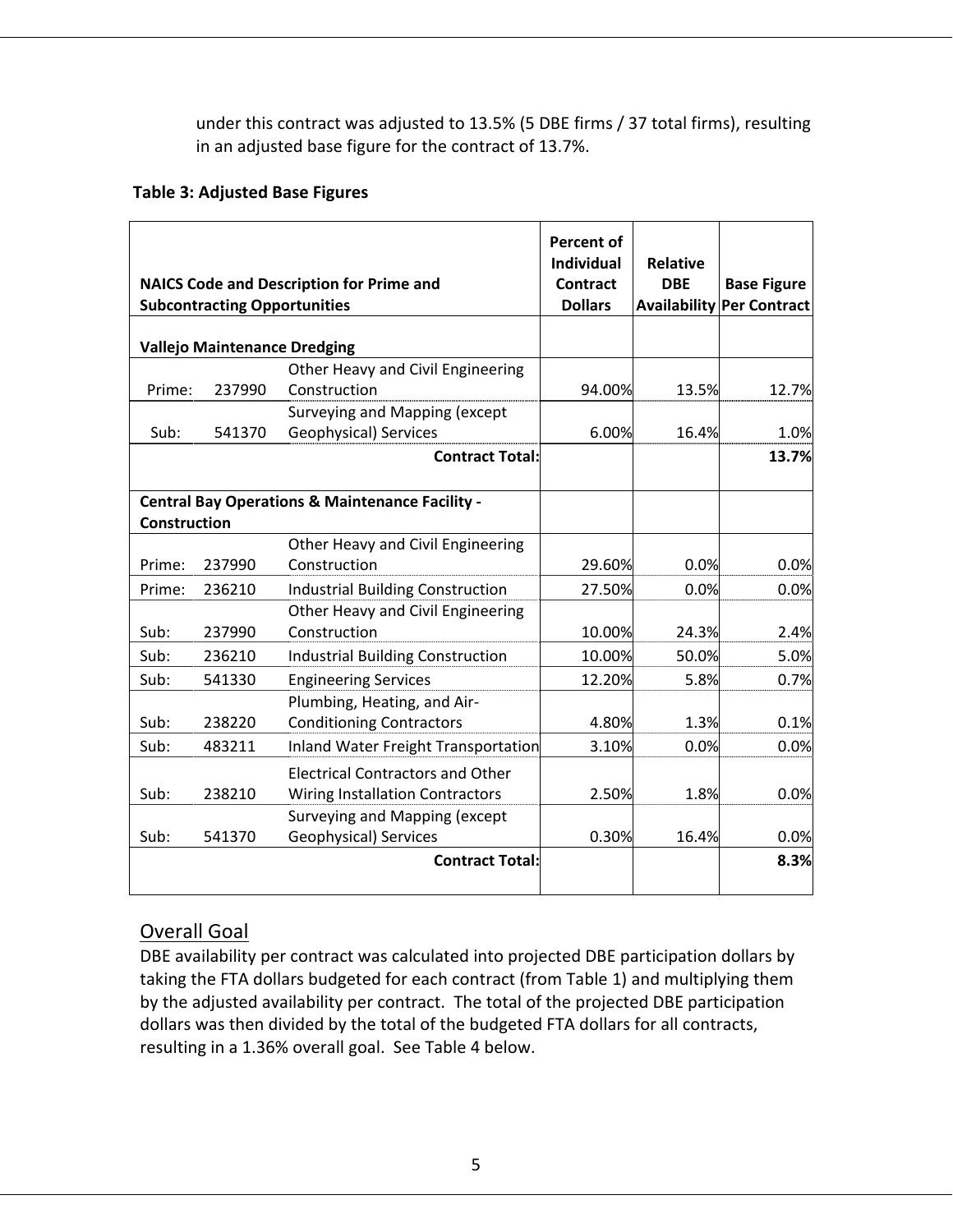# **Table 6: Overall DBE Goal FFY14‐16**

| <b>Description of Contract</b>                                           | <b>FTA Dollars</b> | <b>DBE</b><br>Availability<br>per Contract | <b>FTA Dollars</b><br>Projected<br>for DBEs |
|--------------------------------------------------------------------------|--------------------|--------------------------------------------|---------------------------------------------|
| Anticipated for award in FFY 13/14                                       |                    |                                            |                                             |
| Engine Overhaul - M/V Solano                                             | \$841,600          | 0.00%                                      | \$0                                         |
| Midlife Overhaul - M/V Peralta                                           | \$2,000,000        | 0.00%                                      | \$0                                         |
| Vessel Construction - M/V Encinal Replacement                            | \$13,320,000       | 0.09%                                      | \$11,988                                    |
| <b>Vessel Construction Management - M/V</b>                              |                    |                                            |                                             |
| <b>Encinal Replacement</b>                                               | \$1,480,000        | 5.80%                                      | \$85,840                                    |
| Vessel Construction - Richmond Ferry Service                             | \$2,250,000        | 0.09%                                      | \$2,025                                     |
| <b>Vessel Construction Management - Richmond</b><br><b>Ferry Service</b> | \$250,000          | 5.80%                                      | \$14,500                                    |
| Anticipated for award in FFY 14/15 & FFY 15/16                           |                    |                                            |                                             |
| Engine Overhaul - M/V Scorpio                                            | \$467,972          | 0.00%                                      | \$0                                         |
| Vessel Construction - M/V Vallejo Replacement                            | \$12,240,000       | 0.09%                                      | \$11,016                                    |
| Vessel Construction Management - M/V Vallejo                             |                    |                                            |                                             |
| Replacement                                                              | \$1,360,000        | 5.80%                                      | \$78,880                                    |
| Vallejo Maintenance Dredging                                             | \$998,784          | 13.70%                                     | \$136,833                                   |
| San Francisco Downtown Berthing Phase A-<br><b>Final Design</b>          | \$719,925          | 5.50%                                      | \$39,596                                    |
| Central Bay Operations & Maintenance Facility<br>- Construction          | \$2,227,488        | 8.30%                                      | \$184,882                                   |
| Engine Overhaul Projects - M/V Encinal,<br>Gemini, Pisces & Taurus       | \$1,559,338        | 0.00%                                      | \$0                                         |
| Vessel Construction - Berkeley Ferry Service                             | \$2,623,500        | 0.09%                                      | \$2,361                                     |
| <b>Vessel Construction Management - Berkeley</b>                         |                    |                                            |                                             |
| <b>Ferry Service</b>                                                     | \$291,500          | 5.80%                                      | \$16,907                                    |
| Main Street Float Dry Dock & Repair                                      | \$285,600          | 0.00%                                      | \$0                                         |

|  | Total FTA Dollars and DBE Dollars:   \$42,915,708 |  |  | \$584,828 |
|--|---------------------------------------------------|--|--|-----------|
|--|---------------------------------------------------|--|--|-----------|

|                                      |                     | Annual<br>Overall |
|--------------------------------------|---------------------|-------------------|
| <b>FTA Dollars Projected for DBE</b> | <b>FTA Budgeted</b> | Goal              |
| \$584,828                            | \$42,915,708        | 1.36%             |

# Race/Gender‐Neutral Measures

# *Summary of Race Neutral Methods of Achieving DBE Participation*

Regulations require that the maximum feasible portion of the overall DBE goal be achieved through race‐neutral measures. Neutral efforts are programs and other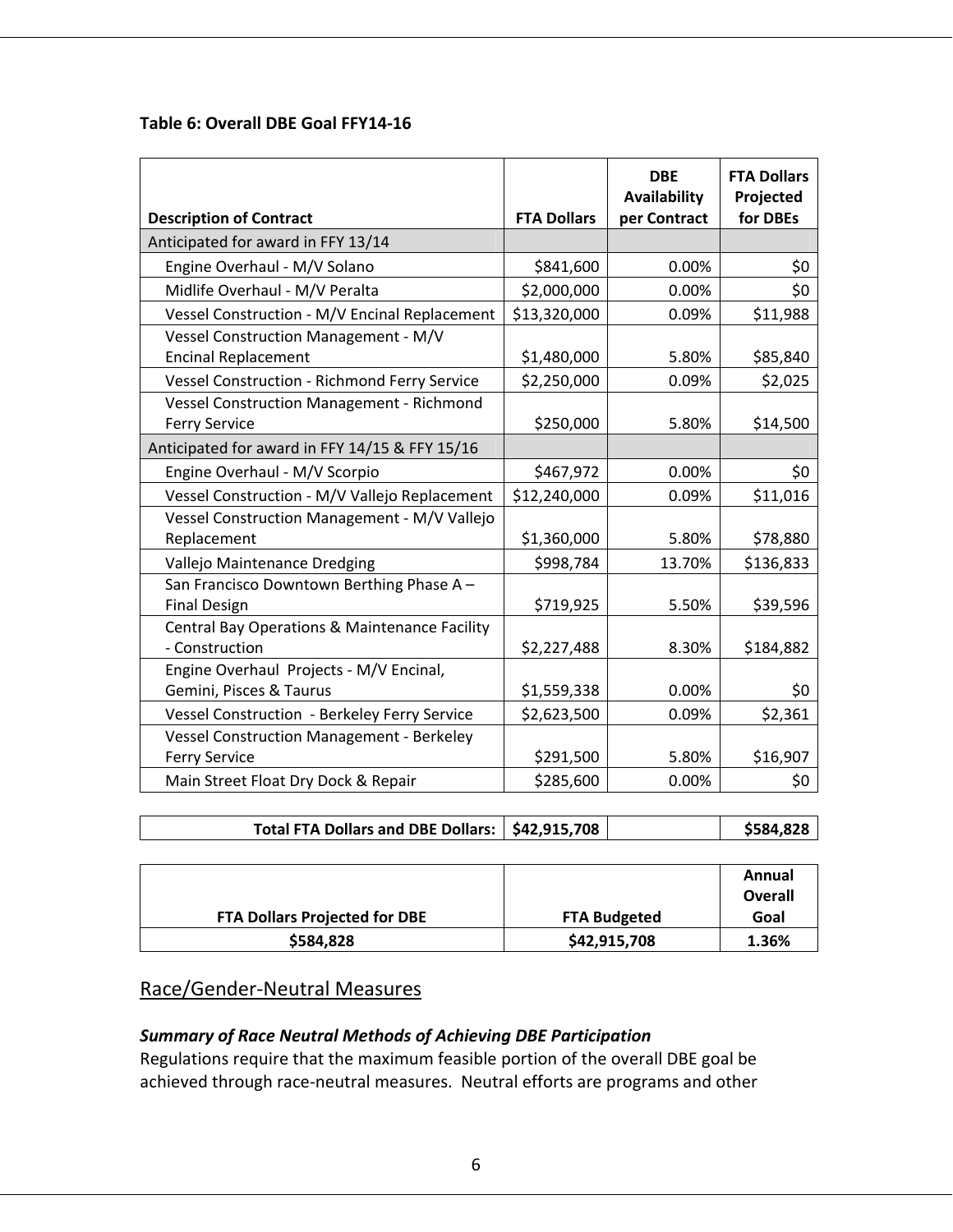initiatives that assist small businesses in general and are not limited to minority or women‐owned firms.

WETA continues to focus on expanding race/gender-neutral outreach through participation in the "Business Outreach Committee" (BOC), a consortium of thirteen Bay Area transit and transportation agencies formed in an effort to maximize outreach efforts. The BOC member agencies includes Alameda Contra Costa Transit District, Alameda County Congestion Management Agency, Alameda County Transportation Commission, Bay Area Rapid Transit, Central Contra Costa Transit Authority, City of Rio Vista, Golden Gate Bridge Highway and Transportation District, Metropolitan Transportation Commission, San Francisco Municipal Transportation Agency, San Mateo County Transit District/Peninsula Joint Powers Board, Santa Clara Valley Transportation Authority, Transbay Joint Powers Authority and WETA. The BOC has an aggressive annual outreach calendar. Events in the past year have included a technical training 6‐ week bonding education program; two "Meet the Buyer's" events; a series of workshops for professional services and Architectural and Engineering firms including sessions on project funding, advantages of being certified, avoiding common pitfalls of proposals, and procurement methods used by Bay Area transit agencies; a consultation meeting with trade and business organizations on agency's DBE goal setting process and upcoming contracting opportunities, and a public participation event to solicit public comments on agency's DBE goals and upcoming contracts (see discussion below).

In addition to the educational and outreach activities through the BOC, WETA will continue race/gender‐neutral activities in its contracting opportunities, including:

- Ensuring that bidding and contract requirements facilitate participation by DBEs and other small businesses by incorporating DBE language throughout WETA's bid documents including:
	- o The District's DBE Program policy.
	- o A nondiscrimination assurance from the contractor (and each subcontract the prime contractor signs with a subcontractor).
	- o A statement that encourages prime contractors to use financial institutions owned and controlled by socially and economically disadvantaged individuals in the community.
	- o The website address for the DBE directory identifying all firms eligible to participate as DBEs in the District's program.
- Ensuring contracts are accessible to small businesses, and if not, making efforts to unbundle large contracts to make them more accessible.
- Encouraging prime contractors to subcontract portions of the work that they might otherwise perform themselves.
- Providing technical assistance and other support services to facilitate consideration of DBEs and other small businesses.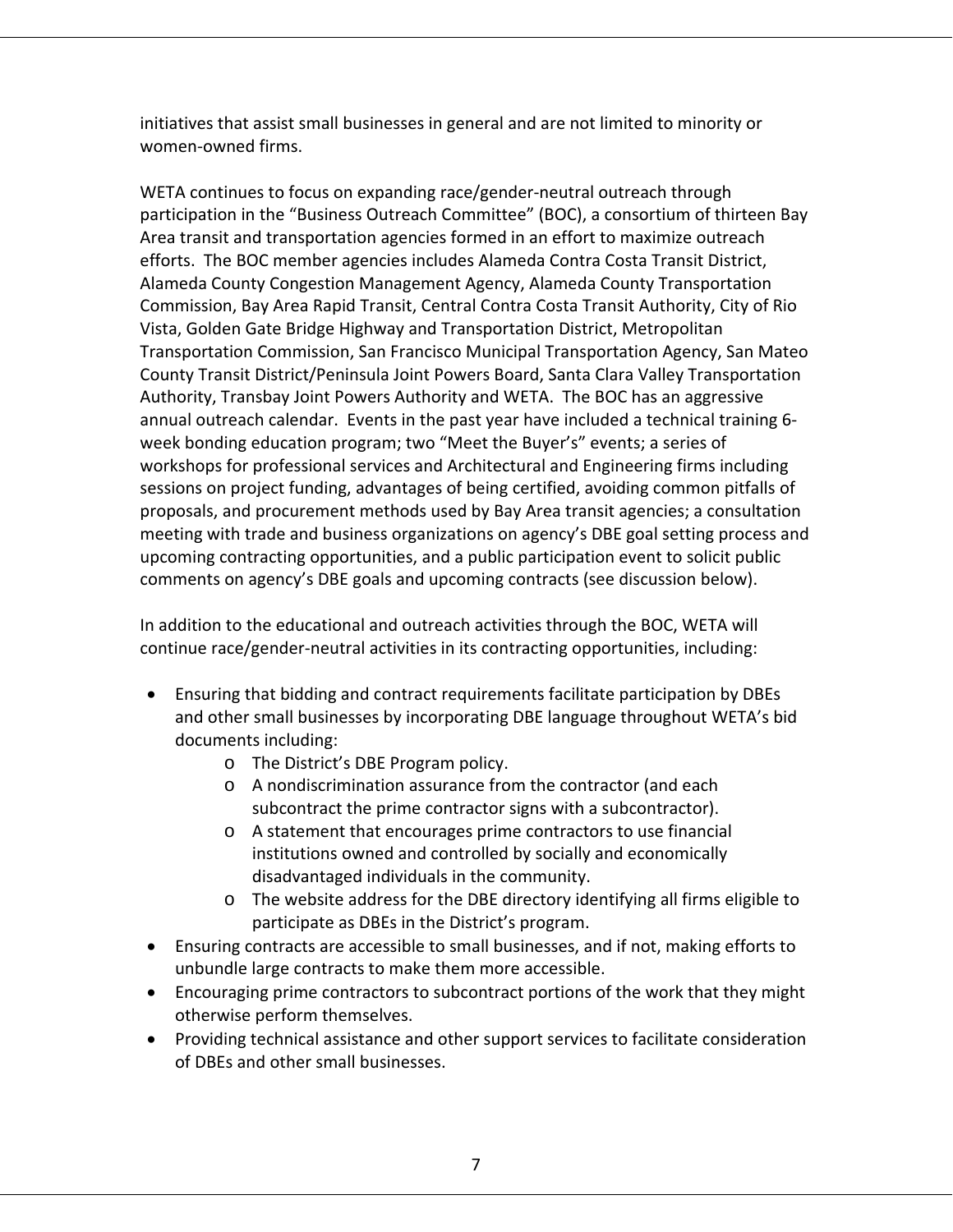- Provide information at pre-bid conferences to prospective contractors/consultants as to applicable small business/DBE requirements including DBE database websites, resources and answering any questions.
- Providing an email service to firms interested in receiving notification when WETA posts new contracting opportunities on its website.

# Public Participation

# *Consultation with Various Groups, Organizations and Officials*

Member agencies of the BOC conducted a public participation session on April 23, 2013, at the Metropolitan Transportation Commission office in Oakland, California. The program focused on anticipated agency contracting opportunities over the next three fiscal years. Two major infrastructure projects were also highlighted: Santa Clara Valley Transportation Authority's Silicon Valley Bart Extension Parking Structure Design Build project and San Francisco Bay Area Rapid Transit District's Hayward Maintenance Complex project (HMC). The session provided a forum for representatives from businesses and organizations to share their views about the availability of certified and potential DBEs ready, willing and able to compete for DOT‐assisted contracts, to discuss their concerns, and to provide their perspectives on how DOT recipients might more effectively administer their programs to improve DBE participation. Approximately 125 representatives of DBE firms attended the meeting. The following comments were received during the public participation meeting:

- The DBE program should be extended to non‐federally assisted projects.
- There are too many certifications and designations (e.g. DBE, SBE, LBE, among others) and it is difficult for a small business to obtain and maintain these various certifications. Agencies should make efforts to create a one‐ stop shop for all these certifications.
- Overall consensus that there is a lack of enforcement to ensure that a listed DBE is actually used on a project
- A member from the public would like agencies to publicize their DBE utilization data for the prior three years, to include both federalized and non‐ federalized projects
- Question regarding the process to evaluate proposals
- Question on WETA's stance on unsolicited proposals and whether any progress been made on the development of hovercraft
- Question as to whether there is one central database or place where firms can find out about and sign up for contracting opportunities
- Question as to how many agencies have as-needed design contracts

WETA also participated in an additional event designed to gather input on the DBE program from resource agencies, chambers of commerce, and trade associations. Participants included staff from San Francisco African American Chamber, California Hispanic Chambers and Women's Transportation Seminar, Asian American Contractors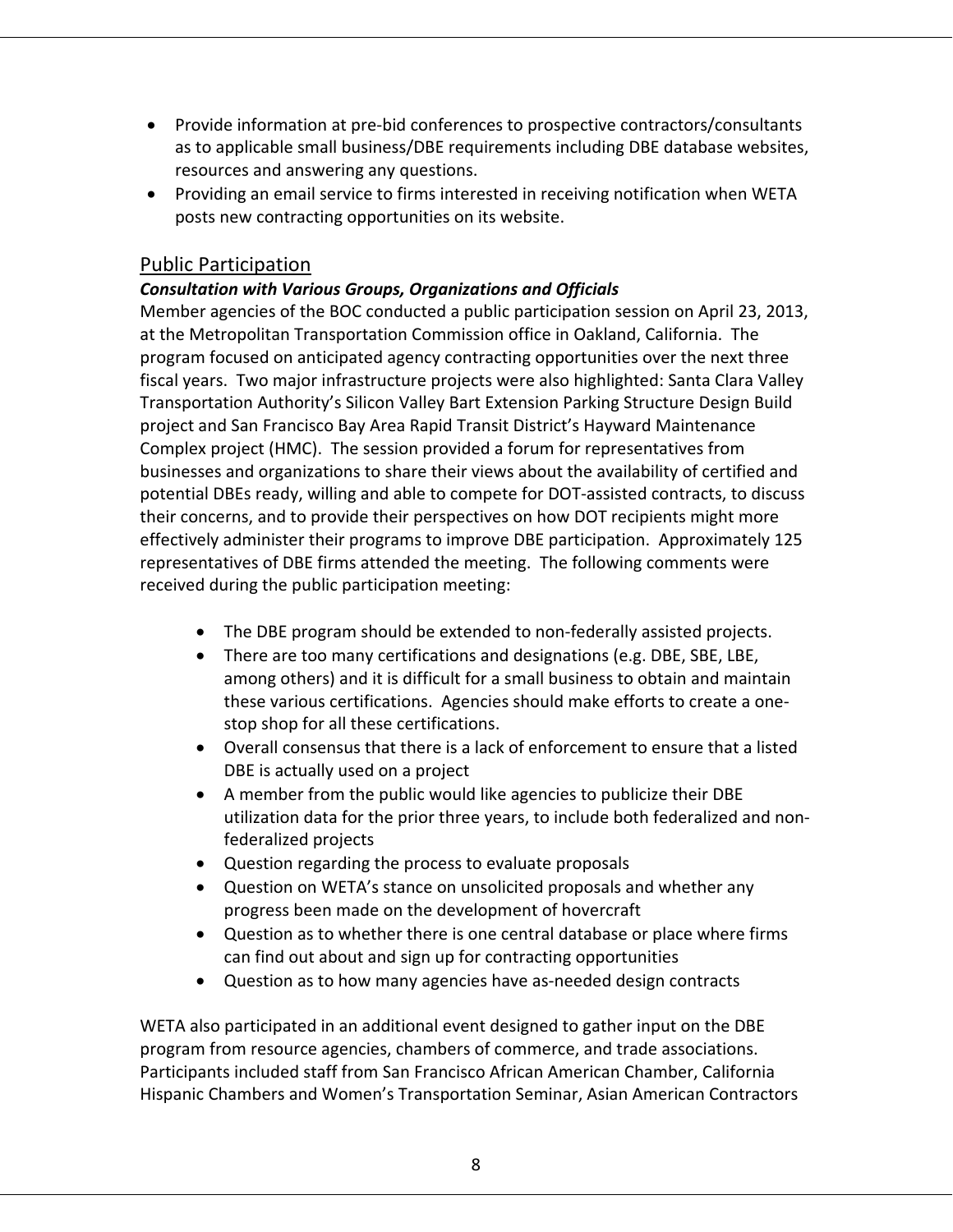Association, Asian American Architects and Engineers, Council of Asian American Business Association, and National Association of Minority Contractors Inc. In general, participants agreed that the program can be effective in widening opportunities for DBEs. Comments and concerns shared by most participants included:

- Agencies should identify and publicize trades or areas with no or low DBE participation
- Agencies should break larger contracts into smaller contracts so that smaller firms can bid as primes
- Owners of projects should consider supplying owner‐furnished material for installation instead of having a small contractor bid on both material and installation
- To address areas of underutilization, agencies and trade groups should determine areas where there is overcapacity and encourage firms to transfer skill sets from an area of overcapacity to an area of low DBE utilization
- Agencies should set higher race-conscious goals with the intent that actual attainment may be less than the established goal but more in line with an expected goal
- Agencies should consider setting separate goals for engineering/professional services and construction activities because these trades are so different, with significant differences in DBE availability

# *Adjustments Made Based on Comments from Various Groups, Organizations and Officials*

Since the comments received at the public participation sessions do not specifically address WETA's contracting opportunities projected for FFY 2014 through FFY 2016, no additional adjustments will be made to the DBE availability figures.

# *Publication of Goal*

On May 24, 2013, WETA published the 1.36% overall goal in general circulation media, minority‐focused media, and trade association publications. The deadline for public comments was July 20, 2013. A copy of the public notice is provided in Exhibit 3.

# *Adjustments Made Based on Public Comments in Response to Publication*

No comments were received before the deadline, July 20, 2013. Therefore, no adjustments were made to the goal developed by WETA.

# Conclusion

The overall DBE goal for FTA‐assisted contracts for FFY 2014 through 2016 is 1.36% with DBE participation sought on a race/gender neutral basis.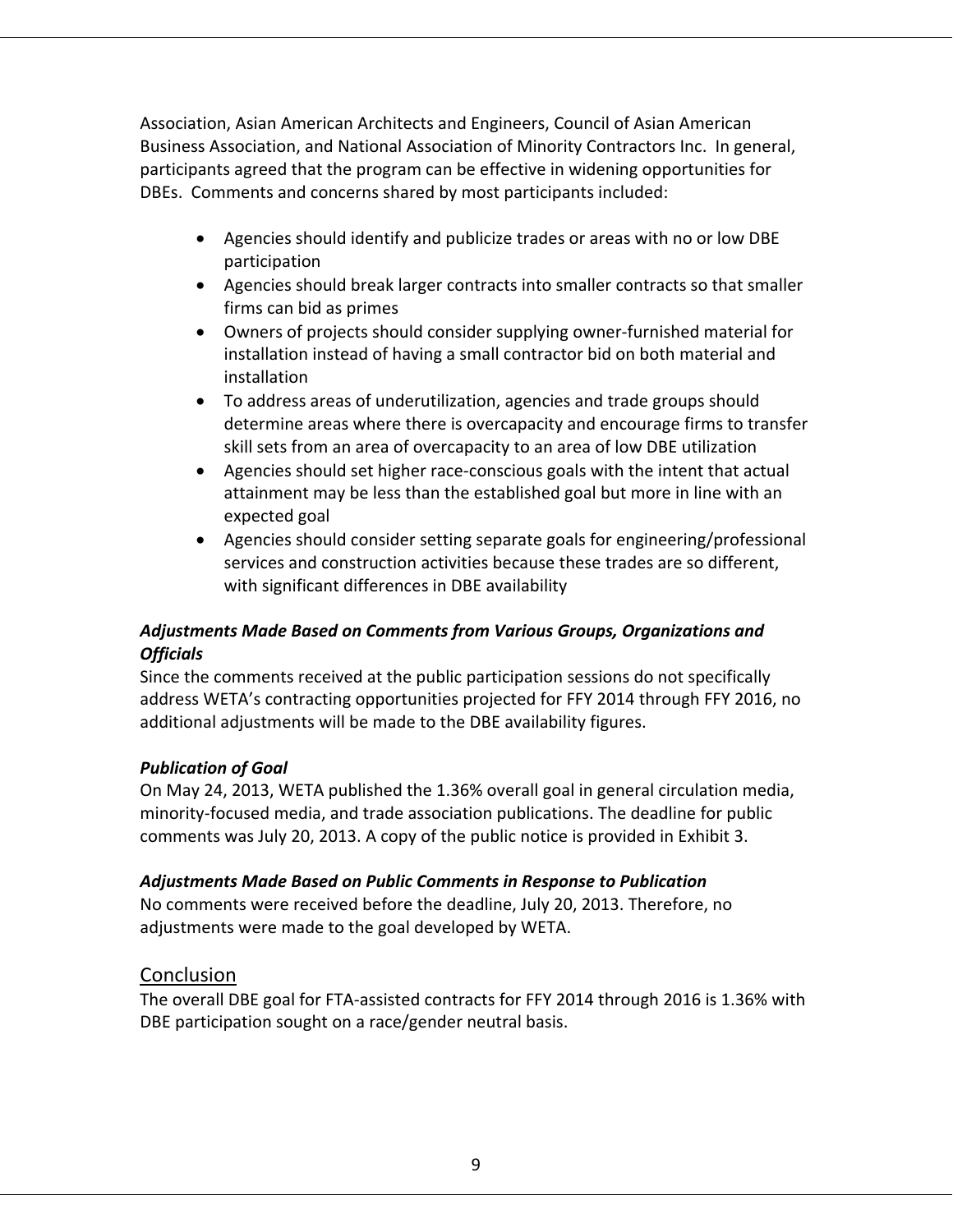| А.           |                                                      | C. FTA             | D. Weighted        |              |               |
|--------------|------------------------------------------------------|--------------------|--------------------|--------------|---------------|
| <b>NAICS</b> | <b>B. NAICS Description and</b>                      | <b>Dollars for</b> | % of Total         | E. DBE       | F. Base       |
| Code         | <b>Associated Contracts</b>                          | contract           | <b>FTA Dollars</b> | Availability | <b>Figure</b> |
| 236210       | <b>Industrial Building Construction</b>              |                    |                    |              |               |
|              | Central Bay Operations &                             |                    |                    |              |               |
|              | Maintenance Facility - Construction                  | \$835,308          | 1.9%               | 50.0%        | 0.97%         |
|              |                                                      |                    |                    |              |               |
|              | <b>Other Heavy and Civil Engineering</b>             |                    |                    |              |               |
| 237990       | Construction                                         |                    |                    |              |               |
|              | Vallejo Maintenance Dredging                         | \$938,857          | 2.2%               | 24.3%        | 0.53%         |
|              | Central Bay Operations &                             |                    |                    |              |               |
|              | Maintenance Facility - Construction                  | \$882,085          | 2.1%               | 24.3%        | 0.50%         |
|              |                                                      |                    |                    |              |               |
|              | <b>Electrical Contractors and Other</b>              |                    |                    |              |               |
| 238210       | <b>Wiring Installation Contractors</b>               |                    |                    |              |               |
|              | Central Bay Operations &                             |                    |                    |              |               |
|              | Maintenance Facility - Construction                  | \$55,687           | 0.1%               | 1.8%         | 0.002%        |
|              | Vessel Construction - M/V Encinal                    |                    |                    |              |               |
|              | Replacement                                          | \$442,224          | 1.0%               | 1.8%         | 0.019%        |
|              | <b>Vessel Construction - Richmond</b>                |                    |                    |              |               |
|              | <b>Ferry Service</b>                                 | \$74,700           | 0.2%               | 1.8%         | 0.003%        |
|              | Vessel Construction - M/V Vallejo                    |                    |                    |              |               |
|              | Replacement                                          | \$406,368          | 0.9%               | 1.8%         | 0.017%        |
|              | Vessel Construction - Berkeley                       |                    |                    |              |               |
|              | <b>Ferry Service</b>                                 | \$87,100           | 0.2%               | 1.8%         | 0.004%        |
|              |                                                      |                    |                    |              |               |
|              | Plumbing, Heating, and Air-                          |                    |                    |              |               |
| 238220       | <b>Conditioning Contractors</b>                      |                    |                    |              |               |
|              | Central Bay Operations &                             |                    |                    |              |               |
|              | Maintenance Facility - Construction                  | \$106,919          | 0.2%               | 1.3%         | 0.003%        |
|              | Vessel Construction - M/V Encinal                    |                    |                    |              |               |
|              | Replacement                                          | \$344,988          | 0.8%               | 1.3%         | 0.010%        |
|              | <b>Vessel Construction - Richmond</b>                |                    |                    |              |               |
|              | <b>Ferry Service</b>                                 | \$58,275           | 0.1%               | 1.3%         | 0.002%        |
|              | Vessel Construction - M/V Vallejo                    | \$317,016          |                    | 1.3%         |               |
|              | Replacement<br><b>Vessel Construction - Berkeley</b> |                    | 0.7%               |              | 0.010%        |
|              | <b>Ferry Service</b>                                 | \$67,949           | 0.2%               | 1.3%         | 0.002%        |
|              |                                                      |                    |                    |              |               |
|              | <b>Other Engine Equipment</b>                        |                    |                    |              |               |
| 333618       | Manufacturing                                        |                    |                    |              |               |
|              | Vessel Construction - M/V Encinal                    |                    |                    |              |               |
|              | Replacement                                          | \$2,530,800        | 5.9%               | 0.0%         | 0.00%         |
|              | Vessel Construction - Richmond                       |                    |                    |              |               |
|              | <b>Ferry Service</b>                                 | \$427,500          | 1.0%               | 0.0%         | 0.00%         |
|              | Vessel Construction - M/V Vallejo                    |                    |                    |              |               |
|              | Replacement                                          | \$2,325,600        | 5.4%               | 0.0%         | $0.00\%$      |

# **Exhibit 1: Calculating Weighted FTA Dollars and Base Figure**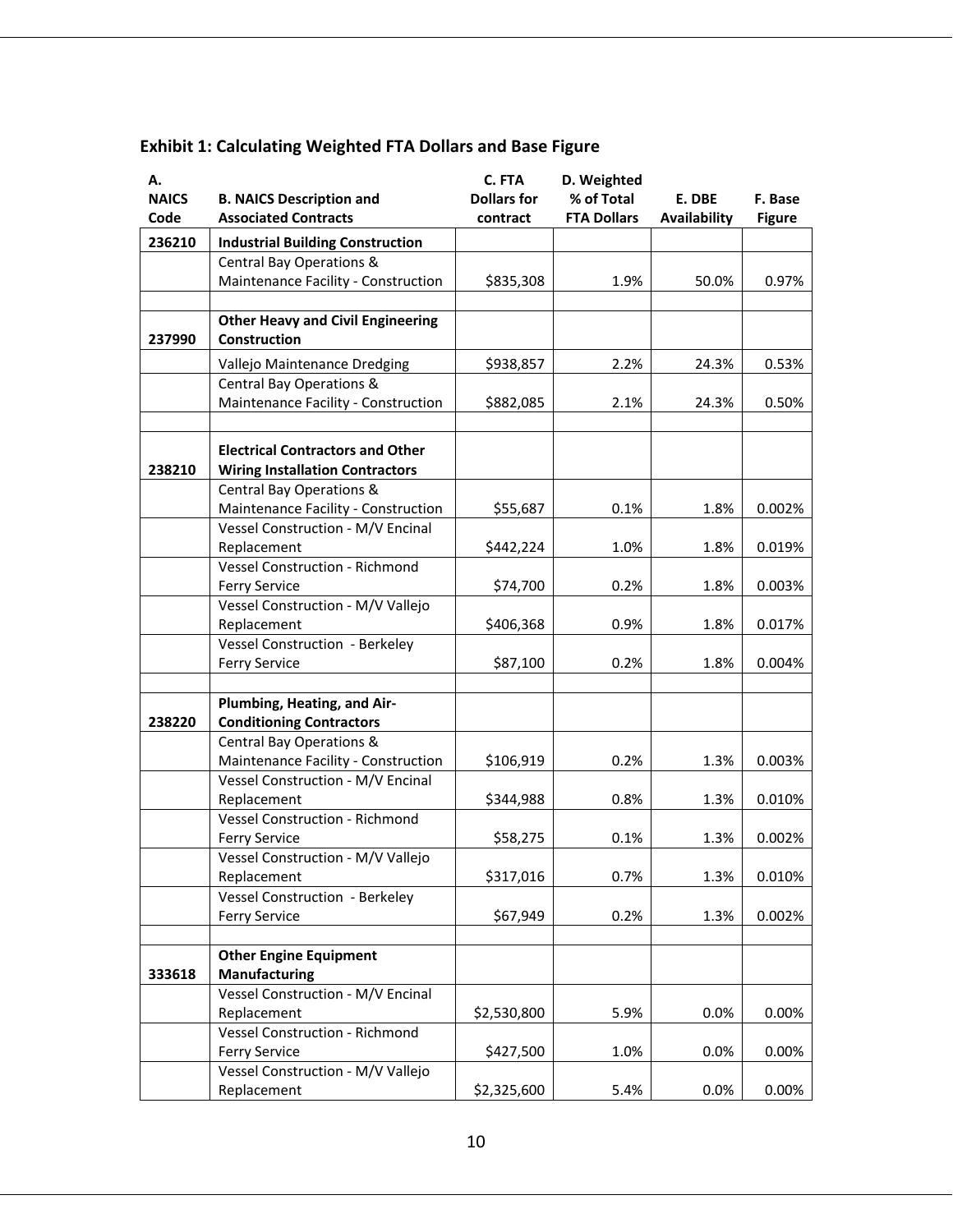|        | <b>Vessel Construction - Berkeley</b>                  |             |       |      |       |
|--------|--------------------------------------------------------|-------------|-------|------|-------|
|        | <b>Ferry Service</b>                                   | \$498,465   | 1.2%  | 0.0% | 0.00% |
|        |                                                        |             |       |      |       |
|        | Radio & Television Broadcasting &                      |             |       |      |       |
|        | <b>Wireless Communications Equip</b>                   |             |       |      |       |
| 334220 | Manufacturing                                          |             |       |      |       |
|        | Vessel Construction - M/V Encinal                      |             |       |      |       |
|        | Replacement                                            | \$415,584   | 1.0%  | 0.0% | 0.00% |
|        | <b>Vessel Construction - Richmond</b>                  |             |       |      |       |
|        | <b>Ferry Service</b>                                   | \$70,200    | 0.2%  | 0.0% | 0.00% |
|        | Vessel Construction - M/V Vallejo                      |             |       |      |       |
|        | Replacement                                            | \$381,888   | 0.9%  | 0.0% | 0.00% |
|        | Vessel Construction - Berkeley                         |             |       |      |       |
|        | <b>Ferry Service</b>                                   | \$81,853    | 0.2%  | 0.0% | 0.00% |
|        |                                                        |             |       |      |       |
|        | <b>Motor Vehicle Seating and Interior</b>              |             |       |      |       |
| 336360 | <b>Trim Manufacturing</b>                              |             |       |      |       |
|        | Vessel Construction - M/V Encinal                      |             |       |      |       |
|        | Replacement                                            | \$574,092   | 1.3%  | 0.0% | 0.00% |
|        | <b>Vessel Construction - Richmond</b>                  |             |       |      |       |
|        | <b>Ferry Service</b>                                   | \$96,975    | 0.2%  | 0.0% | 0.00% |
|        | Vessel Construction - M/V Vallejo                      |             |       |      |       |
|        | Replacement                                            | \$527,544   | 1.2%  | 0.0% | 0.00% |
|        | Vessel Construction - Berkeley                         |             | 0.3%  | 0.0% | 0.00% |
|        | <b>Ferry Service</b>                                   | \$113,073   |       |      |       |
|        |                                                        |             |       |      |       |
| 336611 | <b>Ship Building and Repairing</b>                     |             |       |      |       |
|        | Midlife Overhaul - M/V Peralta                         | \$1,333,400 | 3.1%  | 0.0% | 0.00% |
|        | Vessel Construction - M/V Encinal                      |             |       |      |       |
|        | Replacement                                            | \$9,012,312 | 21.0% | 0.0% | 0.00% |
|        | <b>Vessel Construction - Richmond</b>                  |             |       |      |       |
|        | <b>Ferry Service</b>                                   | \$1,522,350 | 3.5%  | 0.0% | 0.00% |
|        | Vessel Construction - M/V Vallejo                      |             |       |      |       |
|        | Replacement                                            | \$8,281,584 | 19.3% | 0.0% | 0.00% |
|        | Vessel Construction - Berkeley<br><b>Ferry Service</b> | \$1,775,060 | 4.1%  | 0.0% | 0.00% |
|        | Main Street Float Dry Dock &                           |             |       |      |       |
|        | Repair                                                 | \$285,600   | 0.7%  | 0.0% | 0.00% |
|        |                                                        |             |       |      |       |
|        |                                                        |             |       |      |       |
| 483211 | <b>Inland Water Freight</b>                            |             |       |      |       |
|        | Transportation<br>Central Bay Operations &             |             |       |      |       |
|        | Maintenance Facility - Construction                    | \$69,052    | 0.2%  | 0.0% | 0.00% |
|        |                                                        |             |       |      |       |
|        |                                                        |             |       |      |       |
| 541310 | <b>Architectural Services</b>                          |             |       |      |       |
|        | San Francisco Downtown Berthing                        |             |       |      |       |
|        | Phase A - Final Design                                 | \$179,981   | 0.4%  | 4.7% | 0.02% |
|        |                                                        |             |       |      |       |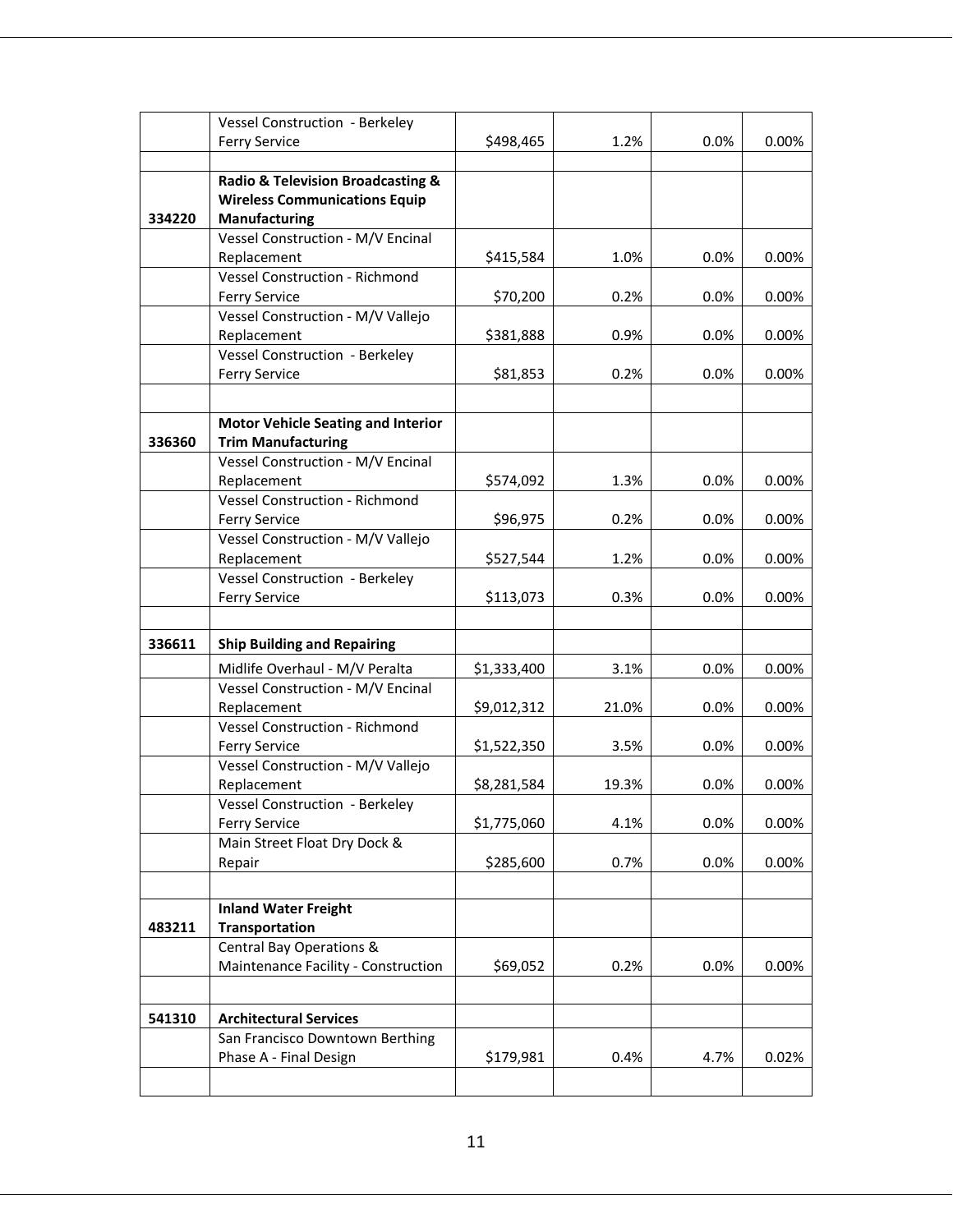| 541330 | <b>Engineering Services</b>              |              |       |                             |        |
|--------|------------------------------------------|--------------|-------|-----------------------------|--------|
|        | Vessel Construction Management -         |              |       |                             |        |
|        | M/V Encinal Replacement                  | \$1,480,000  | 3.4%  | 5.8%                        | 0.20%  |
|        | <b>Vessel Construction Management -</b>  |              |       |                             |        |
|        | Richmond Ferry Service                   | \$250,000    | 0.6%  | 5.8%                        | 0.03%  |
|        | <b>Vessel Construction Management -</b>  |              |       |                             |        |
|        | M/V Vallejo Replacement                  | \$1,360,000  | 3.2%  | 5.8%                        | 0.18%  |
|        | San Francisco Downtown Berthing          |              |       |                             |        |
|        | Phase A - Final Design                   | \$539,944    | 1.3%  | 5.8%                        | 0.07%  |
|        | Central Bay Operations &                 |              |       |                             |        |
|        | Maintenance Facility - Construction      | \$271,754    | 0.6%  | 5.8%                        | 0.04%  |
|        | <b>Vessel Construction Management -</b>  |              |       |                             |        |
|        | <b>Berkeley Ferry Service</b>            | \$291,500    | 0.7%  | 5.8%                        | 0.04%  |
|        |                                          |              |       |                             |        |
|        | <b>Surveying and Mapping (except</b>     |              |       |                             |        |
| 541370 | <b>Geophysical) Services</b>             |              |       |                             |        |
|        | Vallejo Maintenance Dredging             | \$59,927     | 0.14% | 16.4%                       | 0.02%  |
|        | Central Bay Operations &                 |              |       |                             |        |
|        | Maintenance Facility - Construction      | \$6,682      | 0.02% | 16.4%                       | 0.003% |
|        |                                          |              |       |                             |        |
|        | <b>Commercial and Industrial</b>         |              |       |                             |        |
|        | <b>Machinery and Equipment (except</b>   |              |       |                             |        |
|        | <b>Automotive and Electronic) Repair</b> |              |       |                             |        |
| 811310 | and Maintenance                          |              |       |                             |        |
|        | Engine Overhaul - M/V Solano             | \$841,600    | 2.0%  | 0.0%                        | 0.00%  |
|        | Midlife Overhaul - M/V Peralta           | \$666,600    | 1.6%  | 0.0%                        | 0.00%  |
|        | Engine Overhaul - M/V Scorpio            | \$467,972    | 1.1%  | 0.0%                        | 0.00%  |
|        | Engine Overhaul Projects - M/V           |              |       |                             |        |
|        | Encinal, Gemini, Pisces and Taurus       | \$1,559,338  | 3.6%  | 0.0%                        | 0.00%  |
|        |                                          |              |       |                             |        |
|        | <b>Total FTA Funds for FY 14-16:</b>     | \$42,915,707 |       |                             | 2.69%  |
|        |                                          |              |       | <b>Overall Base Figure:</b> |        |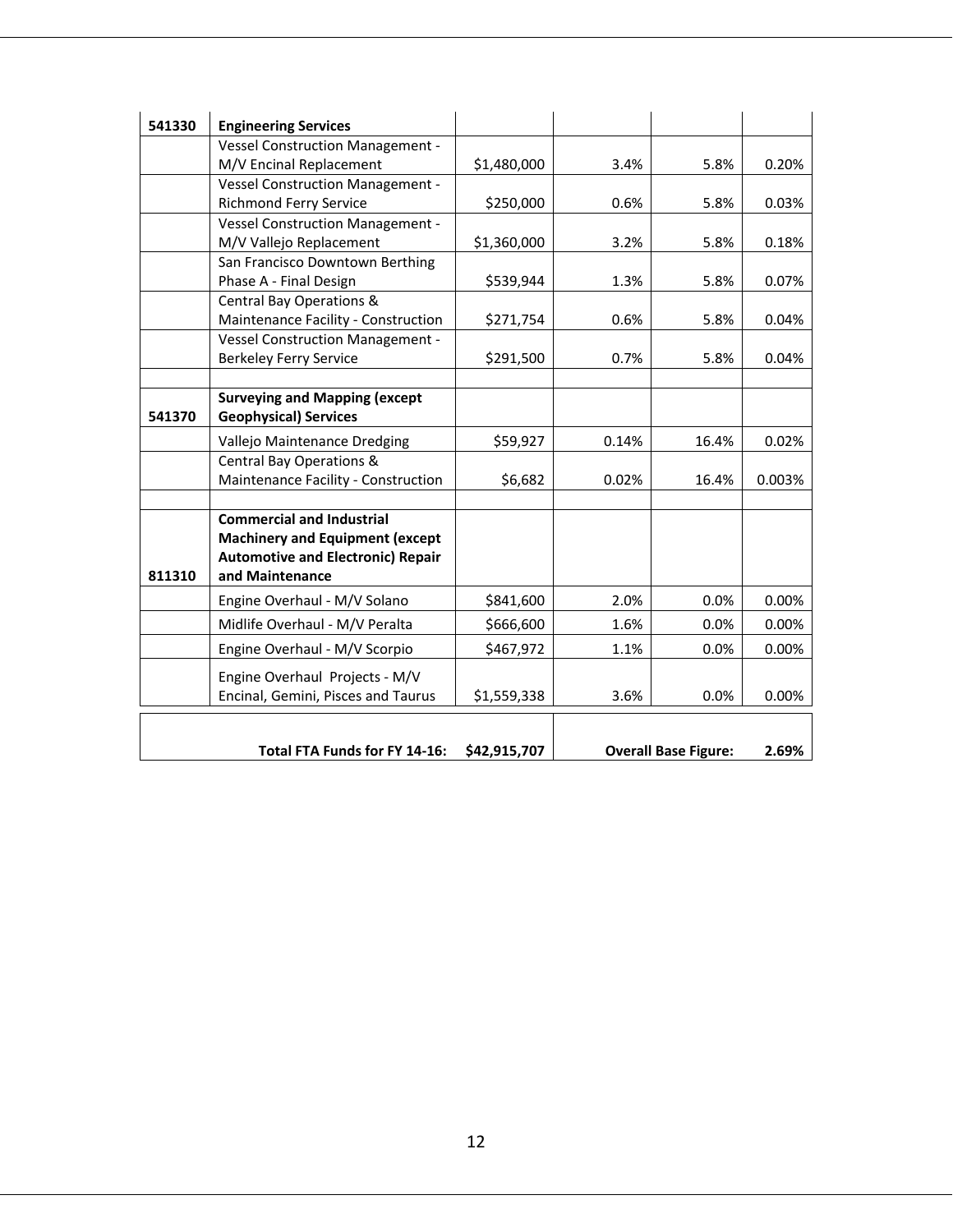|        |        | <b>NAICS Code and Description for Prime and</b><br><b>Subcontracting Opportunities</b> | <b>Percent of</b><br><b>Individual</b><br><b>Contract</b><br><b>Dollars</b> | <b>Relative</b><br><b>DBE</b><br>Availability | <b>Base</b><br><b>Figure</b><br>Per<br><b>Contract</b> |
|--------|--------|----------------------------------------------------------------------------------------|-----------------------------------------------------------------------------|-----------------------------------------------|--------------------------------------------------------|
|        |        | Engine Overhaul - M/V Solano                                                           |                                                                             |                                               |                                                        |
|        |        | Commercial and Industrial Machinery and                                                |                                                                             |                                               |                                                        |
| Prime: | 811310 | <b>Equipment Repair and Maintenance</b>                                                | 100.00%                                                                     | 0.0%                                          | 0.0%                                                   |
|        |        | <b>Contract Total:</b>                                                                 |                                                                             |                                               | 0.0%                                                   |
|        |        | Midlife Overhaul - M/V Peralta                                                         |                                                                             |                                               |                                                        |
| Prime: | 336611 | Ship Building and Repairing                                                            | 66.67%                                                                      | 0.0%                                          | 0.0%                                                   |
|        |        | <b>Commercial and Industrial Machinery</b>                                             |                                                                             |                                               |                                                        |
| Sub:   | 811310 | <b>Equipment and Repair</b>                                                            | 33.33%                                                                      | 0.0%                                          | 0.0%                                                   |
|        |        | <b>Contract Total:</b>                                                                 |                                                                             |                                               | 0.0%                                                   |
|        |        | <b>Vessel Construction - M/V Encinal Replacement</b>                                   |                                                                             |                                               |                                                        |
| Prime: | 336611 | Ship Building and Repairing                                                            | 67.66%                                                                      | 0.0%                                          | 0.00%                                                  |
| Sub:   | 333618 | Other Engine Equipment Manufacturing                                                   | 19.00%                                                                      | 0.0%                                          | 0.00%                                                  |
| Sub:   | 336360 | Motor Vehicle Seating and Interior Trim                                                | 4.31%                                                                       | 0.0%                                          | 0.00%                                                  |
| Sub:   | 238210 | <b>Electrical Contractors and Other Wiring</b><br><b>Installation Contractors</b>      | 3.32%                                                                       | 1.8%                                          | 0.06%                                                  |
|        |        | Radio and Television Broadcasting and                                                  |                                                                             |                                               |                                                        |
|        |        | <b>Wireless Communications Equipment</b>                                               |                                                                             |                                               |                                                        |
| Sub:   | 334220 | Manufacturing                                                                          | 3.12%                                                                       | 0.0%                                          | 0.00%                                                  |
| Sub:   | 238220 | Plumbing, Heating, and Air-Conditioning<br>Contractors                                 | 2.59%                                                                       | 1.3%                                          | 0.03%                                                  |
|        |        | <b>Contract Total:</b>                                                                 |                                                                             |                                               | 0.09%                                                  |
|        |        |                                                                                        |                                                                             |                                               |                                                        |
|        |        | <b>Vessel Construction Management - M/V Encinal Replacement</b>                        |                                                                             |                                               |                                                        |
| Prime: | 541330 | <b>Engineering Services</b>                                                            | 100.00%                                                                     | 5.8%                                          | 5.8%                                                   |
|        |        | <b>Contract Total:</b>                                                                 |                                                                             |                                               | 5.8%                                                   |
|        |        | <b>Vessel Construction - Richmond Ferry Service</b>                                    |                                                                             |                                               |                                                        |
| Prime: | 336611 | Ship Building and Repairing                                                            | 67.66%                                                                      | 0.0%                                          | 0.00%                                                  |
| Sub:   | 333618 | <b>Other Engine Equipment Manufacturing</b>                                            | 19.00%                                                                      | 0.0%                                          | 0.00%                                                  |
| Sub:   | 336360 | Motor Vehicle Seating and Interior Trim                                                | 4.31%                                                                       | 0.0%                                          | 0.00%                                                  |
| Sub:   | 238210 | <b>Electrical Contractors and Other Wiring</b><br><b>Installation Contractors</b>      | 3.32%                                                                       | 1.8%                                          | 0.06%                                                  |

# **Exhibit 2: Base Figure Breakdown per Individual Contract**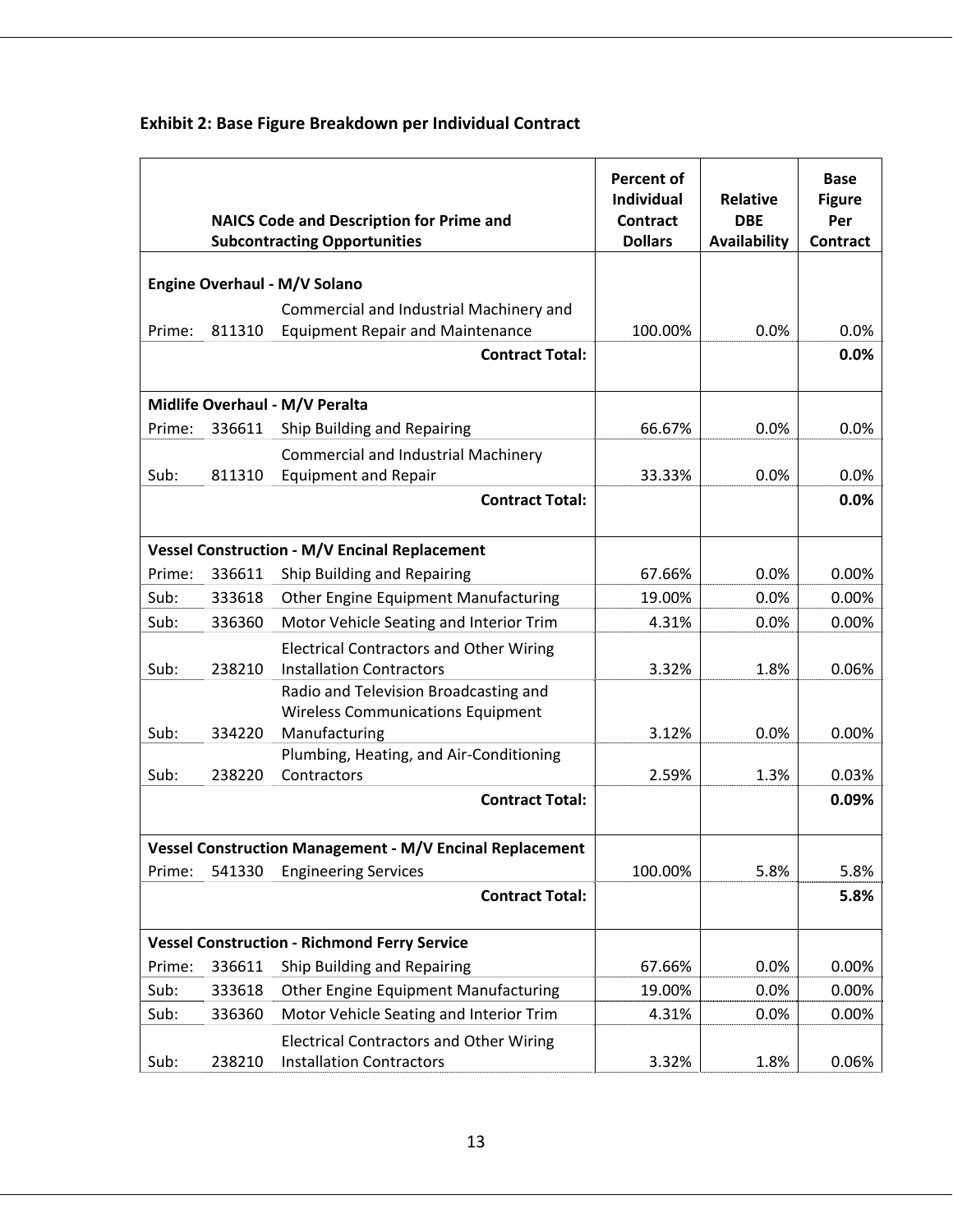|        |        | Radio and Television Broadcasting and                          |         |       |       |
|--------|--------|----------------------------------------------------------------|---------|-------|-------|
|        |        | <b>Wireless Communications Equipment</b>                       |         |       |       |
| Sub:   | 334220 | Manufacturing                                                  | 3.12%   | 0.0%  | 0.00% |
|        |        | Plumbing, Heating, and Air-Conditioning                        |         |       |       |
| Sub:   | 238220 | Contractors                                                    | 2.59%   | 1.3%  | 0.03% |
|        |        | <b>Contract Total:</b>                                         |         |       | 0.09% |
|        |        | <b>Vessel Construction Management - Richmond Ferry Service</b> |         |       |       |
| Prime: | 541330 | <b>Engineering Services</b>                                    | 100%    | 5.8%  | 5.8%  |
|        |        | <b>Contract Total:</b>                                         |         |       | 5.8%  |
|        |        | <b>Engine Overhaul - M/V Scorpio</b>                           |         |       |       |
|        |        | Commercial and Industrial Machinery and                        |         |       |       |
| Prime: | 811310 | <b>Equipment Repair and Maintenance</b>                        | 100.00% | 0.0%  | 0.0%  |
|        |        | <b>Contract Total:</b>                                         |         |       | 0.0%  |
|        |        | Vessel Construction - M/V Vallejo Replacement                  |         |       |       |
| Prime: | 336611 | Ship Building and Repairing                                    | 67.66%  | 0.0%  | 0.00% |
| Sub:   | 333618 | <b>Other Engine Equipment Manufacturing</b>                    | 19.00%  | 0.0%  | 0.00% |
| Sub:   | 336360 | Motor Vehicle Seating and Interior Trim                        | 4.31%   | 0.0%  | 0.00% |
|        |        | <b>Electrical Contractors and Other Wiring</b>                 |         |       |       |
| Sub:   | 238210 | <b>Installation Contractors</b>                                | 3.32%   | 1.8%  | 0.06% |
|        |        | Radio and Television Broadcasting and                          |         |       |       |
|        |        | <b>Wireless Communications Equipment</b>                       |         |       |       |
| Sub:   | 334220 | Manufacturing<br>Plumbing, Heating, and Air-Conditioning       | 3.12%   | 0.0%  | 0.00% |
| Sub:   | 238220 | Contractors                                                    | 2.59%   | 1.3%  | 0.03% |
|        |        | <b>Contract Total:</b>                                         |         |       | 0.09% |
|        |        |                                                                |         |       |       |
|        |        | Vessel Construction Management - M/V Vallejo Replacement       |         |       |       |
| Prime: | 541330 | <b>Engineering Services</b>                                    | 100%    | 5.8%  | 5.8%  |
|        |        | <b>Contract Total:</b>                                         |         |       | 5.8%  |
|        |        | <b>Vallejo Maintenance Dredging</b>                            |         |       |       |
|        |        | Other Heavy and Civil Engineering                              |         |       |       |
| Prime: | 237990 | Construction                                                   | 94.00%  | 24.3% | 22.8% |
| Sub:   | 541370 | Surveying and Mapping (except<br>Geophysical) Services         | 6.00%   | 16.4% | 1.0%  |
|        |        | <b>Contract Total:</b>                                         |         |       | 23.8% |
|        |        | San Francisco Downtown Berthing Phase A - Final Design         |         |       |       |
| Prime: | 541310 | <b>Architectural Services</b>                                  | 25.00%  | 4.7%  | 1.2%  |
| Sub:   | 541330 | <b>Engineering Services</b>                                    | 75.00%  | 5.8%  | 4.4%  |
|        |        | <b>Contract Total:</b>                                         |         |       | 5.5%  |
|        |        |                                                                |         |       |       |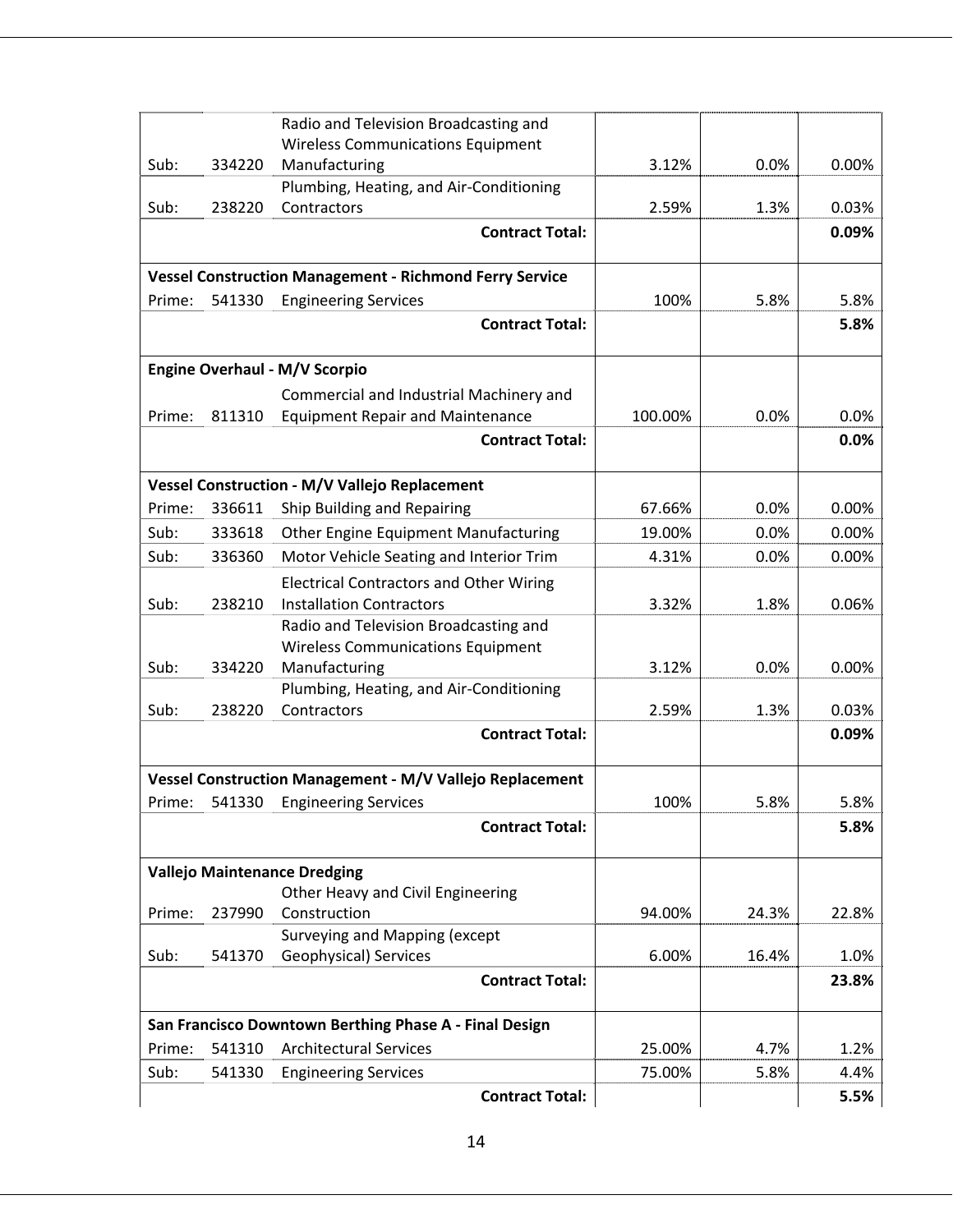| <b>Central Bay Operations &amp; Maintenance Facility - Construction</b> |        |                                                                                   |         |       |              |
|-------------------------------------------------------------------------|--------|-----------------------------------------------------------------------------------|---------|-------|--------------|
|                                                                         |        | Other Heavy and Civil Engineering                                                 |         |       |              |
| Prime:                                                                  | 237990 | Construction                                                                      | 39.60%  | 24.3% | 9.6%         |
| Prime:                                                                  | 236210 | <b>Industrial Building Construction</b>                                           | 37.50%  | 50.0% | 18.8%        |
| Sub:                                                                    | 541330 | <b>Engineering Services</b>                                                       | 12.20%  | 5.8%  | 0.7%         |
|                                                                         |        | Plumbing, Heating, and Air-Conditioning                                           |         |       |              |
| Sub:                                                                    | 238220 | Contractors                                                                       | 4.80%   | 1.3%  | 0.1%         |
| Sub:                                                                    | 483211 | Inland Water Freight Transportation                                               | 3.10%   | 0.0%  | 0.0%         |
| Sub:                                                                    | 238210 | <b>Electrical Contractors and Other Wiring</b><br><b>Installation Contractors</b> | 2.50%   | 1.8%  | 0.0%         |
|                                                                         |        | Surveying and Mapping (except                                                     |         |       |              |
| Sub:                                                                    | 541370 | Geophysical) Services                                                             | 0.30%   | 16.4% | 0.0%         |
|                                                                         |        | <b>Contract Total:</b>                                                            |         |       | 29.2%        |
| <b>Taurus</b>                                                           |        | Engine Overhaul Projects - M/V Encinal, Gemini, Pisces and                        |         |       |              |
|                                                                         |        | Commercial and Industrial Machinery and                                           |         |       |              |
|                                                                         |        | Equipment (except Automotive and                                                  |         |       |              |
| Prime:                                                                  | 811310 | Electronic) Repair and Maintenance                                                | 100.00% | 0.0%  | 0.0%         |
|                                                                         |        | <b>Contract Total:</b>                                                            |         |       | 0.0%         |
|                                                                         |        | <b>Vessel Construction - Berkeley Ferry Service</b>                               |         |       |              |
| Prime:                                                                  | 336611 | Ship Building and Repairing                                                       | 67.66%  | 0.0%  | 0.00%        |
| Sub:                                                                    | 333618 | Other Engine Equipment Manufacturing                                              | 19.00%  | 0.0%  | 0.00%        |
| Sub:                                                                    | 336360 | Motor Vehicle Seating and Interior Trim                                           | 4.31%   | 0.0%  | 0.00%        |
|                                                                         |        | <b>Electrical Contractors and Other Wiring</b>                                    |         |       |              |
| Sub:                                                                    | 238210 | <b>Installation Contractors</b>                                                   | 3.32%   | 1.8%  | 0.06%        |
|                                                                         |        | Radio and Television Broadcasting and                                             |         |       |              |
|                                                                         |        | <b>Wireless Communications Equipment</b>                                          |         |       |              |
| Sub:                                                                    | 334220 | Manufacturing                                                                     | 3.12%   | 0.0%  | 0.00%        |
| Sub:                                                                    | 238220 | Plumbing, Heating, and Air-Conditioning<br>Contractors                            | 2.59%   | 1.3%  | 0.03%        |
|                                                                         |        | <b>Contract Total:</b>                                                            |         |       | 0.09%        |
|                                                                         |        |                                                                                   |         |       |              |
|                                                                         |        | <b>Vessel Construction Management - Berkeley Ferry Service</b>                    |         |       |              |
| Prime:                                                                  | 541330 | <b>Engineering Services</b>                                                       | 100.00% | 5.8%  | 5.8%         |
|                                                                         |        | <b>Contract Total:</b>                                                            |         |       | 5.8%         |
|                                                                         |        |                                                                                   |         |       |              |
|                                                                         |        | Main Street Float Dry Dock & Repair                                               |         |       |              |
| Prime:                                                                  | 336611 | Ship Building and Repairing<br><b>Contract Total:</b>                             | 100.00% | 0.0%  | 0.0%<br>0.0% |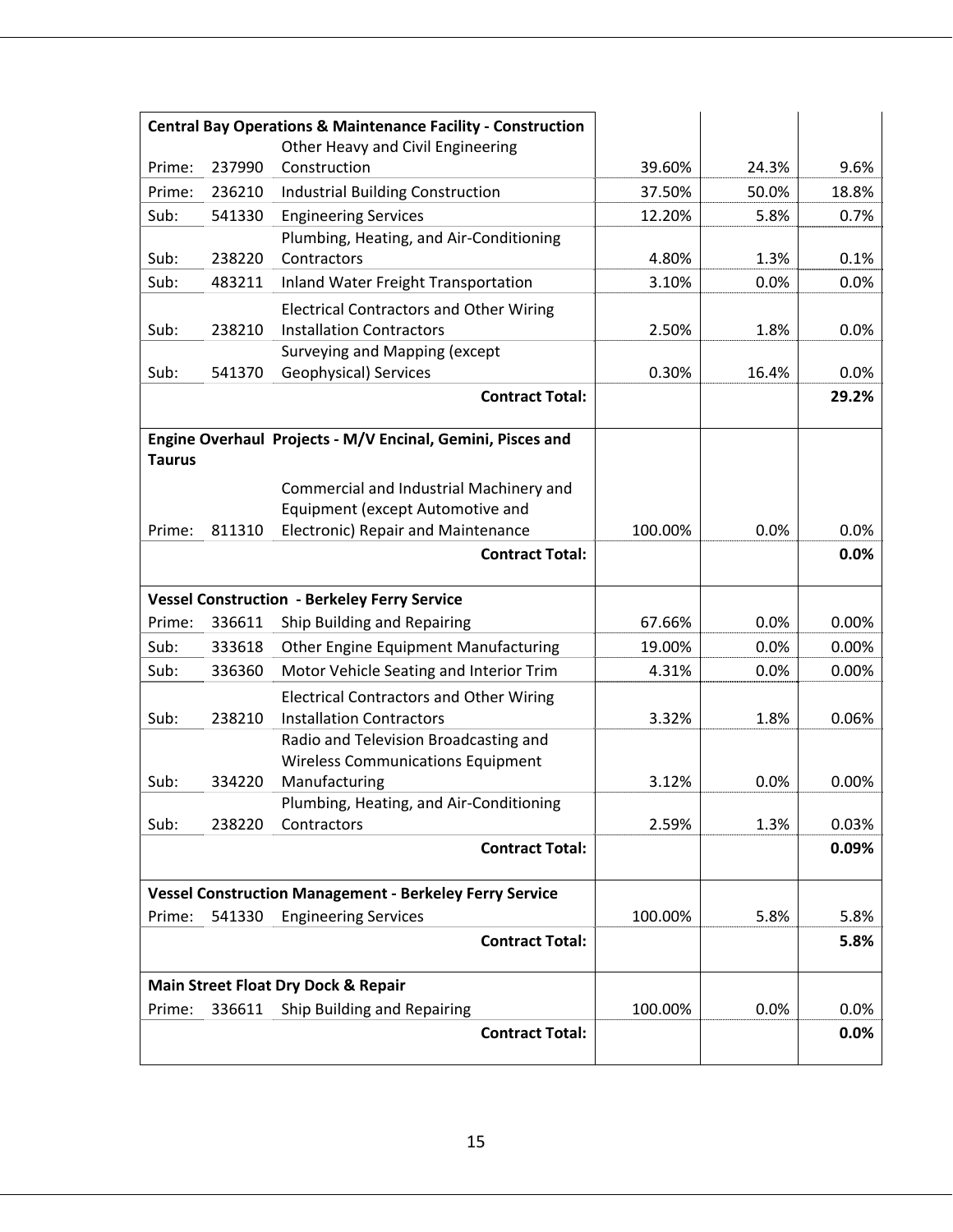#### **Exhibit 3: Notice of Proposed Annual Overall DBE Goal**

# **NOTICE OF PROPOSED ANNUAL OVERALL DISADVANTAGED BUSINESS ENTERPRISE (DBE) GOAL FOR FEDERAL FISCAL YEARS 2014 ‐ 2016**

The Board of Directors of the San Francisco Bay Area Water Emergency Transportation Authority (WETA) announces a proposed 1.36% overall goal for the participation of Disadvantaged Business Enterprises in contracting opportunities that are budgeted to receive federal financial assistance from the U.S. Department of Transportation, as administered by the Federal Transit Administration, for the period October 1, 2013 through September 30, 2016. This overall goal is broken into 100% race–neutral and 0% race-conscious components. Information on the development of the proposed goal and their rationale is available for inspection from 8:30 a.m. to 4:00 p.m., Monday through Friday, at the San Francisco Bay Area Water Emergency Transportation, Pier 9, The Embarcadero, Suite 111, and San Francisco, CA 94111 for 30 days following the date of this notice. Comments will be accepted on the goals for 45 days from the date of this notice. Comments may be submitted to the DBE Program Administrator at the above‐ mentioned address or to the Civil Rights Officer, Federal Transit Administration, Region IX, 201 Mission Street, Suite 1650, San Francisco, CA 94105.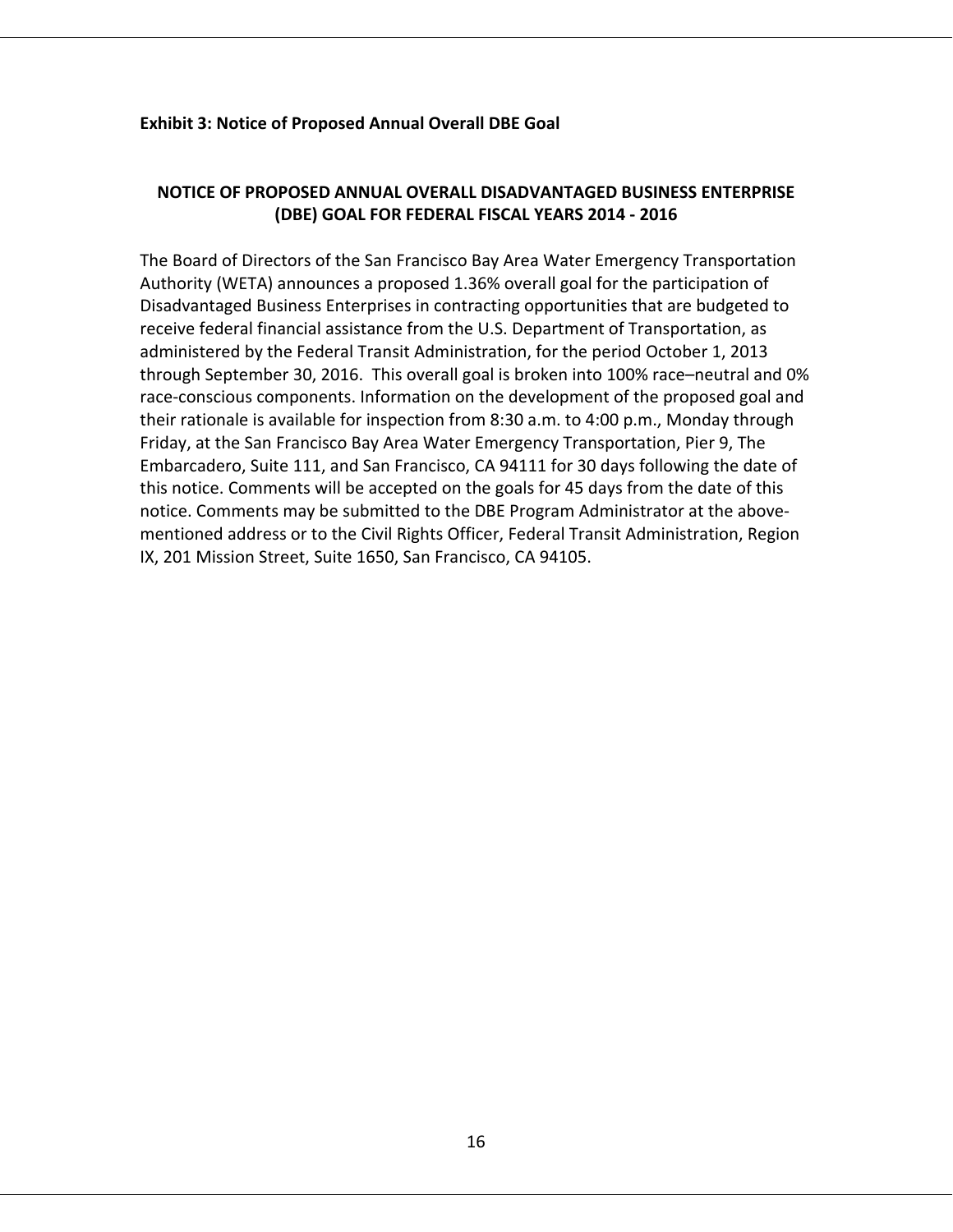#### **MEMORANDUM**

#### **TO: Board Members**

#### **FROM: Nina Rannells, Executive Director Kevin Connolly, Manager, Planning & Development**

#### **SUBJECT: Status Report on South San Francisco Ferry Service**

#### *Recommendation*

This is an informational item. No action is required.

#### *Background*

Ferry service between the east bay and South San Francisco was initiated in June 2012 and is approaching its three year anniversary. The operating subsidy for the service comes from Regional Measure 2 funds, which require that ferry projects offering commute-only service achieve a farebox recovery rate of 40 percent within the first three years of operation. The current farebox recovery rate for South San Francisco is 20 percent.

#### *Discussion*

A status report will be presented to the Board, highlighting the recent gains in ridership for the South San Francisco service and the upcoming actions to build ridership and reduce expenses.

#### *Fiscal Impact*

There is no fiscal impact associated with this informational item.

\*\*\*END\*\*\*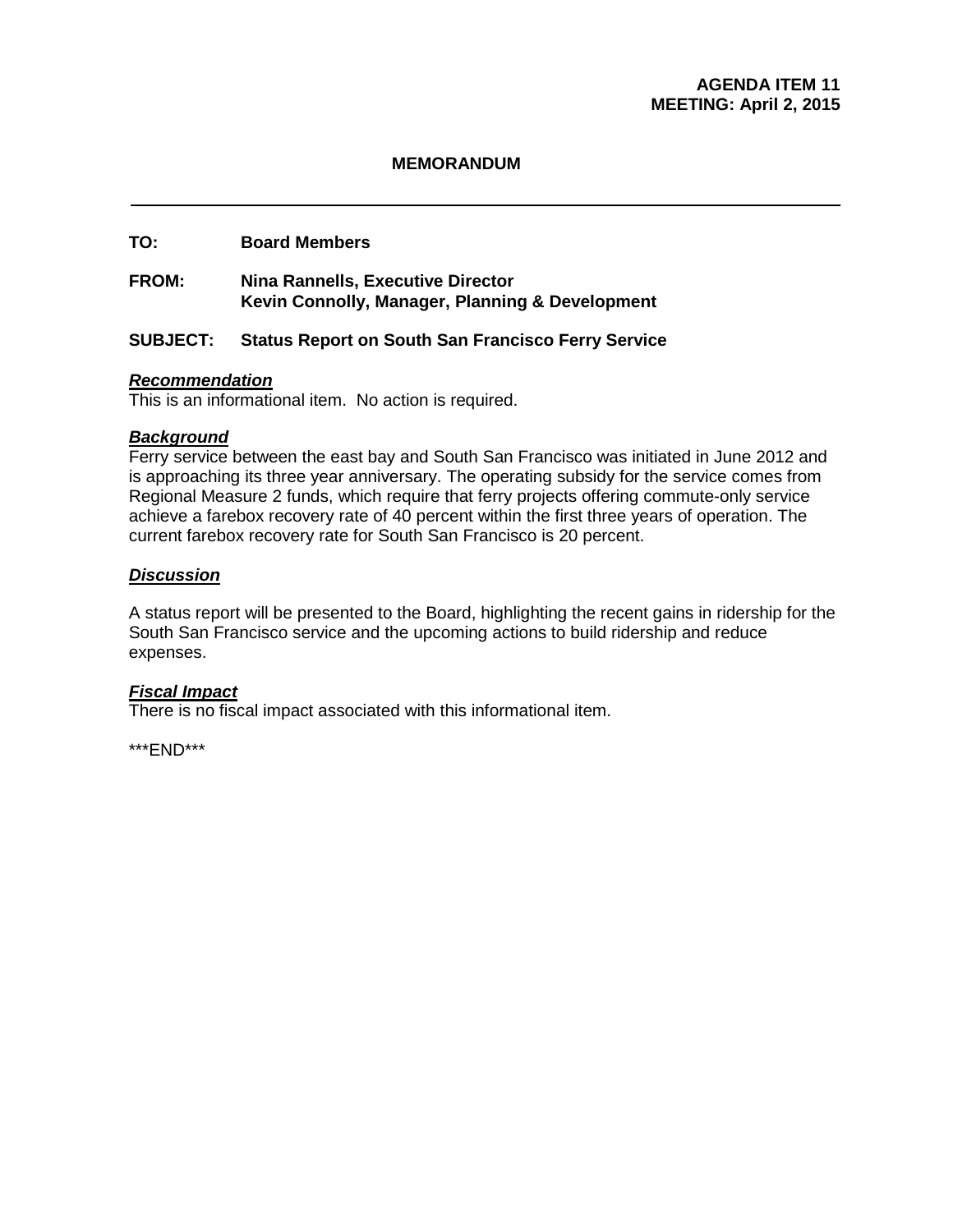#### **MEMORANDUM**

#### **TO: Board Members**

#### **FROM: Nina Rannells, Executive Director Keith Stahnke, Manager Operations**

#### **SUBJECT: Status Report on Efforts to Update Emergency Response Plans**

#### *Recommendation*

This is an informational item. No action is required.

#### *Background*

WETA was created by California Legislature in 2007 by Senate Bill (SB) 976 as amended by SB 1093. The law directed that the San Francisco Bay Area Water Emergency Transportation Authority (WETA) supersede the San Francisco Bay Area Water Transit Authority with the intent of providing a unified, comprehensive institutional structure for the ownership and governance of a water transportation system. California Government Code Section 66540.2 directs WETA to consolidate and operate public ferry services in the Bay Area, plan new service routes, and coordinate ferry transportation response to emergencies or disasters affecting the Bay Area transportation system. Emergency water transportation services include transportation of passengers if primary transportation systems and infrastructure are unavailable as well as transportation of first responders and disaster service workers to facilitate emergency response and recovery.

In 2009, WETA completed its state-mandated Emergency Water Transportation System Management Plan (EWTSMP), which describes the agency's roles and responsibilities in an emergency, in coordination with state emergency officials, the Metropolitan Transportation Commission (MTC) and the U.S. Coast Guard. WETA's internal Emergency Operations Plan (EOP), which provides detailed guidance on how to manage and coordinate resources to respond to an emergency, was also completed in 2009.

#### *Discussion*

Many developments have occurred since WETA's EWTSMP and EOP plans were originally developed in 2009, making it timely to update these emergency response plans.

First and foremost, WETA has transitioned from being a regional ferry planning organization to an operating agency since 2009. As a regional ferry system operator, WETA assumed ownership of the Alameda/Oakland, Harbor Bay and Vallejo ferry routes, and developed and initiated service on a new East Bay to South San Francisco route under the operating name San Francisco Bay Ferry. These services and their associated assets have all been transitioned under WETA and service contract operation has been consolidated under one contract operator; Blue & Gold Fleet.

In addition, in its capacity as an operator, WETA has had the opportunity to exercise its ability to provide increased ferry service in response to disruptions in the regional transportation infrastructure, including bay bridge closures, the June 2012 BART fire and two multi-day BART labor strikes in 2013 which shut down BART service for a total of 9